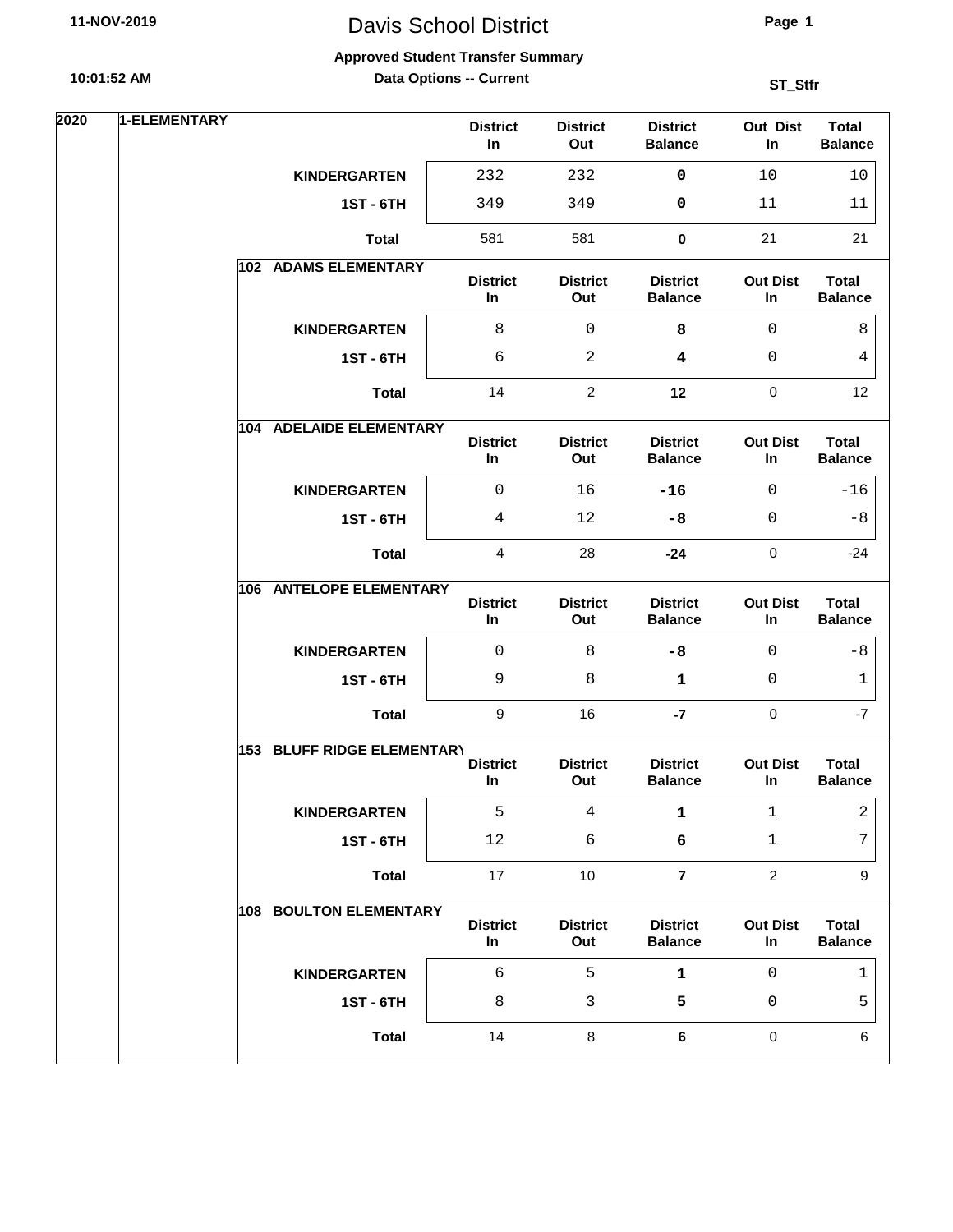# Davis School District

**Page 2**

#### **Approved Student Transfer Summary**

**Data Options -- Current**

| 2020 | 1-ELEMENTARY | 112 BOUNTIFUL ELEMENTARY          | <b>District</b><br>In | <b>District</b><br>Out  | <b>District</b><br><b>Balance</b> | <b>Out Dist</b><br>In | <b>Total</b><br><b>Balance</b> |
|------|--------------|-----------------------------------|-----------------------|-------------------------|-----------------------------------|-----------------------|--------------------------------|
|      |              | <b>KINDERGARTEN</b>               | $\overline{2}$        | 6                       | $-4$                              | $\mathsf{O}$          | -4                             |
|      |              | <b>1ST - 6TH</b>                  | 7                     | 6                       | 1                                 | $\mathbf{0}$          | 1                              |
|      |              | <b>Total</b>                      | $\boldsymbol{9}$      | 12                      | $-3$                              | $\mathbf 0$           | $-3$                           |
|      |              | 113 BUFFALO POINT ELEMENT/        | <b>District</b><br>In | <b>District</b><br>Out  | <b>District</b><br><b>Balance</b> | <b>Out Dist</b><br>In | <b>Total</b><br><b>Balance</b> |
|      |              | <b>KINDERGARTEN</b>               | 8                     | 4                       | 4                                 | $\Omega$              | 4                              |
|      |              | <b>1ST - 6TH</b>                  | 6                     | 1                       | 5                                 | $\mathbf{1}$          | 6                              |
|      |              | <b>Total</b>                      | 14                    | 5                       | $\boldsymbol{9}$                  | $\mathbf{1}$          | 10                             |
|      |              | <b>114 BURTON ELEMENTARY</b>      | <b>District</b><br>In | <b>District</b><br>Out  | <b>District</b><br><b>Balance</b> | <b>Out Dist</b><br>In | <b>Total</b><br><b>Balance</b> |
|      |              | <b>KINDERGARTEN</b>               | $\overline{4}$        | $\mathbf{1}$            | $\overline{\mathbf{3}}$           | $\mathbf{0}$          | 3                              |
|      |              | <b>1ST - 6TH</b>                  | 3                     | 1                       | $\mathbf{2}$                      | 0                     | 2                              |
|      |              | <b>Total</b>                      | $\overline{7}$        | $\overline{c}$          | $5\phantom{.0}$                   | $\mathbf 0$           | 5                              |
|      | 169          | <b>CANYON CREEK ELEMENT/</b>      | <b>District</b><br>In | <b>District</b><br>Out  | <b>District</b><br><b>Balance</b> | <b>Out Dist</b><br>In | <b>Total</b><br><b>Balance</b> |
|      |              | <b>KINDERGARTEN</b>               | 9                     | $\overline{2}$          | 7                                 | $\mathbf 0$           | 7                              |
|      |              | <b>1ST - 6TH</b>                  | 7                     | 10                      | $-3$                              | $\mathbf{0}$          | $-3$                           |
|      |              | <b>Total</b>                      | 16                    | 12                      | 4                                 | $\mathbf 0$           | 4                              |
|      |              | <b>116 CENTERVILLE ELEMENTART</b> |                       |                         |                                   |                       |                                |
|      |              |                                   | <b>District</b><br>In | <b>District</b><br>Out  | <b>District</b><br><b>Balance</b> | <b>Out Dist</b><br>In | <b>Total</b><br><b>Balance</b> |
|      |              | <b>KINDERGARTEN</b>               | 5                     | $10$                    | $-5$                              | $\mathsf{O}$          | $-5$                           |
|      |              | <b>1ST - 6TH</b>                  | 11                    | $\overline{\mathbf{c}}$ | 9                                 | $\mathsf 0$           | 9                              |
|      |              | <b>Total</b>                      | 16                    | 12                      | $\overline{\mathbf{4}}$           | $\mathbf 0$           | $\overline{4}$                 |
|      |              | <b>408 CENTRAL DAVIS JR HIGH</b>  | <b>District</b><br>In | <b>District</b><br>Out  | <b>District</b><br><b>Balance</b> | <b>Out Dist</b><br>In | <b>Total</b><br><b>Balance</b> |
|      |              | <b>KINDERGARTEN</b>               | $\mathsf 0$           | $\mathbf 0$             | $\mathbf 0$                       | $\Omega$              | $\mathbf{0}$                   |
|      |              | <b>1ST - 6TH</b>                  | 0                     | $\mathbf{1}$            | -1                                | 0                     | $-1$                           |
|      |              | <b>Total</b>                      | $\pmb{0}$             | $\mathbf{1}$            | $-1$                              | $\mathsf{O}\xspace$   | $-1$                           |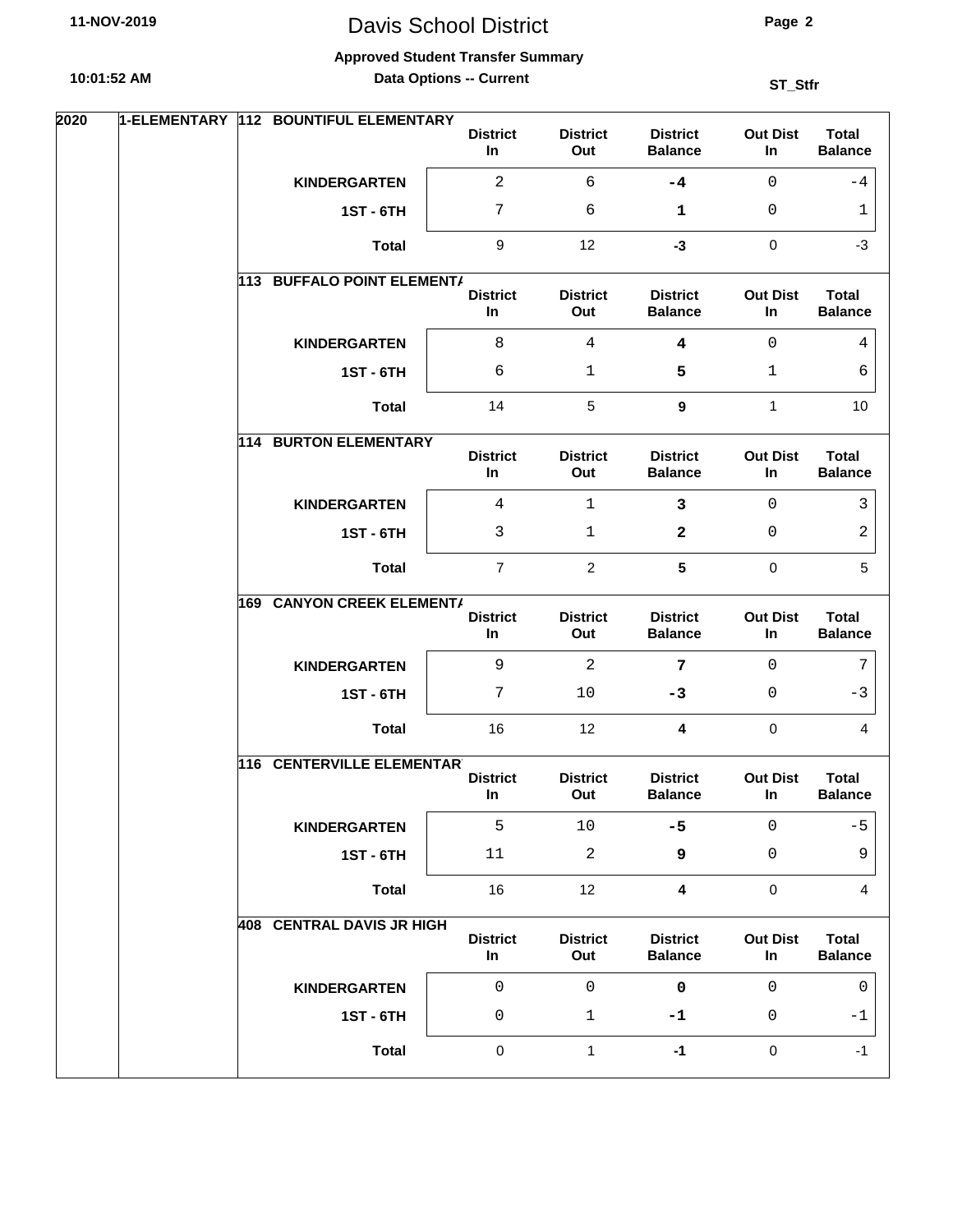# Davis School District

**Page 3**

#### **Approved Student Transfer Summary**

**Data Options -- Current**

| 2020 | 1-ELEMENTARY 120 CLINTON ELEMENTARY | <b>District</b><br>In | <b>District</b><br>Out | <b>District</b><br><b>Balance</b> | <b>Out Dist</b><br>In | <b>Total</b><br><b>Balance</b> |
|------|-------------------------------------|-----------------------|------------------------|-----------------------------------|-----------------------|--------------------------------|
|      | <b>KINDERGARTEN</b>                 | 6                     | $\overline{4}$         | $\mathbf{2}$                      | $\mathbf 0$           | 2                              |
|      | <b>1ST - 6TH</b>                    | 7                     | 2                      | 5                                 | 0                     | 5                              |
|      | <b>Total</b>                        | 13                    | 6                      | $\overline{7}$                    | $\mathbf 0$           | $\overline{7}$                 |
|      | <b>COLUMBIA ELEMENTARY</b><br>131   | <b>District</b><br>In | <b>District</b><br>Out | <b>District</b><br><b>Balance</b> | <b>Out Dist</b><br>In | <b>Total</b><br><b>Balance</b> |
|      | <b>KINDERGARTEN</b>                 | $\mathbf 0$           | 3                      | $-3$                              | $\Omega$              | $-3$                           |
|      | <b>1ST - 6TH</b>                    | $\mathbf 1$           | 2                      | -1                                | 0                     | $-1$                           |
|      | <b>Total</b>                        | $\mathbf{1}$          | $\sqrt{5}$             | $-4$                              | $\mathbf 0$           | $-4$                           |
|      | 122 COOK ELEMENTARY                 | <b>District</b><br>In | <b>District</b><br>Out | <b>District</b><br><b>Balance</b> | <b>Out Dist</b><br>In | <b>Total</b><br><b>Balance</b> |
|      | <b>KINDERGARTEN</b>                 | 3                     | 6                      | $-3$                              | 1                     | $-2$                           |
|      | <b>1ST - 6TH</b>                    | 6                     | $10$                   | -4                                | 0                     | $-4$                           |
|      | <b>Total</b>                        | $9\,$                 | 16                     | $-7$                              | $\mathbf{1}$          | -6                             |
|      | <b>CREEKSIDE ELEMENTARY</b><br>151  | <b>District</b><br>In | <b>District</b><br>Out | <b>District</b><br><b>Balance</b> | <b>Out Dist</b><br>In | <b>Total</b><br><b>Balance</b> |
|      | <b>KINDERGARTEN</b>                 | $\mathsf 0$           | 0                      | $\mathbf 0$                       | $\mathbf 0$           | 0                              |
|      | <b>1ST - 6TH</b>                    | 3                     | 9                      | -6                                | 0                     | -6                             |
|      | <b>Total</b>                        | 3                     | 9                      | -6                                | $\mathbf 0$           | -6                             |
|      | <b>124 CRESTVIEW ELEMENTARY</b>     | <b>District</b><br>In | <b>District</b><br>Out | <b>District</b><br><b>Balance</b> | <b>Out Dist</b><br>In | <b>Total</b><br><b>Balance</b> |
|      | <b>KINDERGARTEN</b>                 | 5                     | $\mathbf{3}$           | $\mathbf{2}$                      | $\mathbf 0$           | 2                              |
|      | <b>1ST - 6TH</b>                    | 4                     | 1                      | 3                                 | $\mathsf 0$           | 3                              |
|      | <b>Total</b>                        | $\boldsymbol{9}$      | $\overline{4}$         | $5\phantom{a}$                    | $\mathbf 0$           | 5                              |
|      | 235 DAVIS DIGITAL LEARNING I        | <b>District</b><br>In | <b>District</b><br>Out | <b>District</b><br><b>Balance</b> | <b>Out Dist</b><br>In | <b>Total</b><br><b>Balance</b> |
|      | <b>KINDERGARTEN</b>                 | $\mathsf 0$           | 0                      | $\mathbf 0$                       | $\Omega$              | 0                              |
|      | <b>1ST - 6TH</b>                    | 0                     | $\mathbf{1}$           | -1                                | 0                     | $-1$                           |
|      | <b>Total</b>                        | $\mathbf 0$           | $\mathbf{1}$           | $-1$                              | $\mathsf{O}\xspace$   | $-1$                           |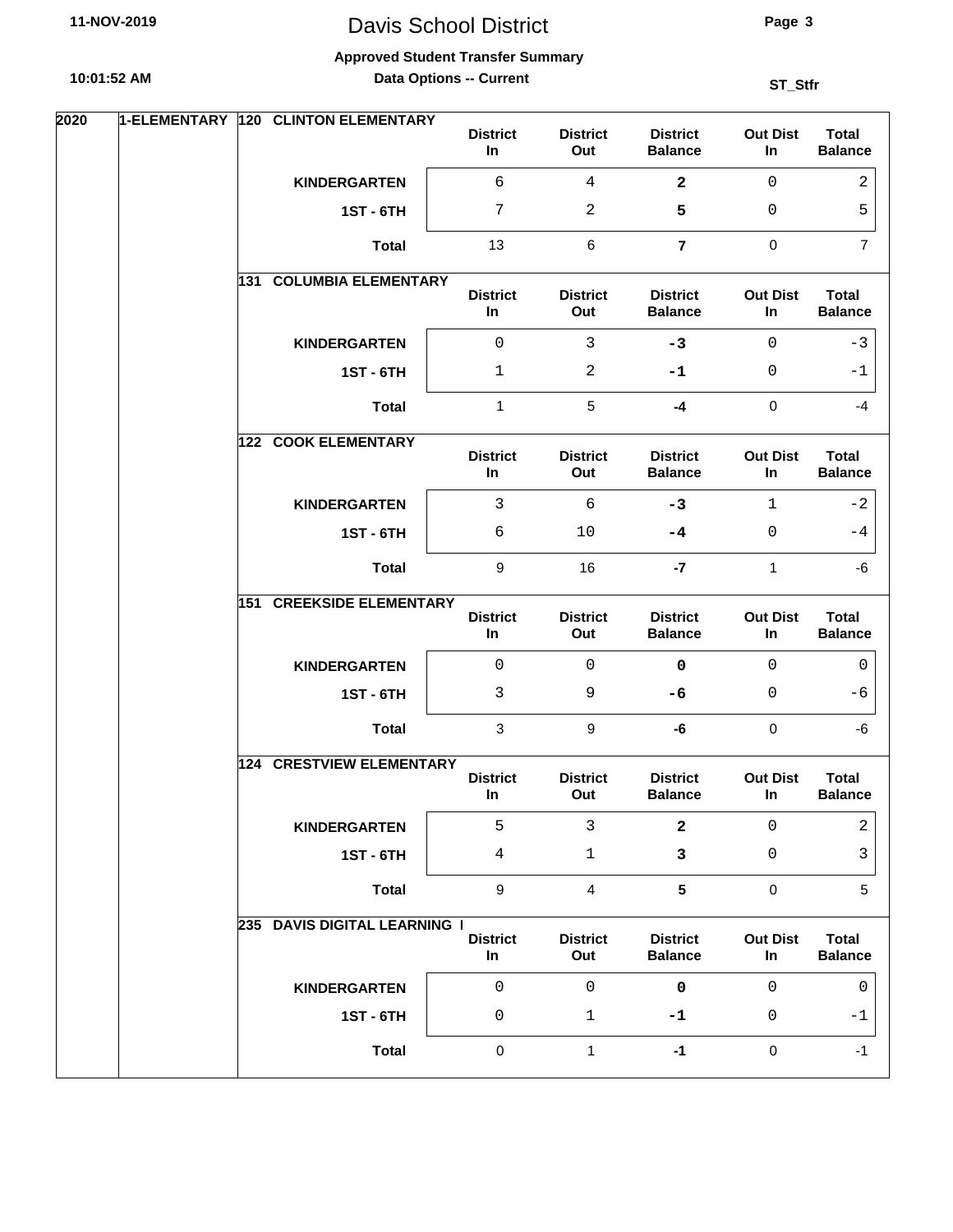# Davis School District

**Page 4**

#### **Approved Student Transfer Summary**

**Data Options -- Current**

| 2020 | 1-ELEMENTARY | 171 DIBBLE PROPERTY ELEM          | <b>District</b><br>In | <b>District</b><br>Out | <b>District</b><br><b>Balance</b> | <b>Out Dist</b><br>In | <b>Total</b><br><b>Balance</b> |
|------|--------------|-----------------------------------|-----------------------|------------------------|-----------------------------------|-----------------------|--------------------------------|
|      |              | <b>KINDERGARTEN</b>               | 0                     | $\mathbf 0$            | $\mathbf 0$                       | $\mathsf{O}\xspace$   | $\mathbf{0}$                   |
|      |              | <b>1ST - 6TH</b>                  | 0                     | $\mathsf 0$            | 0                                 | 0                     | 0                              |
|      |              | <b>Total</b>                      | $\pmb{0}$             | $\pmb{0}$              | $\mathbf 0$                       | $\mathbf 0$           | $\Omega$                       |
|      |              | <b>DOXEY ELEMENTARY</b><br>128    | <b>District</b><br>In | <b>District</b><br>Out | <b>District</b><br><b>Balance</b> | <b>Out Dist</b><br>In | <b>Total</b><br><b>Balance</b> |
|      |              | <b>KINDERGARTEN</b>               | $\overline{a}$        | $\overline{a}$         | 0                                 | $\mathbf 0$           | $\Omega$                       |
|      |              | <b>1ST - 6TH</b>                  | 7                     | $\overline{7}$         | 0                                 | $\mathbf{0}$          | 0                              |
|      |              | <b>Total</b>                      | $\boldsymbol{9}$      | $\boldsymbol{9}$       | $\mathbf 0$                       | $\mathbf 0$           | $\mathbf 0$                    |
|      |              | <b>148 EAGLE BAY ELEMENTARY</b>   | <b>District</b><br>In | <b>District</b><br>Out | <b>District</b><br><b>Balance</b> | <b>Out Dist</b><br>In | <b>Total</b><br><b>Balance</b> |
|      |              | <b>KINDERGARTEN</b>               | 13                    | $\overline{4}$         | 9                                 | $\mathbf 0$           | 9                              |
|      |              | <b>1ST - 6TH</b>                  | 10                    | $\mathsf 0$            | 10                                | $\mathbf 1$           | 11                             |
|      |              | <b>Total</b>                      | 23                    | 4                      | 19                                | $\mathbf{1}$          | 20                             |
|      |              | <b>129 EAST LAYTON ELEMENTAR</b>  | <b>District</b><br>In | <b>District</b><br>Out | <b>District</b><br><b>Balance</b> | <b>Out Dist</b><br>In | <b>Total</b><br><b>Balance</b> |
|      |              | <b>KINDERGARTEN</b>               | 7                     | $\mathbf{3}$           | $\overline{\mathbf{4}}$           | $\mathbf{0}$          | 4                              |
|      |              | <b>1ST - 6TH</b>                  | 9                     | 10                     | -1                                | $\mathbf{0}$          | -1                             |
|      |              | <b>Total</b>                      | 16                    | 13                     | 3                                 | $\mathbf 0$           | 3                              |
|      |              | <b>136 ELLISON PARK ELEMENTAF</b> | <b>District</b><br>In | <b>District</b><br>Out | <b>District</b><br><b>Balance</b> | <b>Out Dist</b><br>In | <b>Total</b><br><b>Balance</b> |
|      |              | <b>KINDERGARTEN</b>               | б                     | $\overline{a}$         | $\overline{\mathbf{4}}$           | $\mathbf 0$           | $\overline{4}$                 |
|      |              | <b>1ST - 6TH</b>                  | 7                     | 3                      | 4                                 | 0                     | 4                              |
|      |              | <b>Total</b>                      | 13                    | $\sqrt{5}$             | 8                                 | $\mathbf 0$           | 8                              |
|      |              | <b>161 ENDEAVOUR ELEMENTARY</b>   | <b>District</b><br>In | <b>District</b><br>Out | <b>District</b><br><b>Balance</b> | <b>Out Dist</b><br>In | <b>Total</b><br><b>Balance</b> |
|      |              | <b>KINDERGARTEN</b>               | 3                     | $\overline{a}$         | 1                                 | $\mathbf 0$           | 1                              |
|      |              | <b>1ST - 6TH</b>                  | 4                     | $\mathbf{3}$           | 1                                 | 0                     | 1                              |
|      |              | <b>Total</b>                      | $\overline{7}$        | 5                      | $\overline{2}$                    | $\mathbf 0$           | $\overline{2}$                 |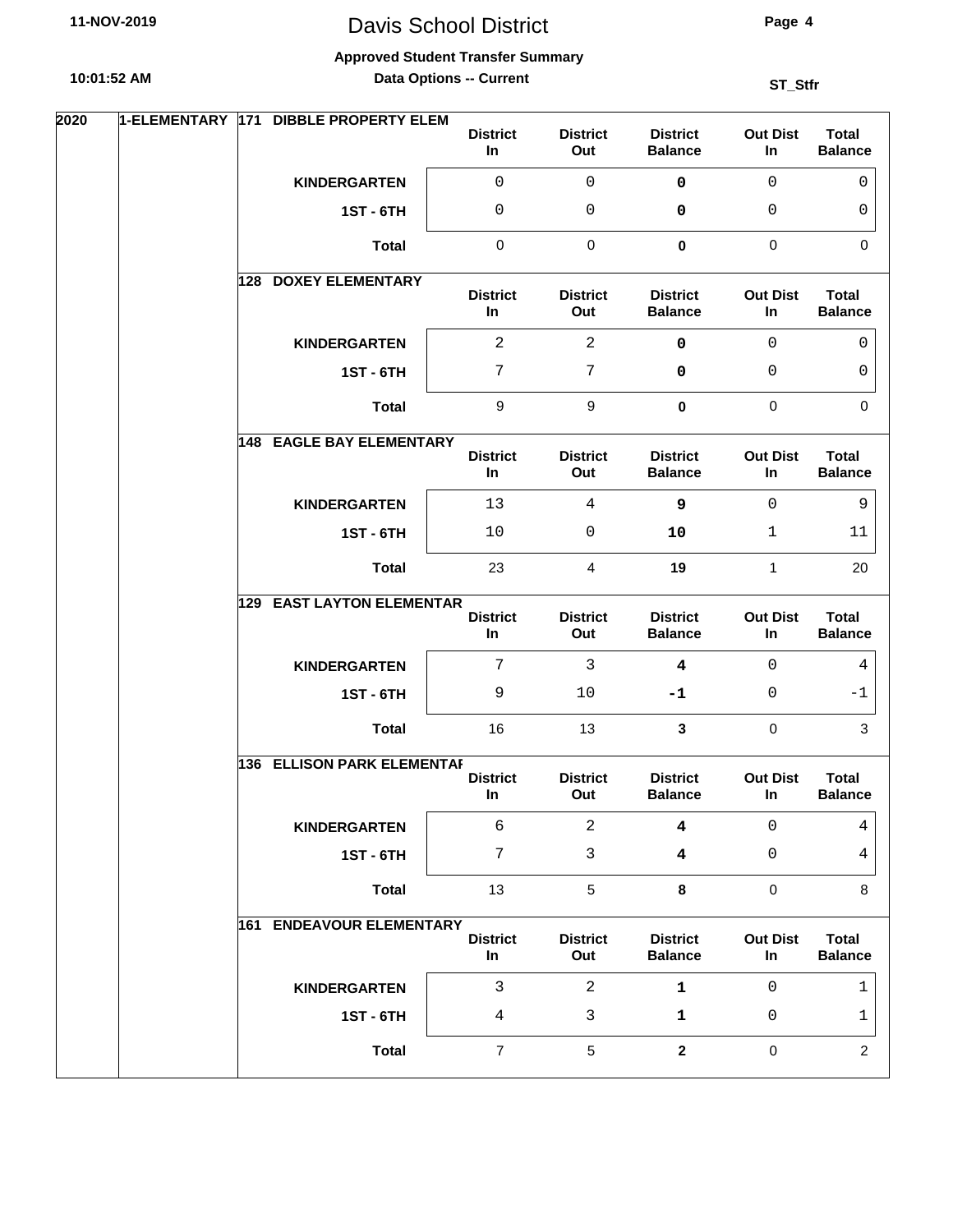# Davis School District

**Page 5**

#### **Approved Student Transfer Summary**

**Data Options -- Current**

| 2020 | 1-ELEMENTARY 132 FARMINGTON ELEMENTARY |                       |                        |                                   |                       |                                |
|------|----------------------------------------|-----------------------|------------------------|-----------------------------------|-----------------------|--------------------------------|
|      |                                        | <b>District</b><br>In | <b>District</b><br>Out | <b>District</b><br><b>Balance</b> | <b>Out Dist</b><br>In | <b>Total</b><br><b>Balance</b> |
|      | <b>KINDERGARTEN</b>                    | $\mathsf{O}\xspace$   | 3                      | $-3$                              | $\Omega$              | $-3$                           |
|      | <b>1ST - 6TH</b>                       | $\mathbf 1$           | 3                      | $-2$                              | $\mathbf{0}$          | $-2$                           |
|      | <b>Total</b>                           | 1                     | 6                      | $-5$                              | $\mathbf 0$           | $-5$                           |
|      | <b>166 FOXBORO ELEMENTARY</b>          | <b>District</b><br>In | <b>District</b><br>Out | <b>District</b><br><b>Balance</b> | <b>Out Dist</b><br>In | <b>Total</b><br><b>Balance</b> |
|      | <b>KINDERGARTEN</b>                    | 3                     | $\mathbf{1}$           | $\overline{\mathbf{2}}$           | $\Omega$              | 2                              |
|      | <b>1ST - 6TH</b>                       | 6                     | 8                      | $-2$                              | $\mathbf 0$           | $-2$                           |
|      | <b>Total</b>                           | 9                     | 9                      | $\mathbf 0$                       | $\mathbf 0$           | $\mathbf{0}$                   |
|      | <b>133 FREMONT ELEMENTARY</b>          | <b>District</b><br>In | <b>District</b><br>Out | <b>District</b><br><b>Balance</b> | <b>Out Dist</b><br>In | <b>Total</b><br><b>Balance</b> |
|      | <b>KINDERGARTEN</b>                    | $\mathsf 0$           | $\overline{2}$         | $-2$                              | $\Omega$              | $-2$                           |
|      | <b>1ST - 6TH</b>                       | 2                     | 7                      | $-5$                              | 0                     | $-5$                           |
|      | <b>Total</b>                           | $\overline{2}$        | 9                      | $-7$                              | $\mathbf 0$           | $-7$                           |
|      | <b>157 HERITAGE ELEMENTARY</b>         | <b>District</b><br>In | <b>District</b><br>Out | <b>District</b><br><b>Balance</b> | <b>Out Dist</b><br>In | <b>Total</b><br><b>Balance</b> |
|      | <b>KINDERGARTEN</b>                    | 15                    | $\mathbf{1}$           | 14                                | $\Omega$              | 14                             |
|      | <b>1ST - 6TH</b>                       | 11                    | 2                      | 9                                 | $\mathbf 0$           | 9                              |
|      | <b>Total</b>                           | 26                    | 3                      | 23                                | $\Omega$              | 23                             |
|      | 135 HILL FIELD ELEMENTARY              | <b>District</b><br>In | <b>District</b><br>Out | <b>District</b><br><b>Balance</b> | <b>Out Dist</b><br>In | <b>Total</b><br><b>Balance</b> |
|      | <b>KINDERGARTEN</b>                    | $\mathbf{3}$          | $\overline{2}$         | $\mathbf 1$                       | 3                     | 4                              |
|      | <b>1ST - 6TH</b>                       | 5                     | 3                      | 2                                 | $\mathbf{1}$          | 3                              |
|      | <b>Total</b>                           | 8                     | 5                      | $\mathbf{3}$                      | $\overline{4}$        | $\overline{7}$                 |
|      | 134 HOLBROOK ELEMENTARY                | <b>District</b><br>In | <b>District</b><br>Out | <b>District</b><br><b>Balance</b> | <b>Out Dist</b><br>In | <b>Total</b><br><b>Balance</b> |
|      | <b>KINDERGARTEN</b>                    | $\overline{4}$        | $\mathbf{1}$           | $\mathbf{3}$                      | $\Omega$              | 3                              |
|      | <b>1ST-6TH</b>                         | $\mathbf{1}$          | 6                      | $-5$                              | $\mathbf 0$           | $-5$                           |
|      | <b>Total</b>                           | 5                     | $\overline{7}$         | $-2$                              | $\mathbf 0$           | $-2$                           |
|      |                                        |                       |                        |                                   |                       |                                |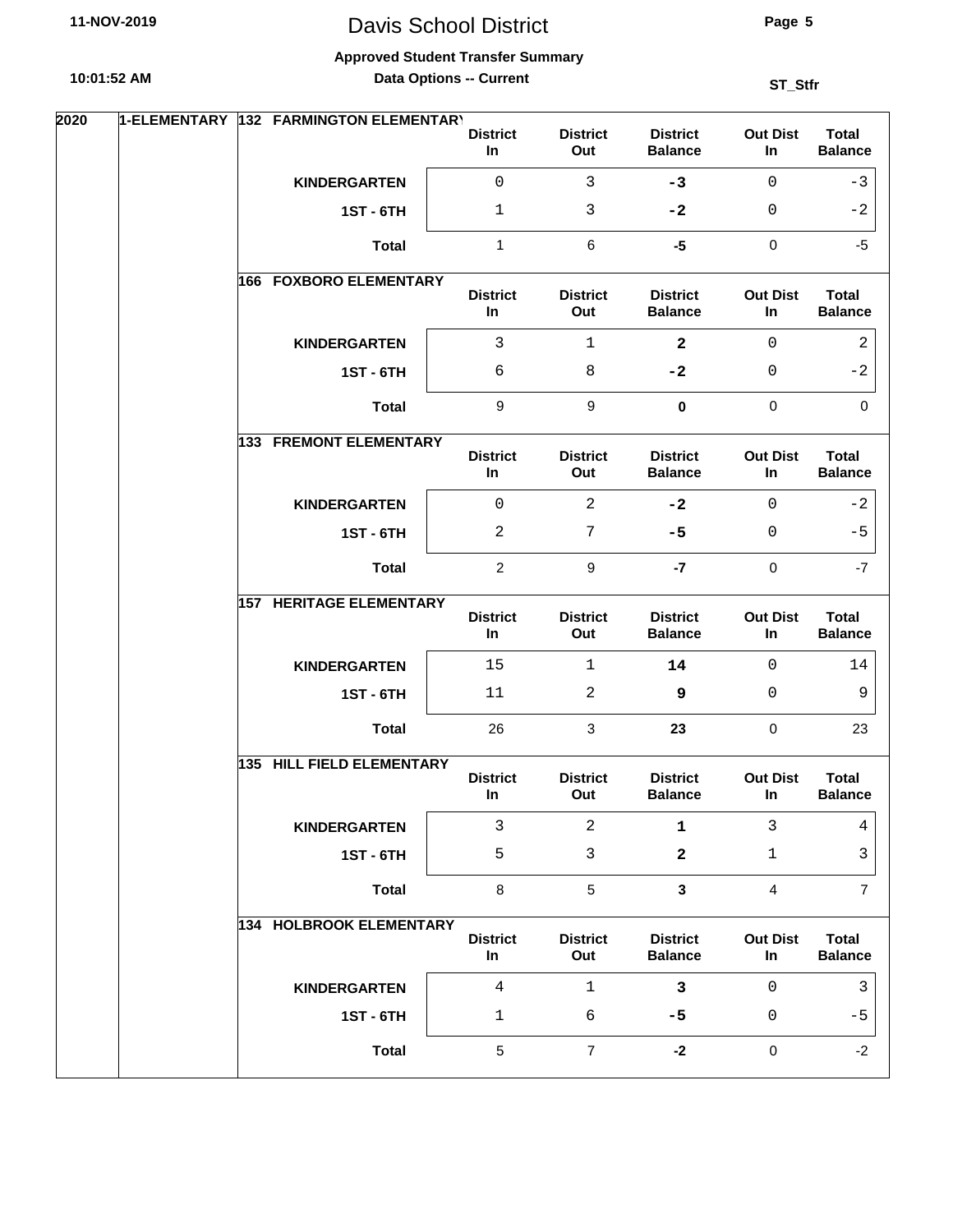# Davis School District

#### **Approved Student Transfer Summary**

**Data Options -- Current**

| 2020 | 1-ELEMENTARY |     | 137 HOLT ELEMENTARY             | <b>District</b><br>In | <b>District</b><br>Out | <b>District</b><br><b>Balance</b> | <b>Out Dist</b><br>In. | <b>Total</b><br><b>Balance</b> |
|------|--------------|-----|---------------------------------|-----------------------|------------------------|-----------------------------------|------------------------|--------------------------------|
|      |              |     | <b>KINDERGARTEN</b>             | 5                     | 5                      | $\mathbf 0$                       | $\Omega$               | 0                              |
|      |              |     | <b>1ST - 6TH</b>                | 3                     | $\overline{2}$         | 1                                 | $\mathbf 0$            | 1                              |
|      |              |     | <b>Total</b>                    | 8                     | $\overline{7}$         | 1                                 | $\mathbf 0$            | 1                              |
|      |              |     | 999 INACTIVE LOCATION           | <b>District</b><br>In | <b>District</b><br>Out | <b>District</b><br><b>Balance</b> | <b>Out Dist</b><br>In  | <b>Total</b><br><b>Balance</b> |
|      |              |     | <b>KINDERGARTEN</b>             | 0                     | $\mathbf{1}$           | $-1$                              | $\mathbf{0}$           | -1                             |
|      |              |     | <b>1ST - 6TH</b>                | 0                     | 5                      | $-5$                              | 0                      | $-5$                           |
|      |              |     | <b>Total</b>                    | $\pmb{0}$             | $\,6$                  | -6                                | $\mathbf 0$            | -6                             |
|      |              |     | 170 KAY'S CREEK ELEMENTARY      | <b>District</b>       | <b>District</b>        | <b>District</b>                   | <b>Out Dist</b>        | <b>Total</b>                   |
|      |              |     |                                 | In                    | Out                    | <b>Balance</b>                    | In                     | <b>Balance</b>                 |
|      |              |     | <b>KINDERGARTEN</b>             | $\mathbf 0$           | 6                      | $-6$                              | $\Omega$               | -6                             |
|      |              |     | <b>1ST - 6TH</b>                | 3                     | 2                      | 1                                 | $\mathbf 1$            | 2                              |
|      |              |     | <b>Total</b>                    | 3                     | 8                      | $-5$                              | $\mathbf{1}$           | $-4$                           |
|      |              |     | <b>140 KAYSVILLE ELEMENTARY</b> | <b>District</b><br>In | <b>District</b><br>Out | <b>District</b><br><b>Balance</b> | <b>Out Dist</b><br>In  | <b>Total</b><br><b>Balance</b> |
|      |              |     | <b>KINDERGARTEN</b>             | $\mathsf 0$           | $\mathbf{3}$           | $-3$                              | $\mathbf{0}$           | $-3$                           |
|      |              |     | <b>1ST - 6TH</b>                | 8                     | 8                      | 0                                 | 0                      | $\mathbf{0}$                   |
|      |              |     | <b>Total</b>                    | 8                     | 11                     | $-3$                              | $\mathbf 0$            | $-3$                           |
|      |              | 130 | <b>KING ELEMENTARY</b>          | <b>District</b><br>In | <b>District</b><br>Out | <b>District</b><br><b>Balance</b> | <b>Out Dist</b><br>In  | <b>Total</b><br><b>Balance</b> |
|      |              |     | <b>KINDERGARTEN</b>             | $\mathbf{3}$          | $\sqrt{6}$             | $-3$                              | $\mathbf 0$            | $-3$                           |
|      |              |     | <b>1ST - 6TH</b>                | 12                    | 13                     | $-1$                              | $\mathsf 0$            | $-1$                           |
|      |              |     | <b>Total</b>                    | 15                    | 19                     | $-4$                              | $\pmb{0}$              | $-4$                           |
|      |              |     | 139 KNOWLTON ELEMENTARY         | <b>District</b><br>In | <b>District</b><br>Out | <b>District</b><br><b>Balance</b> | <b>Out Dist</b><br>In  | <b>Total</b><br><b>Balance</b> |
|      |              |     | <b>KINDERGARTEN</b>             | $\mathsf{O}\xspace$   | $\mathbf{3}$           | $-3$                              | $\mathbf 0$            | $-3$                           |
|      |              |     | <b>1ST - 6TH</b>                | 3                     | $\overline{7}$         | -4                                | $\mathsf 0$            | -4                             |
|      |              |     | <b>Total</b>                    | $\mathbf{3}$          | $10$                   | $-7$                              | $\pmb{0}$              | $-7$                           |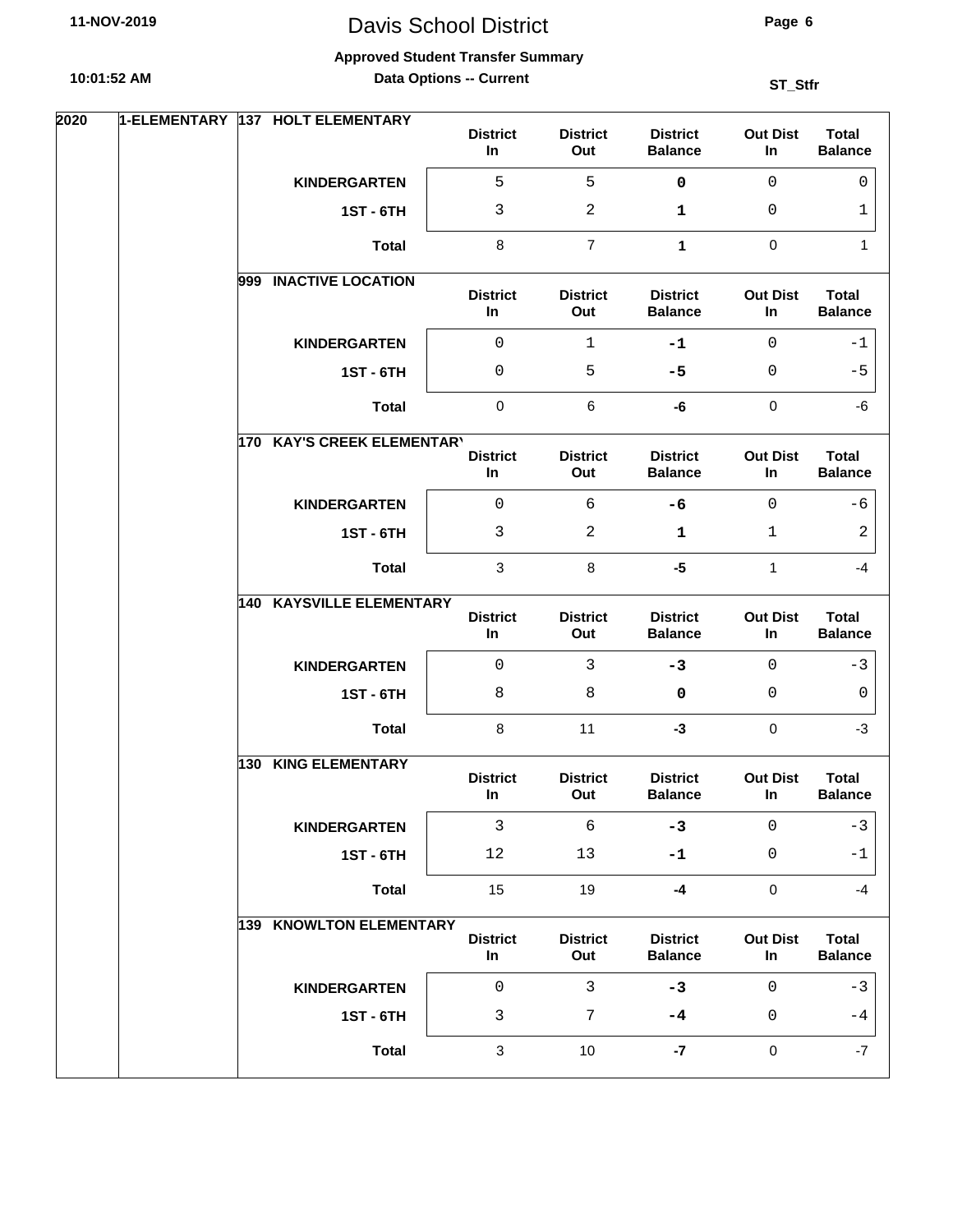# Davis School District

**Page 7**

#### **Approved Student Transfer Summary**

**Data Options -- Current**

| 2020 | 1-ELEMENTARY | 155 LAKESIDE ELEMENTARY           | <b>District</b><br>In | <b>District</b><br>Out | <b>District</b><br><b>Balance</b> | <b>Out Dist</b><br>In | <b>Total</b><br><b>Balance</b> |
|------|--------------|-----------------------------------|-----------------------|------------------------|-----------------------------------|-----------------------|--------------------------------|
|      |              | <b>KINDERGARTEN</b>               | 4                     | $\overline{4}$         | $\mathbf 0$                       | $\mathsf{O}\xspace$   | $\mathbf 0$                    |
|      |              | <b>1ST - 6TH</b>                  | 5                     | 6                      | -1                                | 0                     | $-1$                           |
|      |              | <b>Total</b>                      | $\boldsymbol{9}$      | 10                     | $-1$                              | $\mathbf 0$           | $-1$                           |
|      |              | <b>144 LAYTON ELEMENTARY</b>      | <b>District</b><br>In | <b>District</b><br>Out | <b>District</b><br><b>Balance</b> | <b>Out Dist</b><br>In | <b>Total</b><br><b>Balance</b> |
|      |              | <b>KINDERGARTEN</b>               | 1                     | 5                      | $-4$                              | $\Omega$              | $-4$                           |
|      |              | <b>1ST - 6TH</b>                  | 0                     | 9                      | -9                                | $\mathbf{0}$          | $-9$                           |
|      |              | <b>Total</b>                      | $\mathbf{1}$          | 14                     | $-13$                             | $\mathbf 0$           | $-13$                          |
|      |              | <b>143 LINCOLN ELEMENTARY</b>     | <b>District</b><br>In | <b>District</b><br>Out | <b>District</b><br><b>Balance</b> | <b>Out Dist</b><br>In | <b>Total</b><br><b>Balance</b> |
|      |              | <b>KINDERGARTEN</b>               | $\mathbf 0$           | 12                     | $-12$                             | $\mathbf 0$           | $-12$                          |
|      |              | <b>1ST - 6TH</b>                  | 4                     | 16                     | $-12$                             | 0                     | $-12$                          |
|      |              | <b>Total</b>                      | 4                     | 28                     | $-24$                             | $\mathbf 0$           | $-24$                          |
|      |              | <b>145 MEADOWBROOK ELEMENT.</b>   | <b>District</b><br>In | <b>District</b><br>Out | <b>District</b><br><b>Balance</b> | <b>Out Dist</b><br>In | <b>Total</b><br><b>Balance</b> |
|      |              | <b>KINDERGARTEN</b>               | $\overline{4}$        | $\overline{7}$         | $-3$                              | $\mathbf{0}$          | $-3$                           |
|      |              | <b>1ST - 6TH</b>                  | 9                     | 7                      | $\mathbf{2}$                      | $\mathbf{0}$          | $\overline{2}$                 |
|      |              | <b>Total</b>                      | 13                    | 14                     | $-1$                              | $\mathbf 0$           | $-1$                           |
|      | 141          | <b>MORGAN ELEMENTARY</b>          | <b>District</b><br>In | <b>District</b><br>Out | <b>District</b><br><b>Balance</b> | <b>Out Dist</b><br>In | <b>Total</b><br><b>Balance</b> |
|      |              | <b>KINDERGARTEN</b>               | 0                     | $\overline{2}$         | $-2$                              | $\mathbf 0$           | $-2$                           |
|      |              | <b>1ST - 6TH</b>                  | 0                     | 6                      | $-6$                              | 0                     | -6                             |
|      |              | <b>Total</b>                      | $\pmb{0}$             | 8                      | -8                                | $\mathbf 0$           | -8                             |
|      |              | <b>154 MOUNTAIN VIEW ELEMENT/</b> | <b>District</b><br>In | <b>District</b><br>Out | <b>District</b><br><b>Balance</b> | <b>Out Dist</b><br>In | <b>Total</b><br><b>Balance</b> |
|      |              | <b>KINDERGARTEN</b>               | 1                     | $\overline{4}$         | $-3$                              | $\mathbf 0$           | $-3$                           |
|      |              | <b>1ST - 6TH</b>                  | 5                     | 4                      | 1                                 | $\mathbf 1$           | 2                              |
|      |              | <b>Total</b>                      | 6                     | $\,8\,$                | $-2$                              | $\mathbf{1}$          | $-1$                           |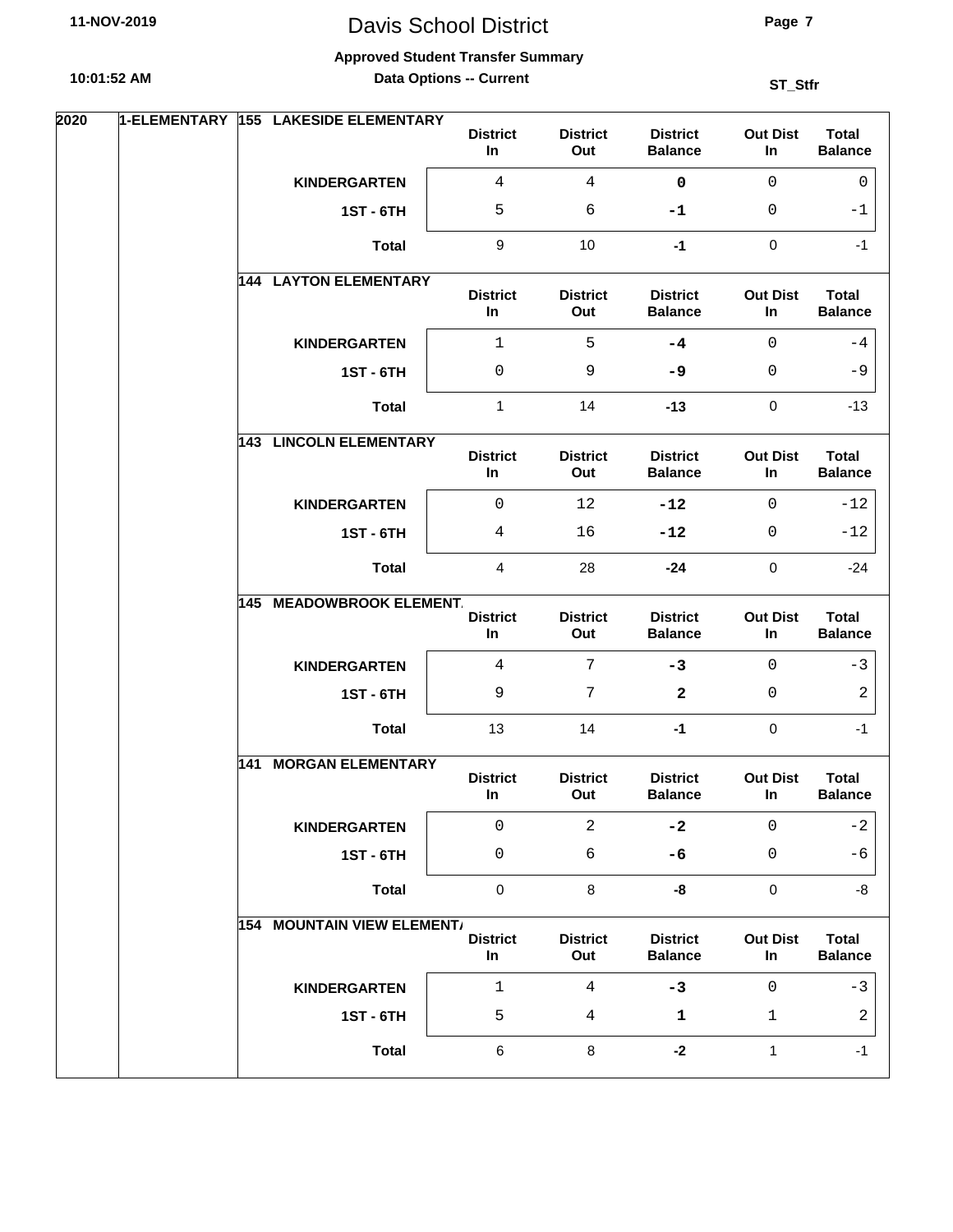# Davis School District

#### **Approved Student Transfer Summary**

**Data Options -- Current**

| 2020 |     | 1-ELEMENTARY 142 MUIR ELEMENTARY | <b>District</b><br>In    | <b>District</b><br>Out | <b>District</b><br><b>Balance</b> | <b>Out Dist</b><br>In | <b>Total</b><br><b>Balance</b> |
|------|-----|----------------------------------|--------------------------|------------------------|-----------------------------------|-----------------------|--------------------------------|
|      |     | <b>KINDERGARTEN</b>              | 17                       | 0                      | 17                                | $\mathbf 1$           | 18                             |
|      |     | <b>1ST - 6TH</b>                 | 13                       | 3                      | 10                                | 0                     | 10                             |
|      |     | <b>Total</b>                     | 30                       | 3                      | 27                                | $\mathbf{1}$          | 28                             |
|      |     | <b>146 OAK HILLS ELEMENTARY</b>  | <b>District</b><br>In    | <b>District</b><br>Out | <b>District</b><br><b>Balance</b> | <b>Out Dist</b><br>In | <b>Total</b><br><b>Balance</b> |
|      |     | <b>KINDERGARTEN</b>              | 1                        | 1                      | 0                                 | 0                     | 0                              |
|      |     | <b>1ST - 6TH</b>                 | 4                        | 1                      | 3                                 | 0                     | 3                              |
|      |     | <b>Total</b>                     | $\sqrt{5}$               | $\overline{2}$         | $\mathbf{3}$                      | $\pmb{0}$             | $\mathbf{3}$                   |
|      | 167 | <b>ODYSSEY ELEMENTARY</b>        | <b>District</b><br>In    | <b>District</b><br>Out | <b>District</b><br><b>Balance</b> | <b>Out Dist</b><br>In | <b>Total</b><br><b>Balance</b> |
|      |     | <b>KINDERGARTEN</b>              | $\overline{7}$           | $\mathbf{1}$           | 6                                 | $\mathbf 1$           | 7                              |
|      |     | <b>1ST - 6TH</b>                 | 6                        | 2                      | 4                                 | 1                     | 5                              |
|      |     | <b>Total</b>                     | 13                       | 3                      | 10                                | $\overline{c}$        | 12                             |
|      |     | <b>147 ORCHARD ELEMENTARY</b>    | <b>District</b><br>In    | <b>District</b><br>Out | <b>District</b><br><b>Balance</b> | <b>Out Dist</b><br>In | <b>Total</b><br><b>Balance</b> |
|      |     | <b>KINDERGARTEN</b>              | $\overline{7}$           | 3                      | $\overline{\mathbf{4}}$           | 0                     | 4                              |
|      |     | <b>1ST-6TH</b>                   | 7                        | 8                      | $-1$                              | 0                     | -1                             |
|      |     | <b>Total</b>                     | 14                       | 11                     | $\mathbf{3}$                      | $\mathbf 0$           | 3                              |
|      |     | <b>121 PARKSIDE ELEMENTARY</b>   | <b>District</b><br>In    | <b>District</b><br>Out | <b>District</b><br><b>Balance</b> | <b>Out Dist</b><br>In | <b>Total</b><br><b>Balance</b> |
|      |     | <b>KINDERGARTEN</b>              | $\overline{a}$           | 6                      | $-4$                              | $\mathsf 0$           | -4                             |
|      |     | <b>1ST - 6TH</b>                 | $\sqrt{2}$               | 2                      | $\pmb{0}$                         | $\mathsf 0$           | 0                              |
|      |     | <b>Total</b>                     | $\overline{4}$           | 8                      | $-4$                              | $\pmb{0}$             | $-4$                           |
|      |     | <b>150 READING ELEMENTARY</b>    | <b>District</b><br>$\ln$ | <b>District</b><br>Out | <b>District</b><br><b>Balance</b> | <b>Out Dist</b><br>In | <b>Total</b><br><b>Balance</b> |
|      |     | <b>KINDERGARTEN</b>              | $\mathsf 0$              | 7                      | $-7$                              | 0                     | $-7$                           |
|      |     | <b>1ST - 6TH</b>                 | $\mathbf 1$              | 5                      | -4                                | 0                     | $-4$                           |
|      |     | <b>Total</b>                     | $\mathbf{1}$             | 12                     | $-11$                             | $\pmb{0}$             | $-11$                          |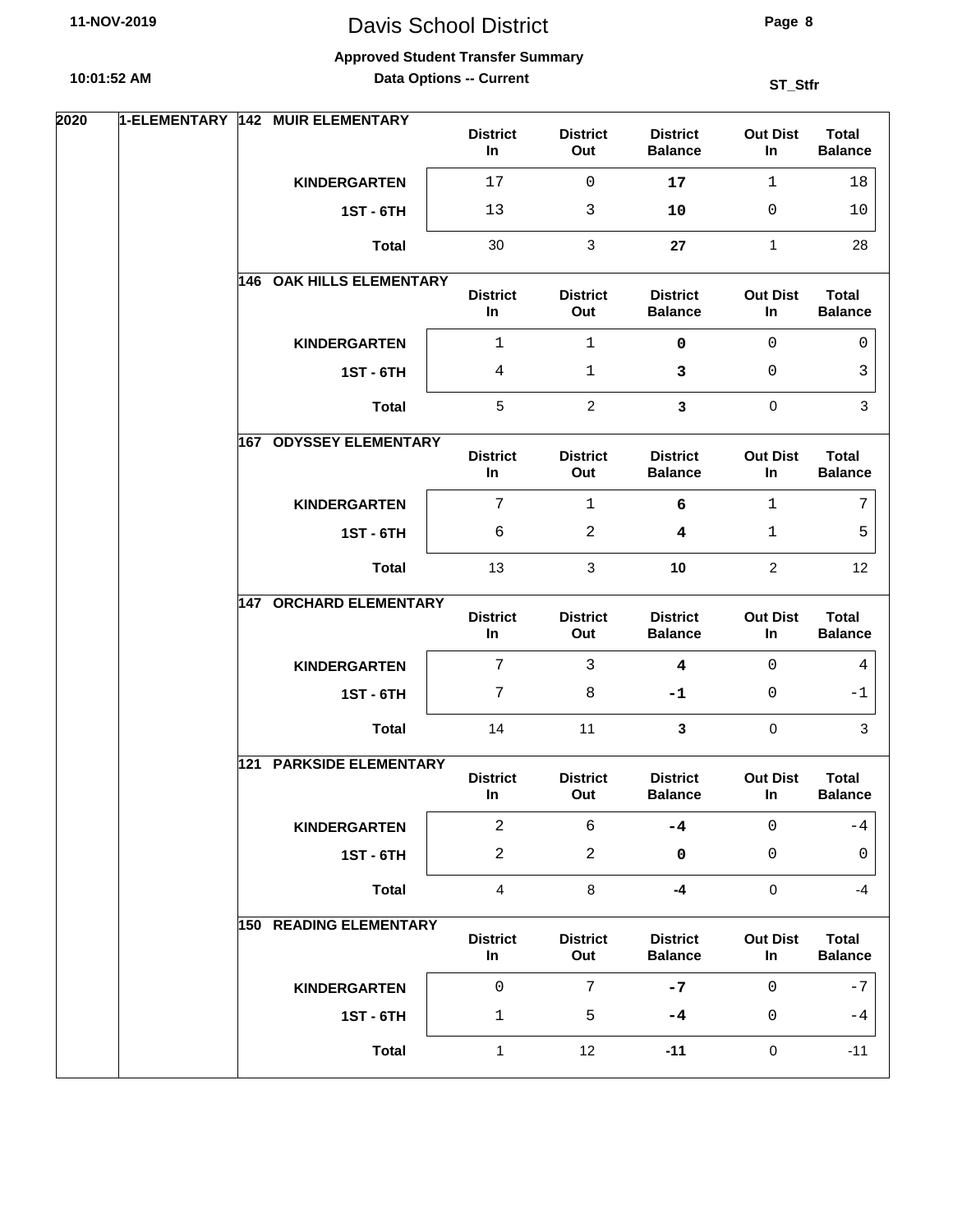# Davis School District

#### **Approved Student Transfer Summary**

**Data Options -- Current**

| 2020 | 1-ELEMENTARY | 17 | <b>RISK MANAGEMENT</b>            |                       |                        |                                   |                          |                                |
|------|--------------|----|-----------------------------------|-----------------------|------------------------|-----------------------------------|--------------------------|--------------------------------|
|      |              |    |                                   | <b>District</b><br>In | <b>District</b><br>Out | <b>District</b><br><b>Balance</b> | <b>Out Dist</b><br>In    | <b>Total</b><br><b>Balance</b> |
|      |              |    | <b>KINDERGARTEN</b>               | 0                     | 0                      | $\pmb{0}$                         | $\overline{0}$           | $\mathbf 0$                    |
|      |              |    | <b>1ST - 6TH</b>                  | 0                     | $\mathbf 0$            | 0                                 | 0                        | 0                              |
|      |              |    | <b>Total</b>                      | $\pmb{0}$             | $\pmb{0}$              | $\mathbf 0$                       | $\mathbf 0$              | $\Omega$                       |
|      |              |    | <b>160 SAND SPRINGS ELEMENTAI</b> |                       |                        |                                   |                          |                                |
|      |              |    |                                   | <b>District</b><br>In | <b>District</b><br>Out | <b>District</b><br><b>Balance</b> | <b>Out Dist</b><br>In    | <b>Total</b><br><b>Balance</b> |
|      |              |    | <b>KINDERGARTEN</b>               | 6                     | 7                      | $-1$                              | $\Omega$                 | -1                             |
|      |              |    | <b>1ST - 6TH</b>                  | 4                     | 6                      | $-2$                              | 0                        | $-2$                           |
|      |              |    | <b>Total</b>                      | 10                    | 13                     | $-3$                              | $\pmb{0}$                | $-3$                           |
|      |              |    | 250 SHOUPP - ELEMENTARY           | <b>District</b>       | <b>District</b>        | <b>District</b>                   | <b>Out Dist</b>          | <b>Total</b>                   |
|      |              |    |                                   | In                    | Out                    | <b>Balance</b>                    | In                       | <b>Balance</b>                 |
|      |              |    | <b>KINDERGARTEN</b>               | 0                     | $\mathbf 0$            | 0                                 | $\overline{0}$           | $\Omega$                       |
|      |              |    | <b>1ST - 6TH</b>                  | 0                     | 0                      | 0                                 | 0                        | 0                              |
|      |              |    | <b>Total</b>                      | $\pmb{0}$             | $\pmb{0}$              | 0                                 | $\mathbf 0$              | $\Omega$                       |
|      |              |    | <b>162 SNOW HORSE ELEMENTARY</b>  | <b>District</b>       | <b>District</b>        | <b>District</b>                   | <b>Out Dist</b>          | <b>Total</b>                   |
|      |              |    |                                   | In                    | Out                    | <b>Balance</b>                    | In                       | <b>Balance</b>                 |
|      |              |    | <b>KINDERGARTEN</b>               | 4                     | $\mathbf{1}$           | 3                                 | $\mathbf 0$              | 3                              |
|      |              |    | <b>1ST - 6TH</b>                  | 2                     | $\mathbf{2}$           | 0                                 | 0                        | 0                              |
|      |              |    | <b>Total</b>                      | 6                     | 3                      | $\mathbf{3}$                      | 0                        | 3                              |
|      |              |    | 156 SO CLEARFIELD ELEMENTA        |                       |                        |                                   |                          |                                |
|      |              |    |                                   | <b>District</b><br>In | <b>District</b><br>Out | <b>District</b><br><b>Balance</b> | <b>Out Dist</b><br>In    | <b>Total</b><br><b>Balance</b> |
|      |              |    | <b>KINDERGARTEN</b>               | $\mathsf{O}\xspace$   | $\overline{2}$         | $-2$                              | $\mathbf 0$              | $-2$                           |
|      |              |    | <b>1ST - 6TH</b>                  | 14                    | 15                     | $-1$                              | 0                        | -1                             |
|      |              |    | <b>Total</b>                      | 14                    | 17                     | $-3$                              | $\mathbf 0$              | $-3$                           |
|      |              |    | <b>158 SOUTH WEBER ELEMENTAI</b>  |                       |                        |                                   |                          |                                |
|      |              |    |                                   | <b>District</b><br>In | <b>District</b><br>Out | <b>District</b><br><b>Balance</b> | <b>Out Dist</b><br>$\ln$ | <b>Total</b><br><b>Balance</b> |
|      |              |    | <b>KINDERGARTEN</b>               | 5                     | $\mathbf{1}$           | $\overline{\mathbf{4}}$           | 3                        | 7                              |
|      |              |    | <b>1ST - 6TH</b>                  | 0                     | $\mathbf 0$            | 0                                 | 2                        | 2                              |
|      |              |    |                                   | 5                     |                        | $\overline{\mathbf{4}}$           | $\sqrt{5}$               | 9                              |
|      |              |    | <b>Total</b>                      |                       | $\mathbf{1}$           |                                   |                          |                                |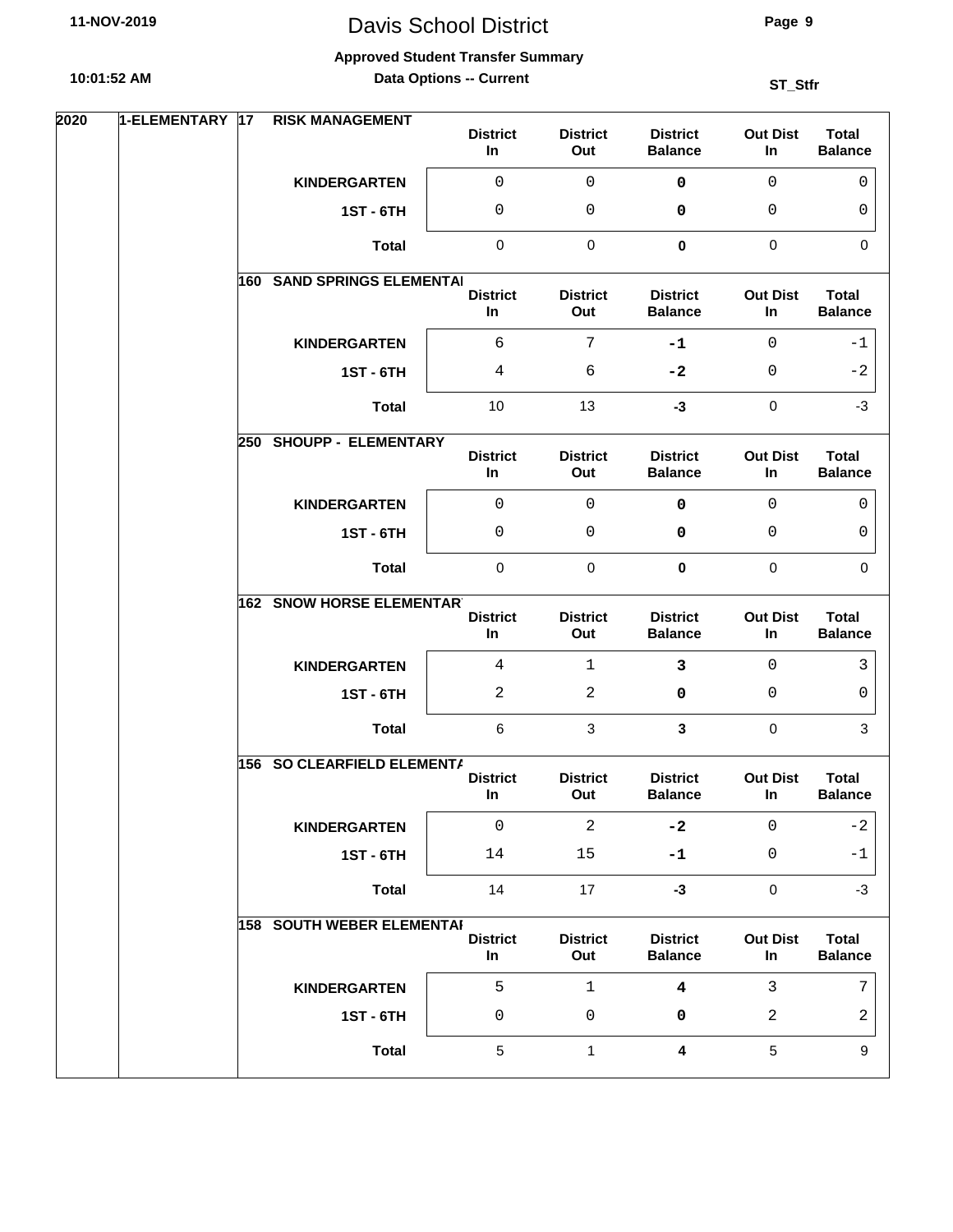**Approved Student Transfer Summary**

**10:01:52 AM**

**Data Options -- Current**

| 2020 |  | 1-ELEMENTARY 159 STEWART ELEMENTARY | <b>District</b><br>In | <b>District</b><br>Out | <b>District</b><br><b>Balance</b> | <b>Out Dist</b><br>In | <b>Total</b><br><b>Balance</b> |
|------|--|-------------------------------------|-----------------------|------------------------|-----------------------------------|-----------------------|--------------------------------|
|      |  | <b>KINDERGARTEN</b>                 | 20                    | 3                      | 17                                | $\mathbf 0$           | 17                             |
|      |  | <b>1ST - 6TH</b>                    | 9                     | 10                     | -1                                | 0                     | -1                             |
|      |  | <b>Total</b>                        | 29                    | 13                     | 16                                | $\mathbf 0$           | 16                             |
|      |  | <b>164 SUNSET ELEMENTARY</b>        | <b>District</b><br>In | <b>District</b><br>Out | <b>District</b><br><b>Balance</b> | <b>Out Dist</b><br>In | <b>Total</b><br><b>Balance</b> |
|      |  | <b>KINDERGARTEN</b>                 | $\mathbf{3}$          | 2                      | $\mathbf 1$                       | $\mathbf 0$           | 1                              |
|      |  | <b>1ST-6TH</b>                      | 2                     | 9                      | $-7$                              | $\mathbf 0$           | $-7$                           |
|      |  | <b>Total</b>                        | $\sqrt{5}$            | 11                     | -6                                | $\mathbf 0$           | -6                             |
|      |  | <b>168 SYRACUSE ELEMENTARY</b>      | <b>District</b><br>In | <b>District</b><br>Out | <b>District</b><br><b>Balance</b> | <b>Out Dist</b><br>In | <b>Total</b><br><b>Balance</b> |
|      |  | <b>KINDERGARTEN</b>                 | $\mathsf{O}$          | $\overline{a}$         | $-2$                              | $\mathbf 0$           | $-2$                           |
|      |  | <b>1ST - 6TH</b>                    | 13                    | 10                     | 3                                 | $\mathbf 0$           | 3                              |
|      |  | <b>Total</b>                        | 13                    | 12                     | $\mathbf{1}$                      | $\mathbf 0$           | $\mathbf{1}$                   |
|      |  | <b>138 TAYLOR ELEMENTARY</b>        | <b>District</b><br>In | <b>District</b><br>Out | <b>District</b><br><b>Balance</b> | <b>Out Dist</b><br>In | <b>Total</b><br><b>Balance</b> |
|      |  | <b>KINDERGARTEN</b>                 | $\mathbf 0$           | 4                      | $-4$                              | $\Omega$              | -4                             |
|      |  | <b>1ST-6TH</b>                      | 7                     | 10                     | -3                                | $\mathbf 0$           | $-3$                           |
|      |  | <b>Total</b>                        | $\overline{7}$        | 14                     | $-7$                              | $\mathbf 0$           | $-7$                           |
|      |  | 172 TOLMAN ELEMENTARY               | <b>District</b><br>In | <b>District</b><br>Out | <b>District</b><br><b>Balance</b> | <b>Out Dist</b><br>In | <b>Total</b><br><b>Balance</b> |
|      |  | <b>KINDERGARTEN</b>                 | 4                     | 7                      | $-3$                              | $\mathbf{0}$          | $-3$                           |
|      |  | <b>1ST - 6TH</b>                    | 8                     | 7                      | $\mathbf 1$                       | $\mathbf 0$           | 1                              |
|      |  | <b>Total</b>                        | 12                    | 14                     | $-2$                              | $\pmb{0}$             | $-2$                           |
|      |  | 193 VAE VIEW ELEMENTARY             | <b>District</b><br>In | <b>District</b><br>Out | <b>District</b><br><b>Balance</b> | <b>Out Dist</b><br>In | <b>Total</b><br><b>Balance</b> |
|      |  | <b>KINDERGARTEN</b>                 | $1\,$                 | 5                      | $-4$                              | $\overline{0}$        | $-4$                           |
|      |  | <b>1ST - 6TH</b>                    | 0                     | 3                      | $-3$                              | $\mathbf 0$           | $-3$                           |
|      |  | <b>Total</b>                        | 1                     | 8                      | $-7$                              | $\pmb{0}$             | $-7$                           |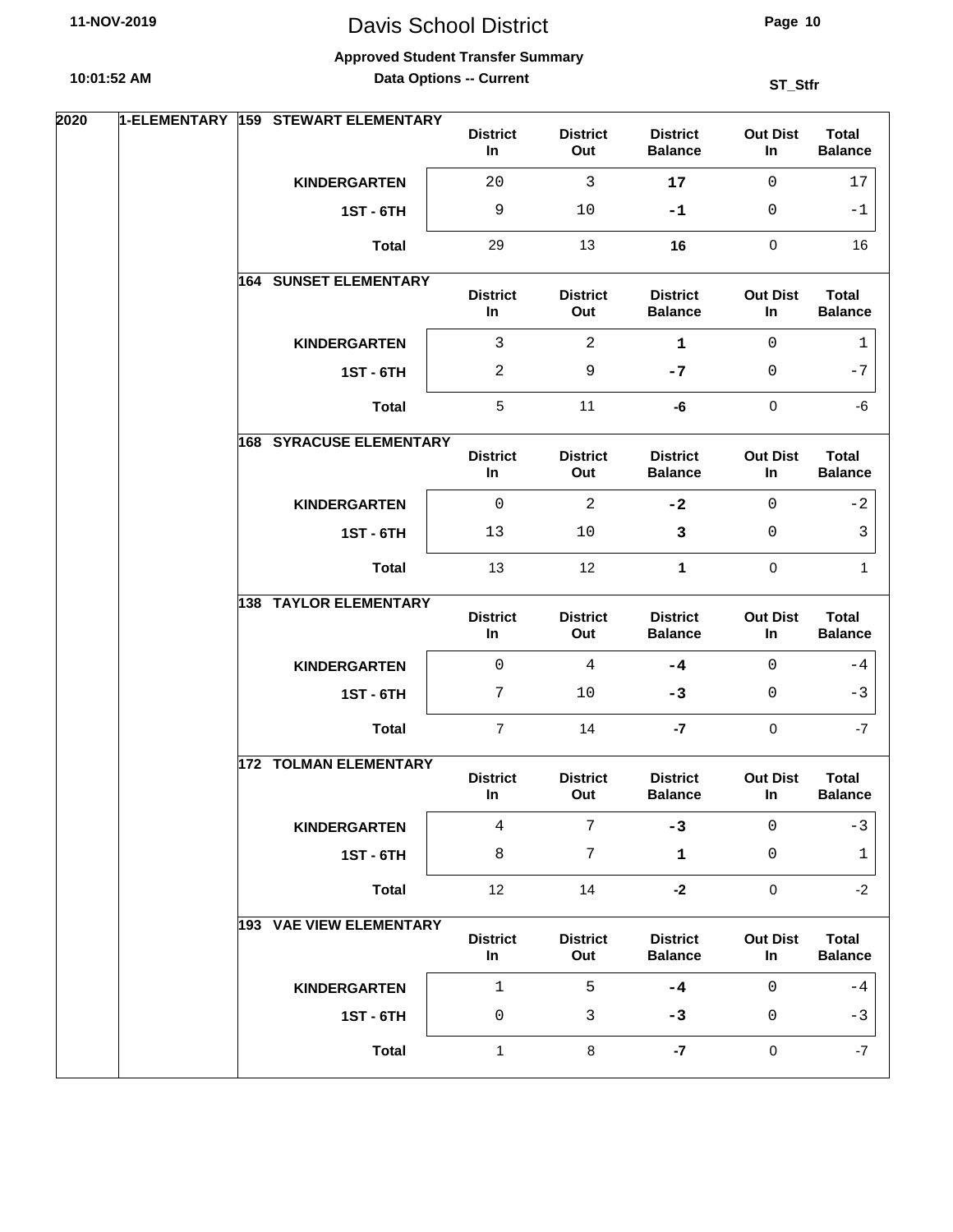# Davis School District

**Page 11**

#### **Approved Student Transfer Summary**

**Data Options -- Current**

| In<br>Out<br><b>Balance</b><br>In<br><b>Balance</b><br>$\mathsf 0$<br>$\mathbf{1}$<br>$\mathbf 0$<br><b>KINDERGARTEN</b><br>$-1$<br>$-1$<br><b>1ST - 6TH</b><br>16<br>12<br>0<br>4<br>4<br>$\mathbf 0$<br>16<br>13<br>$\mathbf{3}$<br>3<br><b>Total</b><br><b>WASATCH ELEMENTARY</b><br>180<br><b>Total</b><br><b>District</b><br><b>District</b><br><b>District</b><br><b>Out Dist</b><br>In<br>Out<br><b>Balance</b><br>In<br><b>Balance</b><br>5<br><b>KINDERGARTEN</b><br>$\mathbf{1}$<br>$\overline{\mathbf{4}}$<br>$\Omega$<br>4<br><b>1ST - 6TH</b><br>10<br>3<br>2<br>7<br>9<br>15<br>$\overline{4}$<br>11<br>$\overline{2}$<br><b>Total</b><br>13<br><b>182 WASHINGTON ELEMENTARY</b><br><b>District</b><br><b>District</b><br><b>District</b><br><b>Out Dist</b><br><b>Total</b><br>In<br><b>Balance</b><br><b>Balance</b><br>Out<br>In<br>0<br>$\mathbf{3}$<br><b>KINDERGARTEN</b><br>$-3$<br>$\Omega$<br>$-3$<br><b>1ST - 6TH</b><br>4<br>$-3$<br>0<br>$-3$<br>1<br>$\mathbf{1}$<br>$\overline{7}$<br>$\mathbf 0$<br>$-6$<br><b>Total</b><br>-6<br><b>184 WEST BOUNTIFUL ELEMENT</b><br><b>District</b><br><b>Out Dist</b><br><b>Total</b><br><b>District</b><br><b>District</b><br>Out<br><b>Balance</b><br><b>Balance</b><br>In<br>In<br>б<br>$\mathbf{3}$<br>$\mathbf{3}$<br>$\mathbf 0$<br>3<br><b>KINDERGARTEN</b><br>5<br>6<br>$\mathbf{1}$<br>5<br>0<br><b>1ST-6TH</b><br><b>Total</b><br>$\overline{4}$<br>$\mathbf 0$<br>8<br>$12 \overline{ }$<br>8<br><b>186 WEST CLINTON ELEMENTAL</b><br><b>District</b><br><b>District</b><br><b>District</b><br><b>Out Dist</b><br><b>Total</b><br>In<br>Out<br>In<br><b>Balance</b><br><b>Balance</b><br>$\mathbf{1}$<br>$\mathbf 0$<br>$\mathbf 0$<br><b>KINDERGARTEN</b><br>$\mathbf{1}$<br>$\mathbf{0}$<br>3<br>5<br>$\mathsf 0$<br><b>1ST - 6TH</b><br>$-2$<br>$-2$<br>$\mathbf 0$<br><b>Total</b><br>$\overline{4}$<br>$\,6\,$<br>$-2$<br>$-2$<br><b>188 WEST POINT ELEMENTARY</b><br><b>District</b><br><b>District</b><br><b>Out Dist</b><br><b>Total</b><br><b>District</b><br>In<br>Out<br><b>Balance</b><br>In<br><b>Balance</b><br><b>KINDERGARTEN</b><br>3<br>6<br>$-3$<br>$\Omega$<br>$-3$<br><b>1ST - 6TH</b><br>$\mathbf{3}$<br>4<br>1<br>0<br>1<br>$\boldsymbol{9}$<br>$\mathsf{O}\xspace$<br>$\overline{7}$<br>$-2$<br><b>Total</b><br>$-2$ | 2020 | 1-ELEMENTARY | 194 VALLEY VIEW ELEMENTARY | <b>District</b> | <b>District</b> | <b>District</b> | <b>Out Dist</b> | <b>Total</b> |
|--------------------------------------------------------------------------------------------------------------------------------------------------------------------------------------------------------------------------------------------------------------------------------------------------------------------------------------------------------------------------------------------------------------------------------------------------------------------------------------------------------------------------------------------------------------------------------------------------------------------------------------------------------------------------------------------------------------------------------------------------------------------------------------------------------------------------------------------------------------------------------------------------------------------------------------------------------------------------------------------------------------------------------------------------------------------------------------------------------------------------------------------------------------------------------------------------------------------------------------------------------------------------------------------------------------------------------------------------------------------------------------------------------------------------------------------------------------------------------------------------------------------------------------------------------------------------------------------------------------------------------------------------------------------------------------------------------------------------------------------------------------------------------------------------------------------------------------------------------------------------------------------------------------------------------------------------------------------------------------------------------------------------------------------------------------------------------------------------------------------------------------------------------------------------------------------------------------------------------------------------------------------------------------------------------------------------|------|--------------|----------------------------|-----------------|-----------------|-----------------|-----------------|--------------|
|                                                                                                                                                                                                                                                                                                                                                                                                                                                                                                                                                                                                                                                                                                                                                                                                                                                                                                                                                                                                                                                                                                                                                                                                                                                                                                                                                                                                                                                                                                                                                                                                                                                                                                                                                                                                                                                                                                                                                                                                                                                                                                                                                                                                                                                                                                                          |      |              |                            |                 |                 |                 |                 |              |
|                                                                                                                                                                                                                                                                                                                                                                                                                                                                                                                                                                                                                                                                                                                                                                                                                                                                                                                                                                                                                                                                                                                                                                                                                                                                                                                                                                                                                                                                                                                                                                                                                                                                                                                                                                                                                                                                                                                                                                                                                                                                                                                                                                                                                                                                                                                          |      |              |                            |                 |                 |                 |                 |              |
|                                                                                                                                                                                                                                                                                                                                                                                                                                                                                                                                                                                                                                                                                                                                                                                                                                                                                                                                                                                                                                                                                                                                                                                                                                                                                                                                                                                                                                                                                                                                                                                                                                                                                                                                                                                                                                                                                                                                                                                                                                                                                                                                                                                                                                                                                                                          |      |              |                            |                 |                 |                 |                 |              |
|                                                                                                                                                                                                                                                                                                                                                                                                                                                                                                                                                                                                                                                                                                                                                                                                                                                                                                                                                                                                                                                                                                                                                                                                                                                                                                                                                                                                                                                                                                                                                                                                                                                                                                                                                                                                                                                                                                                                                                                                                                                                                                                                                                                                                                                                                                                          |      |              |                            |                 |                 |                 |                 |              |
|                                                                                                                                                                                                                                                                                                                                                                                                                                                                                                                                                                                                                                                                                                                                                                                                                                                                                                                                                                                                                                                                                                                                                                                                                                                                                                                                                                                                                                                                                                                                                                                                                                                                                                                                                                                                                                                                                                                                                                                                                                                                                                                                                                                                                                                                                                                          |      |              |                            |                 |                 |                 |                 |              |
|                                                                                                                                                                                                                                                                                                                                                                                                                                                                                                                                                                                                                                                                                                                                                                                                                                                                                                                                                                                                                                                                                                                                                                                                                                                                                                                                                                                                                                                                                                                                                                                                                                                                                                                                                                                                                                                                                                                                                                                                                                                                                                                                                                                                                                                                                                                          |      |              |                            |                 |                 |                 |                 |              |
|                                                                                                                                                                                                                                                                                                                                                                                                                                                                                                                                                                                                                                                                                                                                                                                                                                                                                                                                                                                                                                                                                                                                                                                                                                                                                                                                                                                                                                                                                                                                                                                                                                                                                                                                                                                                                                                                                                                                                                                                                                                                                                                                                                                                                                                                                                                          |      |              |                            |                 |                 |                 |                 |              |
|                                                                                                                                                                                                                                                                                                                                                                                                                                                                                                                                                                                                                                                                                                                                                                                                                                                                                                                                                                                                                                                                                                                                                                                                                                                                                                                                                                                                                                                                                                                                                                                                                                                                                                                                                                                                                                                                                                                                                                                                                                                                                                                                                                                                                                                                                                                          |      |              |                            |                 |                 |                 |                 |              |
|                                                                                                                                                                                                                                                                                                                                                                                                                                                                                                                                                                                                                                                                                                                                                                                                                                                                                                                                                                                                                                                                                                                                                                                                                                                                                                                                                                                                                                                                                                                                                                                                                                                                                                                                                                                                                                                                                                                                                                                                                                                                                                                                                                                                                                                                                                                          |      |              |                            |                 |                 |                 |                 |              |
|                                                                                                                                                                                                                                                                                                                                                                                                                                                                                                                                                                                                                                                                                                                                                                                                                                                                                                                                                                                                                                                                                                                                                                                                                                                                                                                                                                                                                                                                                                                                                                                                                                                                                                                                                                                                                                                                                                                                                                                                                                                                                                                                                                                                                                                                                                                          |      |              |                            |                 |                 |                 |                 |              |
|                                                                                                                                                                                                                                                                                                                                                                                                                                                                                                                                                                                                                                                                                                                                                                                                                                                                                                                                                                                                                                                                                                                                                                                                                                                                                                                                                                                                                                                                                                                                                                                                                                                                                                                                                                                                                                                                                                                                                                                                                                                                                                                                                                                                                                                                                                                          |      |              |                            |                 |                 |                 |                 |              |
|                                                                                                                                                                                                                                                                                                                                                                                                                                                                                                                                                                                                                                                                                                                                                                                                                                                                                                                                                                                                                                                                                                                                                                                                                                                                                                                                                                                                                                                                                                                                                                                                                                                                                                                                                                                                                                                                                                                                                                                                                                                                                                                                                                                                                                                                                                                          |      |              |                            |                 |                 |                 |                 |              |
|                                                                                                                                                                                                                                                                                                                                                                                                                                                                                                                                                                                                                                                                                                                                                                                                                                                                                                                                                                                                                                                                                                                                                                                                                                                                                                                                                                                                                                                                                                                                                                                                                                                                                                                                                                                                                                                                                                                                                                                                                                                                                                                                                                                                                                                                                                                          |      |              |                            |                 |                 |                 |                 |              |
|                                                                                                                                                                                                                                                                                                                                                                                                                                                                                                                                                                                                                                                                                                                                                                                                                                                                                                                                                                                                                                                                                                                                                                                                                                                                                                                                                                                                                                                                                                                                                                                                                                                                                                                                                                                                                                                                                                                                                                                                                                                                                                                                                                                                                                                                                                                          |      |              |                            |                 |                 |                 |                 |              |
|                                                                                                                                                                                                                                                                                                                                                                                                                                                                                                                                                                                                                                                                                                                                                                                                                                                                                                                                                                                                                                                                                                                                                                                                                                                                                                                                                                                                                                                                                                                                                                                                                                                                                                                                                                                                                                                                                                                                                                                                                                                                                                                                                                                                                                                                                                                          |      |              |                            |                 |                 |                 |                 |              |
|                                                                                                                                                                                                                                                                                                                                                                                                                                                                                                                                                                                                                                                                                                                                                                                                                                                                                                                                                                                                                                                                                                                                                                                                                                                                                                                                                                                                                                                                                                                                                                                                                                                                                                                                                                                                                                                                                                                                                                                                                                                                                                                                                                                                                                                                                                                          |      |              |                            |                 |                 |                 |                 |              |
|                                                                                                                                                                                                                                                                                                                                                                                                                                                                                                                                                                                                                                                                                                                                                                                                                                                                                                                                                                                                                                                                                                                                                                                                                                                                                                                                                                                                                                                                                                                                                                                                                                                                                                                                                                                                                                                                                                                                                                                                                                                                                                                                                                                                                                                                                                                          |      |              |                            |                 |                 |                 |                 |              |
|                                                                                                                                                                                                                                                                                                                                                                                                                                                                                                                                                                                                                                                                                                                                                                                                                                                                                                                                                                                                                                                                                                                                                                                                                                                                                                                                                                                                                                                                                                                                                                                                                                                                                                                                                                                                                                                                                                                                                                                                                                                                                                                                                                                                                                                                                                                          |      |              |                            |                 |                 |                 |                 |              |
|                                                                                                                                                                                                                                                                                                                                                                                                                                                                                                                                                                                                                                                                                                                                                                                                                                                                                                                                                                                                                                                                                                                                                                                                                                                                                                                                                                                                                                                                                                                                                                                                                                                                                                                                                                                                                                                                                                                                                                                                                                                                                                                                                                                                                                                                                                                          |      |              |                            |                 |                 |                 |                 |              |
|                                                                                                                                                                                                                                                                                                                                                                                                                                                                                                                                                                                                                                                                                                                                                                                                                                                                                                                                                                                                                                                                                                                                                                                                                                                                                                                                                                                                                                                                                                                                                                                                                                                                                                                                                                                                                                                                                                                                                                                                                                                                                                                                                                                                                                                                                                                          |      |              |                            |                 |                 |                 |                 |              |
|                                                                                                                                                                                                                                                                                                                                                                                                                                                                                                                                                                                                                                                                                                                                                                                                                                                                                                                                                                                                                                                                                                                                                                                                                                                                                                                                                                                                                                                                                                                                                                                                                                                                                                                                                                                                                                                                                                                                                                                                                                                                                                                                                                                                                                                                                                                          |      |              |                            |                 |                 |                 |                 |              |
|                                                                                                                                                                                                                                                                                                                                                                                                                                                                                                                                                                                                                                                                                                                                                                                                                                                                                                                                                                                                                                                                                                                                                                                                                                                                                                                                                                                                                                                                                                                                                                                                                                                                                                                                                                                                                                                                                                                                                                                                                                                                                                                                                                                                                                                                                                                          |      |              |                            |                 |                 |                 |                 |              |
|                                                                                                                                                                                                                                                                                                                                                                                                                                                                                                                                                                                                                                                                                                                                                                                                                                                                                                                                                                                                                                                                                                                                                                                                                                                                                                                                                                                                                                                                                                                                                                                                                                                                                                                                                                                                                                                                                                                                                                                                                                                                                                                                                                                                                                                                                                                          |      |              |                            |                 |                 |                 |                 |              |
|                                                                                                                                                                                                                                                                                                                                                                                                                                                                                                                                                                                                                                                                                                                                                                                                                                                                                                                                                                                                                                                                                                                                                                                                                                                                                                                                                                                                                                                                                                                                                                                                                                                                                                                                                                                                                                                                                                                                                                                                                                                                                                                                                                                                                                                                                                                          |      |              |                            |                 |                 |                 |                 |              |
|                                                                                                                                                                                                                                                                                                                                                                                                                                                                                                                                                                                                                                                                                                                                                                                                                                                                                                                                                                                                                                                                                                                                                                                                                                                                                                                                                                                                                                                                                                                                                                                                                                                                                                                                                                                                                                                                                                                                                                                                                                                                                                                                                                                                                                                                                                                          |      |              |                            |                 |                 |                 |                 |              |
|                                                                                                                                                                                                                                                                                                                                                                                                                                                                                                                                                                                                                                                                                                                                                                                                                                                                                                                                                                                                                                                                                                                                                                                                                                                                                                                                                                                                                                                                                                                                                                                                                                                                                                                                                                                                                                                                                                                                                                                                                                                                                                                                                                                                                                                                                                                          |      |              |                            |                 |                 |                 |                 |              |
|                                                                                                                                                                                                                                                                                                                                                                                                                                                                                                                                                                                                                                                                                                                                                                                                                                                                                                                                                                                                                                                                                                                                                                                                                                                                                                                                                                                                                                                                                                                                                                                                                                                                                                                                                                                                                                                                                                                                                                                                                                                                                                                                                                                                                                                                                                                          |      |              |                            |                 |                 |                 |                 |              |
|                                                                                                                                                                                                                                                                                                                                                                                                                                                                                                                                                                                                                                                                                                                                                                                                                                                                                                                                                                                                                                                                                                                                                                                                                                                                                                                                                                                                                                                                                                                                                                                                                                                                                                                                                                                                                                                                                                                                                                                                                                                                                                                                                                                                                                                                                                                          |      |              |                            |                 |                 |                 |                 |              |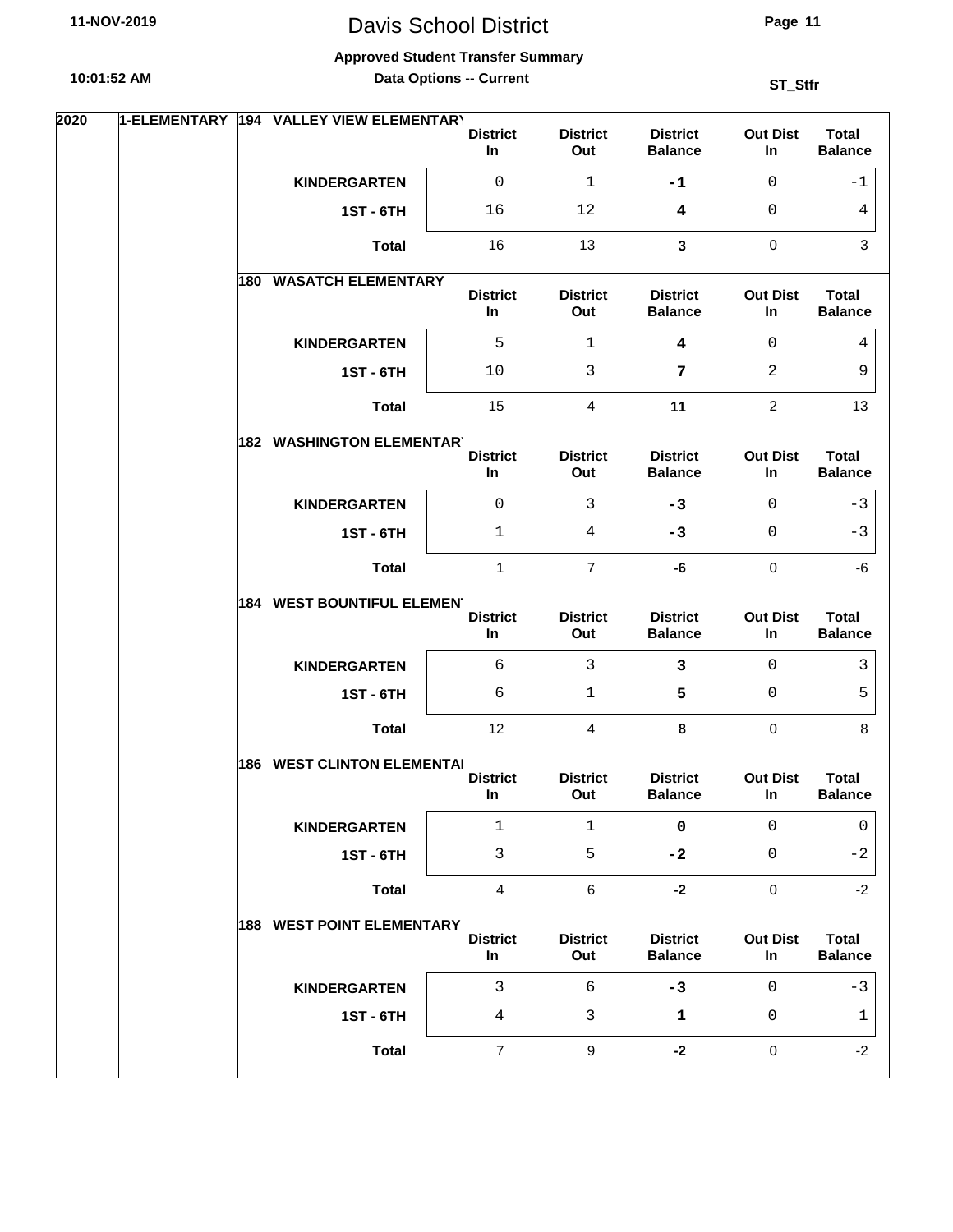# Davis School District

**Page 12**

#### **Approved Student Transfer Summary**

**Data Options -- Current**

| 2020 | 1-ELEMENTARY  | 192 WHITESIDES ELEMENTARY          | <b>District</b>           | <b>District</b>        | <b>District</b>                   | <b>Out Dist</b>       | <b>Total</b>                   |
|------|---------------|------------------------------------|---------------------------|------------------------|-----------------------------------|-----------------------|--------------------------------|
|      |               |                                    | In                        | Out                    | <b>Balance</b>                    | In                    | <b>Balance</b>                 |
|      |               | <b>KINDERGARTEN</b>                | 3                         | $\overline{4}$         | $-1$                              | $\mathbf 0$           | $-1$                           |
|      |               | <b>1ST - 6TH</b>                   | 0                         | 3                      | $-3$                              | 0                     | $-3$                           |
|      |               | <b>Total</b>                       | $\ensuremath{\mathsf{3}}$ | $\overline{7}$         | $-4$                              | $\pmb{0}$             | $-4$                           |
|      |               | <b>WINDRIDGE ELEMENTARY</b><br>149 | <b>District</b><br>In     | <b>District</b><br>Out | <b>District</b><br><b>Balance</b> | <b>Out Dist</b><br>In | <b>Total</b><br><b>Balance</b> |
|      |               | <b>KINDERGARTEN</b>                | $1\,$                     | $\mathbf{1}$           | 0                                 | $\mathbf 0$           | 0                              |
|      |               | <b>1ST - 6TH</b>                   | $\,8\,$                   | $\boldsymbol{7}$       | $\mathbf 1$                       | 0                     | 1                              |
|      |               | <b>Total</b>                       | 9                         | $\bf8$                 | $\mathbf{1}$                      | $\pmb{0}$             | $\mathbf{1}$                   |
|      |               | <b>152 WOODS CROSS ELEMENTA</b>    | <b>District</b><br>In     | <b>District</b><br>Out | <b>District</b><br><b>Balance</b> | <b>Out Dist</b><br>In | <b>Total</b><br><b>Balance</b> |
|      |               | <b>KINDERGARTEN</b>                | $\mathbf{1}$              | $7\phantom{.}$         | $-6$                              | $\Omega$              | -6                             |
|      |               | <b>1ST - 6TH</b>                   | $\mathsf 0$               | 4                      | $-4$                              | 0                     | $-4$                           |
|      |               | <b>Total</b>                       | $\mathbf 1$               | 11                     | $-10$                             | $\pmb{0}$             | $-10$                          |
|      | 2-JUNIOR HIGH |                                    | <b>District</b><br>In     | <b>District</b><br>Out | <b>District</b><br><b>Balance</b> | <b>Out Dist</b><br>In | <b>Total</b><br><b>Balance</b> |
|      |               | 7TH                                | 244                       | 244                    | 0                                 | 1                     | 1                              |
|      |               | 8TH & 9TH                          | 257                       | 257                    | 0                                 | 6                     | 6                              |
|      |               | <b>Total</b>                       | 501                       | 501                    | $\pmb{0}$                         | $\overline{7}$        | $\overline{7}$                 |
|      |               | 102 ADAMS ELEMENTARY               | <b>District</b><br>In     | <b>District</b><br>Out | <b>District</b><br><b>Balance</b> | <b>Out Dist</b><br>In | <b>Total</b><br><b>Balance</b> |
|      |               | 7TH                                | 0                         | 0                      | 0                                 | 0                     | 0                              |
|      |               | 8TH & 9TH                          | 0                         | 0                      | 0                                 | 0                     | 0                              |
|      |               | <b>Total</b>                       | 0                         | $\pmb{0}$              | $\pmb{0}$                         | 0                     | 0                              |
|      |               | 106 ANTELOPE ELEMENTARY            | <b>District</b><br>In     | <b>District</b><br>Out | <b>District</b><br><b>Balance</b> | <b>Out Dist</b><br>In | <b>Total</b><br><b>Balance</b> |
|      |               | 7TH                                | $\mathsf 0$               | $\mathbf 0$            | $\pmb{0}$                         | $\mathbf 0$           | $\mathbf 0$                    |
|      |               | 8TH & 9TH                          | $\mathsf 0$               | $\mathsf 0$            | 0                                 | 0                     | 0                              |
|      |               | <b>Total</b>                       | $\pmb{0}$                 | $\pmb{0}$              | $\pmb{0}$                         | $\pmb{0}$             | $\mathbf 0$                    |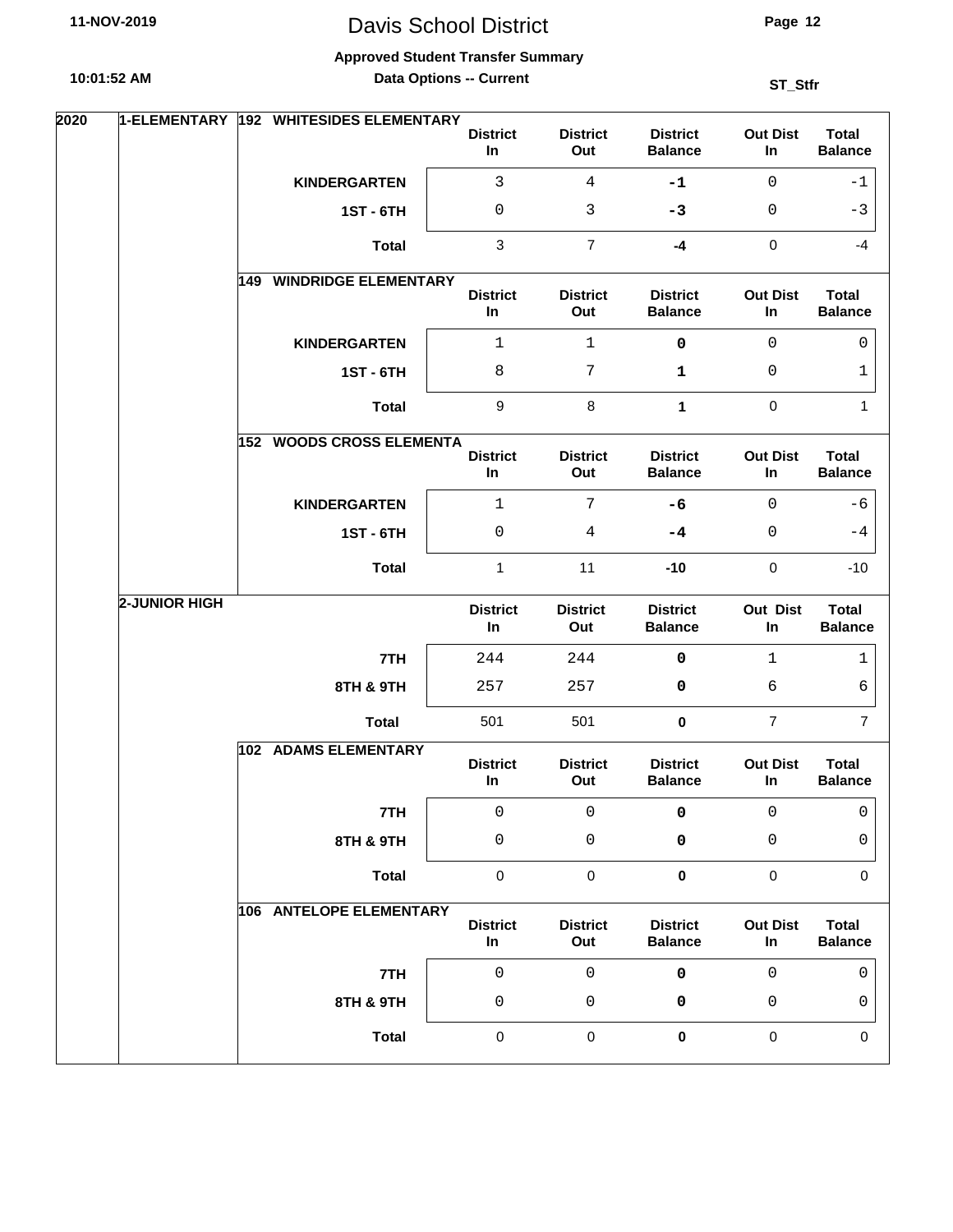**Approved Student Transfer Summary**

**10:01:52 AM**

**Data Options -- Current**

| 2020 | <b>2-JUNIOR HIGH</b> | 108 BOULTON ELEMENTARY          | <b>District</b><br>In | <b>District</b><br>Out | <b>District</b><br><b>Balance</b> | <b>Out Dist</b><br>In | <b>Total</b><br><b>Balance</b> |
|------|----------------------|---------------------------------|-----------------------|------------------------|-----------------------------------|-----------------------|--------------------------------|
|      |                      | 7TH                             | $\mathsf{O}\xspace$   | $\mathsf 0$            | 0                                 | $\mathbf 0$           | $\Omega$                       |
|      |                      | 8TH & 9TH                       | 0                     | $\mathsf{O}$           | 0                                 | 0                     | 0                              |
|      |                      | <b>Total</b>                    | $\pmb{0}$             | $\pmb{0}$              | $\mathbf 0$                       | $\pmb{0}$             | $\mathbf 0$                    |
|      |                      | <b>112 BOUNTIFUL ELEMENTARY</b> | <b>District</b><br>In | <b>District</b><br>Out | <b>District</b><br><b>Balance</b> | <b>Out Dist</b><br>In | <b>Total</b><br><b>Balance</b> |
|      |                      | 7TH                             | $\mathbf 0$           | $\mathsf{O}\xspace$    | $\pmb{0}$                         | $\mathbf{0}$          | $\Omega$                       |
|      |                      | 8TH & 9TH                       | 0                     | 0                      | 0                                 | 0                     | 0                              |
|      |                      | <b>Total</b>                    | $\pmb{0}$             | $\pmb{0}$              | $\mathbf 0$                       | $\mathbf 0$           | $\Omega$                       |
|      |                      | 404 BOUNTIFUL JR HIGH           | <b>District</b><br>In | <b>District</b><br>Out | <b>District</b><br><b>Balance</b> | <b>Out Dist</b><br>In | <b>Total</b><br><b>Balance</b> |
|      |                      | 7TH                             | 17                    | 15                     | $\mathbf{2}$                      | $\mathbf 0$           | $\overline{a}$                 |
|      |                      | 8TH & 9TH                       | 11                    | 13                     | $-2$                              | 0                     | $-2$                           |
|      |                      | <b>Total</b>                    | 28                    | 28                     | $\mathbf 0$                       | $\mathbf 0$           | $\Omega$                       |
|      |                      | <b>114 BURTON ELEMENTARY</b>    | <b>District</b><br>In | <b>District</b><br>Out | <b>District</b><br><b>Balance</b> | <b>Out Dist</b><br>In | <b>Total</b><br><b>Balance</b> |
|      |                      | 7TH                             | $\mathsf 0$           | $\mathsf 0$            | 0                                 | 0                     | $\Omega$                       |
|      |                      | 8TH & 9TH                       | 0                     | 0                      | 0                                 | 0                     | 0                              |
|      |                      | <b>Total</b>                    | $\mathbf 0$           | $\pmb{0}$              | $\pmb{0}$                         | $\pmb{0}$             | $\mathbf 0$                    |
|      |                      | <b>426 CENTENNIAL JR HIGH</b>   | <b>District</b><br>In | <b>District</b><br>Out | <b>District</b><br><b>Balance</b> | <b>Out Dist</b><br>In | <b>Total</b><br><b>Balance</b> |
|      |                      | 7TH                             | 13                    | $\epsilon$             | 7                                 | 0                     | 7                              |
|      |                      | 8TH & 9TH                       | 26                    | 38                     | $-12$                             | 0                     | $-12$                          |
|      |                      | <b>Total</b>                    | 39                    | 44                     | $-5$                              | $\pmb{0}$             | $-5$                           |
|      |                      | 116 CENTERVILLE ELEMENTART      | <b>District</b><br>In | <b>District</b><br>Out | <b>District</b><br><b>Balance</b> | <b>Out Dist</b><br>In | <b>Total</b><br><b>Balance</b> |
|      |                      | 7TH                             | $\mathbf 0$           | $\mathsf{O}\xspace$    | $\pmb{0}$                         | $\mathsf 0$           | $\mathbf 0$                    |
|      |                      | 8TH & 9TH                       | 0                     | $\mathsf 0$            | 0                                 | 0                     | 0                              |
|      |                      | <b>Total</b>                    | $\pmb{0}$             | $\pmb{0}$              | $\pmb{0}$                         | $\pmb{0}$             | 0                              |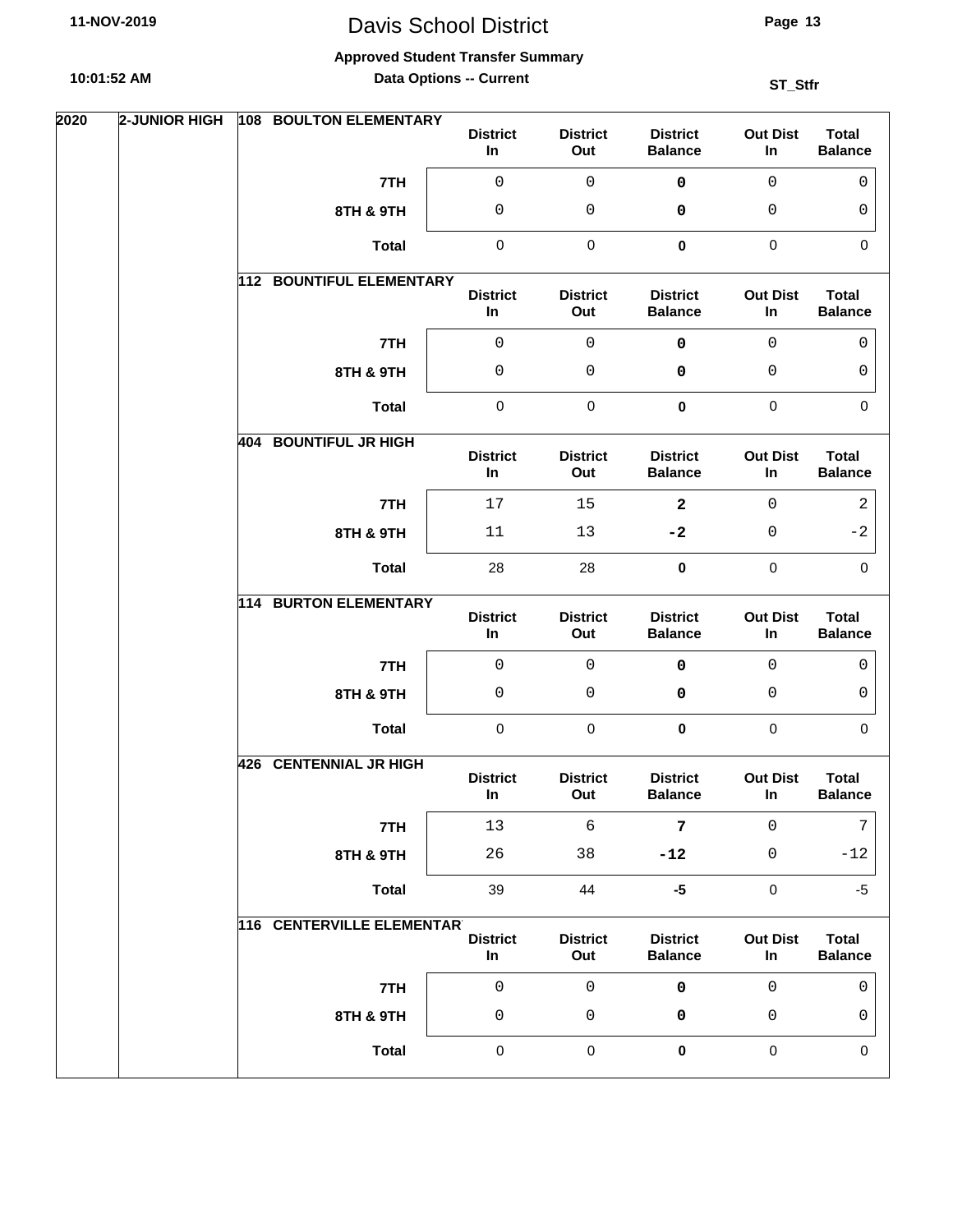**Page 14**

#### **Approved Student Transfer Summary**

**10:01:52 AM**

**Data Options -- Current**

| 2020 | 2-JUNIOR HIGH | 406 CENTERVILLE JR HIGH             | <b>District</b><br>In | <b>District</b><br>Out | <b>District</b><br><b>Balance</b> | <b>Out Dist</b><br>In | <b>Total</b><br><b>Balance</b> |
|------|---------------|-------------------------------------|-----------------------|------------------------|-----------------------------------|-----------------------|--------------------------------|
|      |               | 7TH                                 | 15                    | 15                     | $\pmb{0}$                         | $\mathbf 0$           | $\mathbf 0$                    |
|      |               | 8TH & 9TH                           | 8                     | 7                      | 1                                 | 0                     | 1                              |
|      |               | <b>Total</b>                        | 23                    | 22                     | 1                                 | $\pmb{0}$             | 1                              |
|      |               | 408 CENTRAL DAVIS JR HIGH           | <b>District</b><br>In | <b>District</b><br>Out | <b>District</b><br><b>Balance</b> | <b>Out Dist</b><br>In | <b>Total</b><br><b>Balance</b> |
|      |               | 7TH                                 | 28                    | 21                     | 7                                 | $\mathsf{O}$          | 7                              |
|      |               | 8TH & 9TH                           | $10$                  | 7                      | 3                                 | 0                     | 3                              |
|      |               | <b>Total</b>                        | 38                    | 28                     | 10                                | $\pmb{0}$             | 10                             |
|      |               | <b>151 CREEKSIDE ELEMENTARY</b>     | <b>District</b><br>In | <b>District</b><br>Out | <b>District</b><br><b>Balance</b> | <b>Out Dist</b><br>In | <b>Total</b><br><b>Balance</b> |
|      |               | 7TH                                 | $\mathsf 0$           | $\mathbf 0$            | $\pmb{0}$                         | $\mathbf 0$           | 0                              |
|      |               | 8TH & 9TH                           | 0                     | 0                      | 0                                 | 0                     | 0                              |
|      |               | <b>Total</b>                        | $\pmb{0}$             | $\pmb{0}$              | $\pmb{0}$                         | $\pmb{0}$             | $\mathbf 0$                    |
|      |               | <b>EAST LAYTON ELEMENTAR</b><br>129 | <b>District</b><br>In | <b>District</b><br>Out | <b>District</b><br><b>Balance</b> | <b>Out Dist</b><br>In | <b>Total</b><br><b>Balance</b> |
|      |               | 7TH                                 | $\mathsf{O}\xspace$   | 0                      | 0                                 | $\mathbf 0$           | 0                              |
|      |               | 8TH & 9TH                           | $\mathsf 0$           | 0                      | 0                                 | 0                     | 0                              |
|      |               | <b>Total</b>                        | $\pmb{0}$             | $\pmb{0}$              | 0                                 | $\pmb{0}$             | $\mathbf 0$                    |
|      |               | <b>136 ELLISON PARK ELEMENTAF</b>   |                       |                        |                                   |                       |                                |
|      |               |                                     | <b>District</b><br>In | <b>District</b><br>Out | <b>District</b><br><b>Balance</b> | <b>Out Dist</b><br>In | <b>Total</b><br><b>Balance</b> |
|      |               | 7TH                                 | $\mathsf 0$           | $\mathsf 0$            | $\pmb{0}$                         | $\mathbf 0$           | 0                              |
|      |               | 8TH & 9TH                           | 0                     | 0                      | 0                                 | 0                     | 0                              |
|      |               | <b>Total</b>                        | $\mathsf{O}\xspace$   | $\mathsf{O}\xspace$    | $\pmb{0}$                         | $\pmb{0}$             | 0                              |
|      |               | <b>161 ENDEAVOUR ELEMENTARY</b>     | <b>District</b><br>In | <b>District</b><br>Out | <b>District</b><br><b>Balance</b> | <b>Out Dist</b><br>In | <b>Total</b><br><b>Balance</b> |
|      |               | 7TH                                 | $\mathsf 0$           | $\mathsf 0$            | $\pmb{0}$                         | $\mathbf 0$           | 0                              |
|      |               | 8TH & 9TH                           | 0                     | 0                      | 0                                 | 0                     | 0                              |
|      |               | <b>Total</b>                        | $\pmb{0}$             | $\pmb{0}$              | 0                                 | $\pmb{0}$             | $\mathbf 0$                    |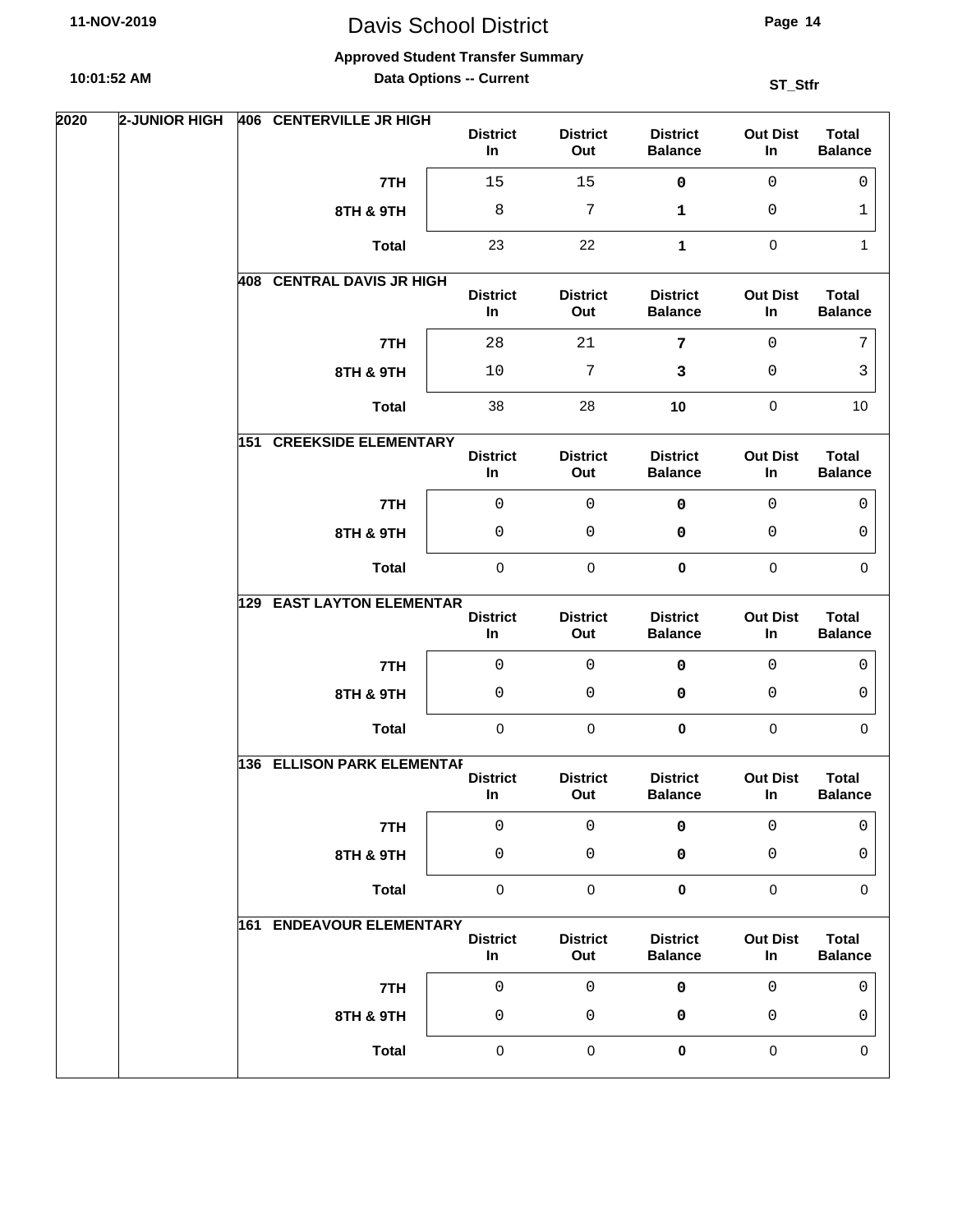**Approved Student Transfer Summary**

**10:01:52 AM**

**Data Options -- Current**

| 2020 | 2-JUNIOR HIGH | 402 FAIRFIELD JR HIGH          | <b>District</b><br>In    | <b>District</b><br>Out | <b>District</b><br><b>Balance</b> | <b>Out Dist</b><br>In | <b>Total</b><br><b>Balance</b> |
|------|---------------|--------------------------------|--------------------------|------------------------|-----------------------------------|-----------------------|--------------------------------|
|      |               | 7TH                            | 16                       | 18                     | $-2$                              | $\mathsf{O}$          | $-2$                           |
|      |               | 8TH & 9TH                      | 8                        | 18                     | $-10$                             | $\mathbf{1}$          | $-9$                           |
|      |               | <b>Total</b>                   | 24                       | 36                     | $-12$                             | 1                     | $-11$                          |
|      |               | 132 FARMINGTON ELEMENTARY      | <b>District</b><br>$\ln$ | <b>District</b><br>Out | <b>District</b><br><b>Balance</b> | <b>Out Dist</b><br>In | <b>Total</b><br><b>Balance</b> |
|      |               | 7TH                            | $\mathsf 0$              | $\mathsf 0$            | 0                                 | 0                     | $\mathbf 0$                    |
|      |               | 8TH & 9TH                      | $\mathsf 0$              | 0                      | 0                                 | 0                     | 0                              |
|      |               | <b>Total</b>                   | $\pmb{0}$                | $\pmb{0}$              | $\pmb{0}$                         | $\pmb{0}$             | $\mathbf 0$                    |
|      |               | <b>409 FARMINGTON JR HIGH</b>  | <b>District</b><br>In    | <b>District</b><br>Out | <b>District</b><br><b>Balance</b> | <b>Out Dist</b><br>In | <b>Total</b><br><b>Balance</b> |
|      |               | 7TH                            | $\mathsf 9$              | $\overline{4}$         | 5                                 | $\mathbf 0$           | 5                              |
|      |               | 8TH & 9TH                      | 35                       | 5                      | 30                                | 0                     | 30                             |
|      |               | <b>Total</b>                   | 44                       | 9                      | 35                                | $\pmb{0}$             | 35                             |
|      |               | <b>157 HERITAGE ELEMENTARY</b> | <b>District</b><br>In    | <b>District</b><br>Out | <b>District</b><br><b>Balance</b> | <b>Out Dist</b><br>In | <b>Total</b><br><b>Balance</b> |
|      |               | 7TH                            | $\mathsf 0$              | 0                      | $\mathbf 0$                       | $\mathbf 0$           | 0                              |
|      |               | 8TH & 9TH                      | $\mathsf 0$              | 0                      | 0                                 | 0                     | 0                              |
|      |               | <b>Total</b>                   | $\pmb{0}$                | $\mathbf 0$            | 0                                 | $\mathbf 0$           | $\mathbf 0$                    |
|      |               | 134 HOLBROOK ELEMENTARY        | <b>District</b><br>In    | <b>District</b><br>Out | <b>District</b><br><b>Balance</b> | <b>Out Dist</b><br>In | <b>Total</b><br><b>Balance</b> |
|      |               | 7TH                            | $\mathsf 0$              | $\mathsf 0$            | 0                                 | $\mathsf 0$           | 0                              |
|      |               | 8TH & 9TH                      | 0                        | $\mathsf 0$            | 0                                 | 0                     | 0                              |
|      |               | <b>Total</b>                   | $\pmb{0}$                | $\pmb{0}$              | $\pmb{0}$                         | $\pmb{0}$             | $\mathbf 0$                    |
|      |               | 999 INACTIVE LOCATION          | <b>District</b><br>In    | <b>District</b><br>Out | <b>District</b><br><b>Balance</b> | <b>Out Dist</b><br>In | <b>Total</b><br><b>Balance</b> |
|      |               | 7TH                            | $\mathsf 0$              | $\mathsf 0$            | $\pmb{0}$                         | $\mathsf 0$           | $\mathbf 0$                    |
|      |               | 8TH & 9TH                      | $\mathsf 0$              | $\mathbf{1}$           | $-1$                              | 0                     | -1                             |
|      |               | <b>Total</b>                   | $\pmb{0}$                | $\mathbf{1}$           | $-1$                              | $\pmb{0}$             | $-1$                           |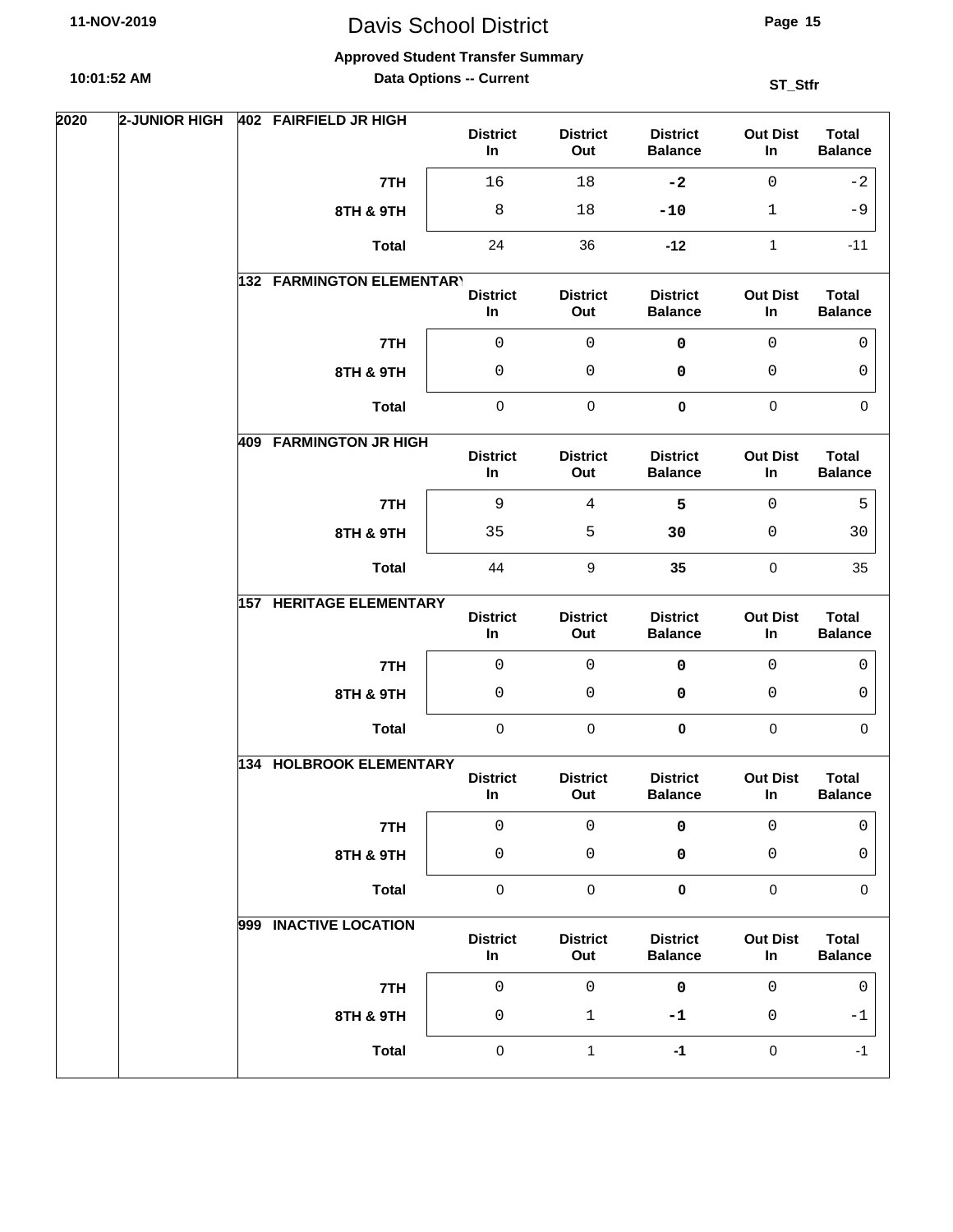**Approved Student Transfer Summary**

**10:01:52 AM**

**Data Options -- Current**

| 2020 | <b>2-JUNIOR HIGH</b> | <b>140 KAYSVILLE ELEMENTARY</b> | <b>District</b><br>In | <b>District</b><br>Out | <b>District</b><br><b>Balance</b> | <b>Out Dist</b><br>In | <b>Total</b><br><b>Balance</b> |
|------|----------------------|---------------------------------|-----------------------|------------------------|-----------------------------------|-----------------------|--------------------------------|
|      |                      | 7TH                             | 0                     | 0                      | 0                                 | $\mathbf{0}$          | 0                              |
|      |                      | 8TH & 9TH                       | 0                     | 0                      | 0                                 | 0                     | 0                              |
|      |                      | <b>Total</b>                    | $\pmb{0}$             | $\pmb{0}$              | $\mathbf 0$                       | $\mathbf 0$           | $\mathbf 0$                    |
|      |                      | 410 KAYSVILLE JR HIGH           | <b>District</b><br>In | <b>District</b><br>Out | <b>District</b><br><b>Balance</b> | <b>Out Dist</b><br>In | <b>Total</b><br><b>Balance</b> |
|      |                      | 7TH                             | 13                    | 6                      | $\overline{7}$                    | $\mathsf{O}$          | 7                              |
|      |                      | 8TH & 9TH                       | 15                    | 6                      | 9                                 | 1                     | 10                             |
|      |                      | <b>Total</b>                    | 28                    | 12                     | 16                                | 1                     | 17                             |
|      |                      | <b>155 LAKESIDE ELEMENTARY</b>  | <b>District</b><br>In | <b>District</b><br>Out | <b>District</b><br><b>Balance</b> | <b>Out Dist</b><br>In | <b>Total</b><br><b>Balance</b> |
|      |                      | 7TH                             | 0                     | 0                      | $\mathbf 0$                       | $\mathsf{O}$          | $\mathbf 0$                    |
|      |                      | 8TH & 9TH                       | 0                     | 0                      | 0                                 | 0                     | 0                              |
|      |                      | <b>Total</b>                    | $\pmb{0}$             | $\pmb{0}$              | $\mathbf 0$                       | $\mathbf 0$           | $\Omega$                       |
|      |                      | <b>144 LAYTON ELEMENTARY</b>    | <b>District</b><br>In | <b>District</b><br>Out | <b>District</b><br><b>Balance</b> | <b>Out Dist</b><br>In | <b>Total</b><br><b>Balance</b> |
|      |                      | 7TH                             | 0                     | 0                      | 0                                 | $\mathbf{0}$          | 0                              |
|      |                      | 8TH & 9TH                       | 0                     | $\mathbf 0$            | 0                                 | 0                     | 0                              |
|      |                      | <b>Total</b>                    | $\mathbf 0$           | $\mathbf 0$            | $\pmb{0}$                         | $\pmb{0}$             | $\mathbf 0$                    |
|      |                      | 424 LEGACY JR HIGH              | <b>District</b><br>In | <b>District</b><br>Out | <b>District</b><br><b>Balance</b> | <b>Out Dist</b><br>In | <b>Total</b><br><b>Balance</b> |
|      |                      | 7TH                             | $11\,$                | 8                      | 3                                 | 0                     | 3                              |
|      |                      | 8TH & 9TH                       | 43                    | $15$                   | 28                                | $\mathbf{1}$          | 29                             |
|      |                      | <b>Total</b>                    | 54                    | 23                     | 31                                | $\mathbf{1}$          | 32                             |
|      |                      | <b>145 MEADOWBROOK ELEMENT.</b> | <b>District</b><br>In | <b>District</b><br>Out | <b>District</b><br><b>Balance</b> | <b>Out Dist</b><br>In | <b>Total</b><br><b>Balance</b> |
|      |                      | 7TH                             | $\mathsf{O}\xspace$   | $\mathbf 0$            | $\pmb{0}$                         | $\mathsf 0$           | $\mathbf 0$                    |
|      |                      | 8TH & 9TH                       | 0                     | $\mathsf 0$            | 0                                 | 0                     | 0                              |
|      |                      | <b>Total</b>                    | $\pmb{0}$             | $\pmb{0}$              | $\pmb{0}$                         | 0                     | 0                              |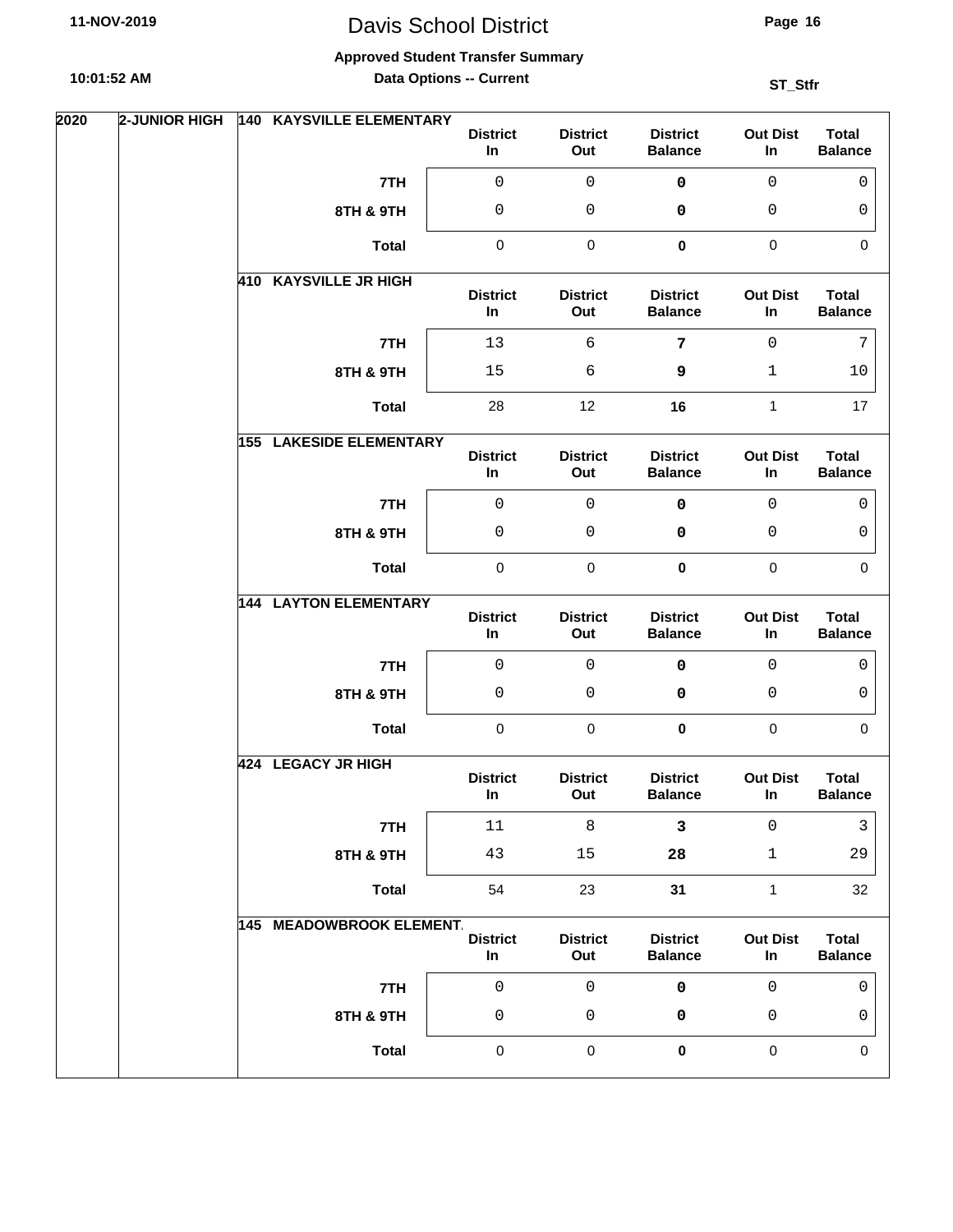**Approved Student Transfer Summary**

**10:01:52 AM**

**Data Options -- Current**

| 2020 | 2-JUNIOR HIGH |     | 411 MILLCREEK JR HIGH             | <b>District</b><br>In | <b>District</b><br>Out | <b>District</b><br><b>Balance</b> | <b>Out Dist</b><br>In | <b>Total</b><br><b>Balance</b> |
|------|---------------|-----|-----------------------------------|-----------------------|------------------------|-----------------------------------|-----------------------|--------------------------------|
|      |               |     | 7TH                               | 23                    | 11                     | 12                                | $\mathbf 0$           | 12                             |
|      |               |     | 8TH & 9TH                         | $7\phantom{.}$        | 6                      | 1                                 | $\mathbf{1}$          | 2                              |
|      |               |     | <b>Total</b>                      | 30                    | 17                     | 13                                | $\mathbf{1}$          | 14                             |
|      |               | 141 | <b>MORGAN ELEMENTARY</b>          | <b>District</b><br>In | <b>District</b><br>Out | <b>District</b><br><b>Balance</b> | <b>Out Dist</b><br>In | <b>Total</b><br><b>Balance</b> |
|      |               |     | 7TH                               | $\mathsf 0$           | $\mathsf 0$            | 0                                 | $\mathsf{O}$          | $\mathbf{0}$                   |
|      |               |     | 8TH & 9TH                         | $\mathsf 0$           | 0                      | 0                                 | 0                     | 0                              |
|      |               |     | <b>Total</b>                      | $\pmb{0}$             | $\pmb{0}$              | $\pmb{0}$                         | $\pmb{0}$             | $\mathbf 0$                    |
|      |               |     | <b>154 MOUNTAIN VIEW ELEMENT/</b> | <b>District</b><br>In | <b>District</b><br>Out | <b>District</b><br><b>Balance</b> | <b>Out Dist</b><br>In | <b>Total</b><br><b>Balance</b> |
|      |               |     | 7TH                               | $\mathsf 0$           | $\mathsf 0$            | $\mathbf 0$                       | $\mathbf 0$           | $\mathbf{0}$                   |
|      |               |     | 8TH & 9TH                         | 0                     | 0                      | 0                                 | 0                     | 0                              |
|      |               |     | <b>Total</b>                      | $\pmb{0}$             | $\pmb{0}$              | 0                                 | $\pmb{0}$             | $\mathbf 0$                    |
|      |               |     | 413 MUELLER PARK JR HIGH          | <b>District</b><br>In | <b>District</b><br>Out | <b>District</b><br><b>Balance</b> | <b>Out Dist</b><br>In | <b>Total</b><br><b>Balance</b> |
|      |               |     | 7TH                               | 17                    | 26                     | $-9$                              | $\mathbf 0$           | $-9$                           |
|      |               |     | 8TH & 9TH                         | 16                    | $11\,$                 | 5                                 | 0                     | 5                              |
|      |               |     | <b>Total</b>                      | 33                    | 37                     | $-4$                              | $\pmb{0}$             | $-4$                           |
|      |               |     | <b>142 MUIR ELEMENTARY</b>        | <b>District</b><br>In | <b>District</b><br>Out | <b>District</b><br><b>Balance</b> | <b>Out Dist</b><br>In | <b>Total</b><br><b>Balance</b> |
|      |               |     | 7TH                               | $\mathsf 0$           | $\mathsf 0$            | $\pmb{0}$                         | $\mathsf 0$           | $\mathbf{0}$                   |
|      |               |     | 8TH & 9TH                         | $\mathsf 0$           | $\mathsf{O}\xspace$    | 0                                 | 0                     | 0                              |
|      |               |     | <b>Total</b>                      | $\pmb{0}$             | $\pmb{0}$              | $\pmb{0}$                         | $\pmb{0}$             | $\mathbf 0$                    |
|      |               |     | 412 NORTH DAVIS JR HIGH           | <b>District</b><br>In | <b>District</b><br>Out | <b>District</b><br><b>Balance</b> | <b>Out Dist</b><br>In | <b>Total</b><br><b>Balance</b> |
|      |               |     | 7TH                               | $10$                  | 25                     | $-15$                             | $\mathsf{O}$          | $-15$                          |
|      |               |     | 8TH & 9TH                         | 15                    | 13                     | 2                                 | 0                     | $\sqrt{2}$                     |
|      |               |     | <b>Total</b>                      | 25                    | 38                     | $-13$                             | $\pmb{0}$             | $-13$                          |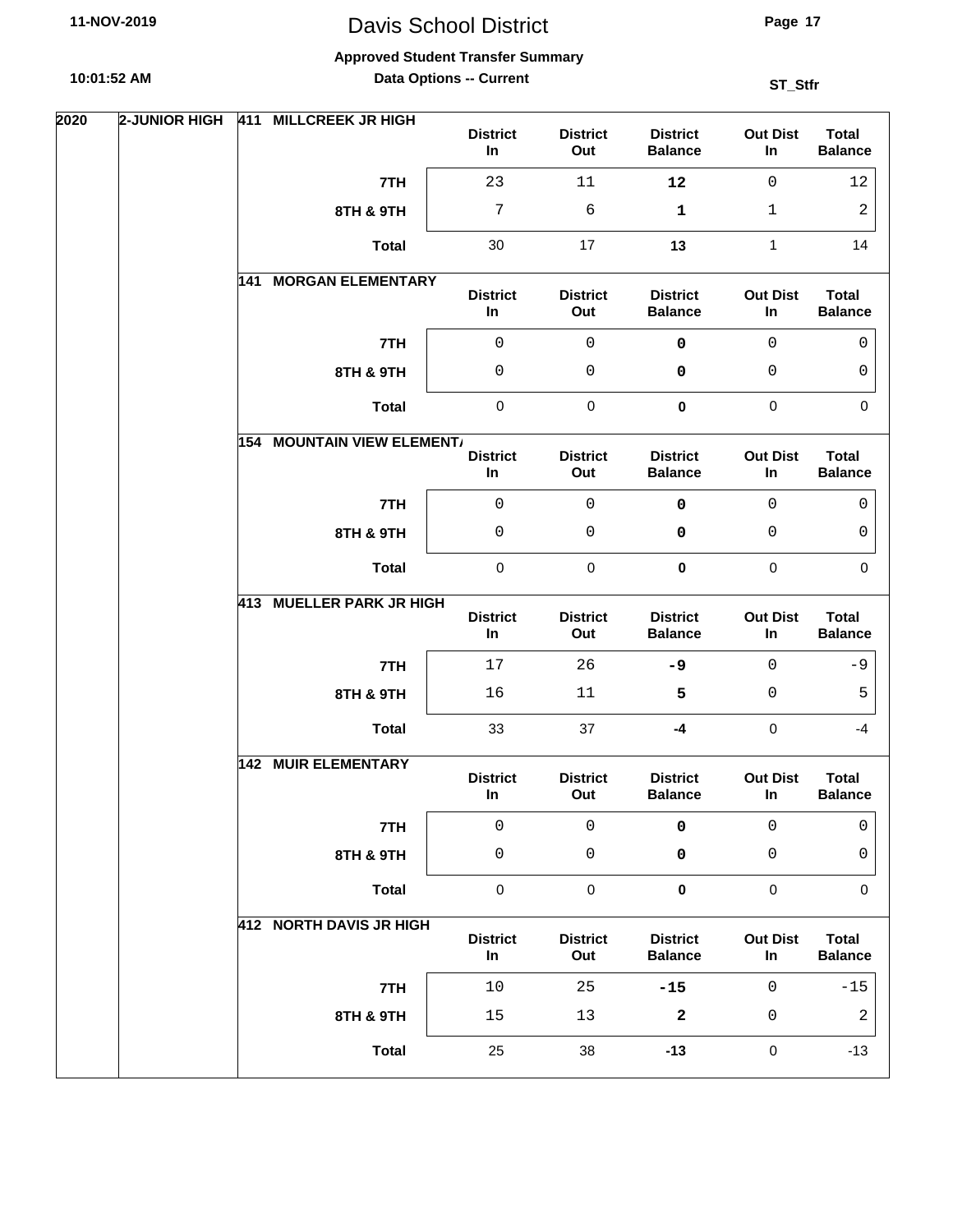**Approved Student Transfer Summary**

**10:01:52 AM**

**Data Options -- Current**

| 2020 | <b>2-JUNIOR HIGH</b> | 414 NORTH LAYTON JR HIGH      | <b>District</b><br>In    | <b>District</b><br>Out | <b>District</b><br><b>Balance</b> | <b>Out Dist</b><br>In | <b>Total</b><br><b>Balance</b> |  |
|------|----------------------|-------------------------------|--------------------------|------------------------|-----------------------------------|-----------------------|--------------------------------|--|
|      |                      | 7TH                           | 3                        | 33                     | $-30$                             | $\mathbf 0$           | $-30$                          |  |
|      |                      | 8TH & 9TH                     | 10                       | $10$                   | $\pmb{0}$                         | 0                     | 0                              |  |
|      |                      | <b>Total</b>                  | 13                       | 43                     | $-30$                             | $\pmb{0}$             | $-30$                          |  |
|      |                      | 167 ODYSSEY ELEMENTARY        | <b>District</b><br>In    | <b>District</b><br>Out | <b>District</b><br><b>Balance</b> | <b>Out Dist</b><br>In | <b>Total</b><br><b>Balance</b> |  |
|      |                      | 7TH                           | $\mathbf 0$              | $\mathsf{O}\xspace$    | $\mathbf 0$                       | $\mathbf 0$           | $\mathbf 0$                    |  |
|      |                      | 8TH & 9TH                     | 0                        | 0                      | 0                                 | 0                     | 0                              |  |
|      |                      | <b>Total</b>                  | $\pmb{0}$                | $\pmb{0}$              | $\pmb{0}$                         | $\pmb{0}$             | $\Omega$                       |  |
|      |                      | 428 SHORELINE JR HIGH         | <b>District</b><br>In    | <b>District</b><br>Out | <b>District</b><br><b>Balance</b> | <b>Out Dist</b><br>In | <b>Total</b><br><b>Balance</b> |  |
|      |                      | 7TH                           | $\overline{7}$           | $\overline{4}$         | $\mathbf{3}$                      | $\mathbf 0$           | $\mathbf{3}$                   |  |
|      |                      | 8TH & 9TH                     | 16                       | 53                     | $-37$                             | 0                     | $-37$                          |  |
|      |                      | <b>Total</b>                  | 23                       | 57                     | $-34$                             | $\pmb{0}$             | $-34$                          |  |
|      |                      | 731 SHOUPP - JUNIOR HIGH      | <b>District</b><br>In    | <b>District</b><br>Out | <b>District</b><br><b>Balance</b> | <b>Out Dist</b><br>In | <b>Total</b><br><b>Balance</b> |  |
|      |                      | 7TH                           | $\mathsf{O}\xspace$      | $\mathbf 0$            | $\mathbf 0$                       | $\mathbf{0}$          | 0                              |  |
|      |                      | 8TH & 9TH                     | $\mathsf 0$              | $\mathbf{3}$           | $-3$                              | 0                     | $-3$                           |  |
|      |                      | <b>Total</b>                  | $\mathbf 0$              | $\sqrt{3}$             | $-3$                              | $\pmb{0}$             | $-3$                           |  |
|      |                      | 416 SOUTH DAVIS JR HIGH       | <b>District</b><br>$\ln$ | <b>District</b><br>Out | <b>District</b><br><b>Balance</b> | <b>Out Dist</b><br>In | <b>Total</b><br><b>Balance</b> |  |
|      |                      | 7TH                           | 16                       | 19                     | $-3$                              | 0                     | $-3$                           |  |
|      |                      | 8TH & 9TH                     | 13                       | 14                     | $-1$                              | 0                     | $-1$                           |  |
|      |                      | <b>Total</b>                  | 29                       | 33                     | $-4$                              | $\pmb{0}$             | $-4$                           |  |
|      |                      | <b>159 STEWART ELEMENTARY</b> | <b>District</b><br>In    | <b>District</b><br>Out | <b>District</b><br><b>Balance</b> | <b>Out Dist</b><br>In | <b>Total</b><br><b>Balance</b> |  |
|      |                      | 7TH                           | $\mathbf 0$              | $\mathsf{O}\xspace$    | $\pmb{0}$                         | $\mathsf 0$           | $\mathbf 0$                    |  |
|      |                      | 8TH & 9TH                     | $\mathsf{O}\xspace$      | 0                      | 0                                 | 0                     | 0                              |  |
|      |                      |                               |                          |                        |                                   |                       |                                |  |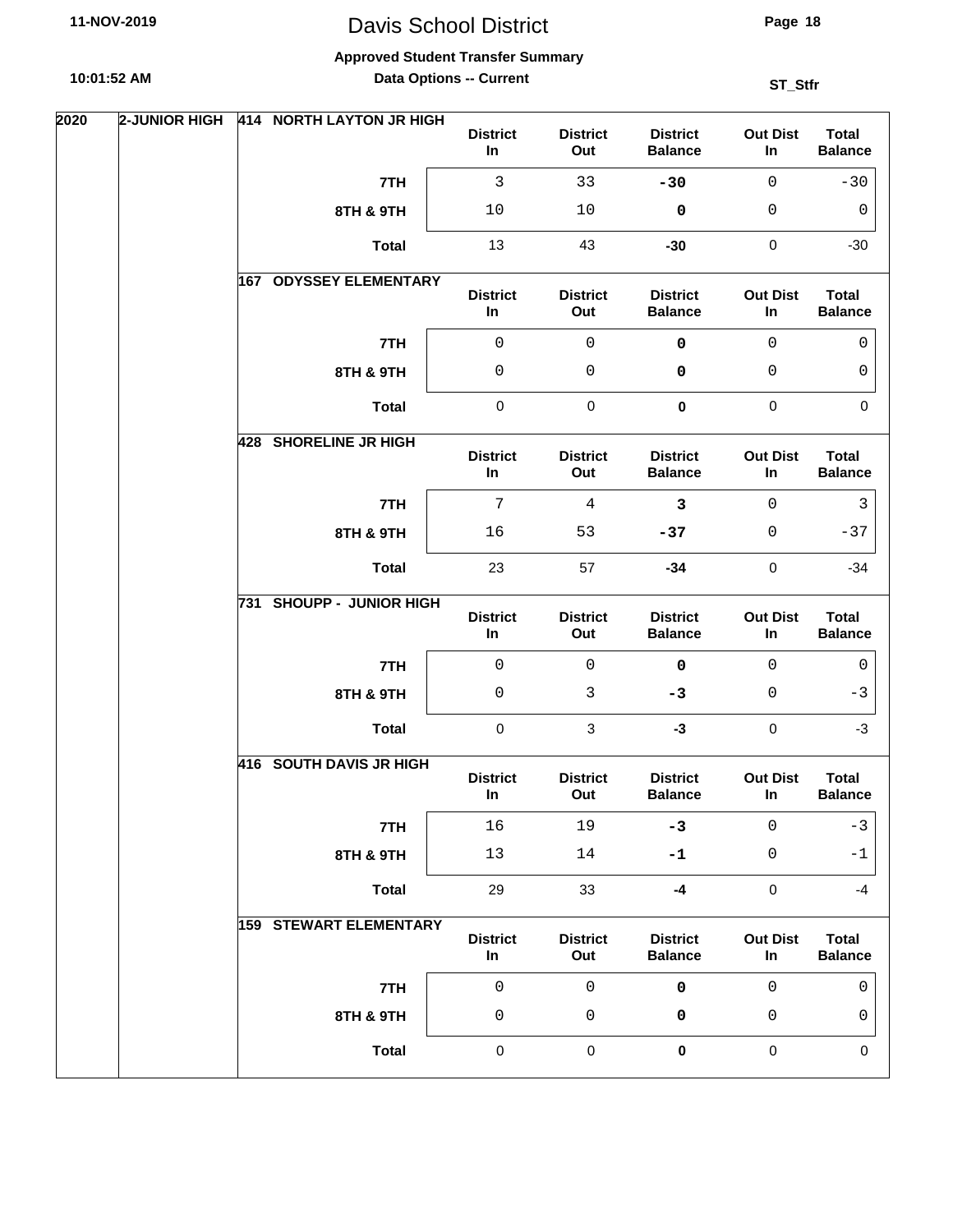**Approved Student Transfer Summary**

**10:01:52 AM**

**Data Options -- Current**

| 2020 | 2-JUNIOR HIGH | 418 SUNSET JR HIGH             | <b>District</b><br>In    | <b>District</b><br>Out | <b>District</b><br><b>Balance</b> | <b>Out Dist</b><br>In | <b>Total</b><br><b>Balance</b> |
|------|---------------|--------------------------------|--------------------------|------------------------|-----------------------------------|-----------------------|--------------------------------|
|      |               | 7TH                            | 5                        | 18                     | $-13$                             | $\mathbf{1}$          | $-12$                          |
|      |               | 8TH & 9TH                      | 5                        | 18                     | $-13$                             | 0                     | $-13$                          |
|      |               | <b>Total</b>                   | 10                       | 36                     | $-26$                             | 1                     | $-25$                          |
|      |               | <b>168 SYRACUSE ELEMENTARY</b> | <b>District</b><br>In    | <b>District</b><br>Out | <b>District</b><br><b>Balance</b> | <b>Out Dist</b><br>In | <b>Total</b><br><b>Balance</b> |
|      |               | 7TH                            | $\mathsf 0$              | $\mathsf 0$            | 0                                 | $\mathsf 0$           | 0                              |
|      |               | 8TH & 9TH                      | $\mathsf 0$              | 0                      | 0                                 | 0                     | 0                              |
|      |               | <b>Total</b>                   | $\pmb{0}$                | $\pmb{0}$              | $\pmb{0}$                         | $\pmb{0}$             | $\mathbf 0$                    |
|      |               | 420 SYRACUSE JR HIGH           | <b>District</b><br>In    | <b>District</b><br>Out | <b>District</b><br><b>Balance</b> | <b>Out Dist</b><br>In | <b>Total</b><br><b>Balance</b> |
|      |               | 7TH                            | 19                       | $7\phantom{.0}$        | 12                                | $\mathbf 0$           | 12                             |
|      |               | 8TH & 9TH                      | 11                       | 12                     | $-1$                              | 1                     | 0                              |
|      |               | <b>Total</b>                   | 30                       | 19                     | 11                                | $\mathbf{1}$          | 12                             |
|      |               | <b>138 TAYLOR ELEMENTARY</b>   | <b>District</b><br>In    | <b>District</b><br>Out | <b>District</b><br><b>Balance</b> | <b>Out Dist</b><br>In | <b>Total</b><br><b>Balance</b> |
|      |               | 7TH                            | $\mathsf 0$              | 0                      | $\mathbf 0$                       | $\mathbf 0$           | 0                              |
|      |               | 8TH & 9TH                      | $\mathsf 0$              | 0                      | 0                                 | 0                     | 0                              |
|      |               | <b>Total</b>                   | 0                        | $\mathbf 0$            | 0                                 | $\mathbf 0$           | $\mathbf 0$                    |
|      |               | <b>172 TOLMAN ELEMENTARY</b>   | <b>District</b><br>In    | <b>District</b><br>Out | <b>District</b><br><b>Balance</b> | <b>Out Dist</b><br>In | <b>Total</b><br><b>Balance</b> |
|      |               | 7TH                            | $\mathsf 0$              | $\mathsf 0$            | 0                                 | 0                     | 0                              |
|      |               | 8TH & 9TH                      | 0                        | 0                      | 0                                 | 0                     | 0                              |
|      |               | <b>Total</b>                   | $\pmb{0}$                | $\pmb{0}$              | $\pmb{0}$                         | $\pmb{0}$             | 0                              |
|      |               | 194 VALLEY VIEW ELEMENTARY     | <b>District</b><br>$\ln$ | <b>District</b><br>Out | <b>District</b><br><b>Balance</b> | <b>Out Dist</b><br>In | <b>Total</b><br><b>Balance</b> |
|      |               | 7TH                            | $\mathsf 0$              | $\mathsf 0$            | 0                                 | $\mathsf 0$           | $\mathbf 0$                    |
|      |               | 8TH & 9TH                      | $\mathsf 0$              | 0                      | 0                                 | 0                     | 0                              |
|      |               | <b>Total</b>                   | $\pmb{0}$                | $\pmb{0}$              | 0                                 | $\pmb{0}$             | 0                              |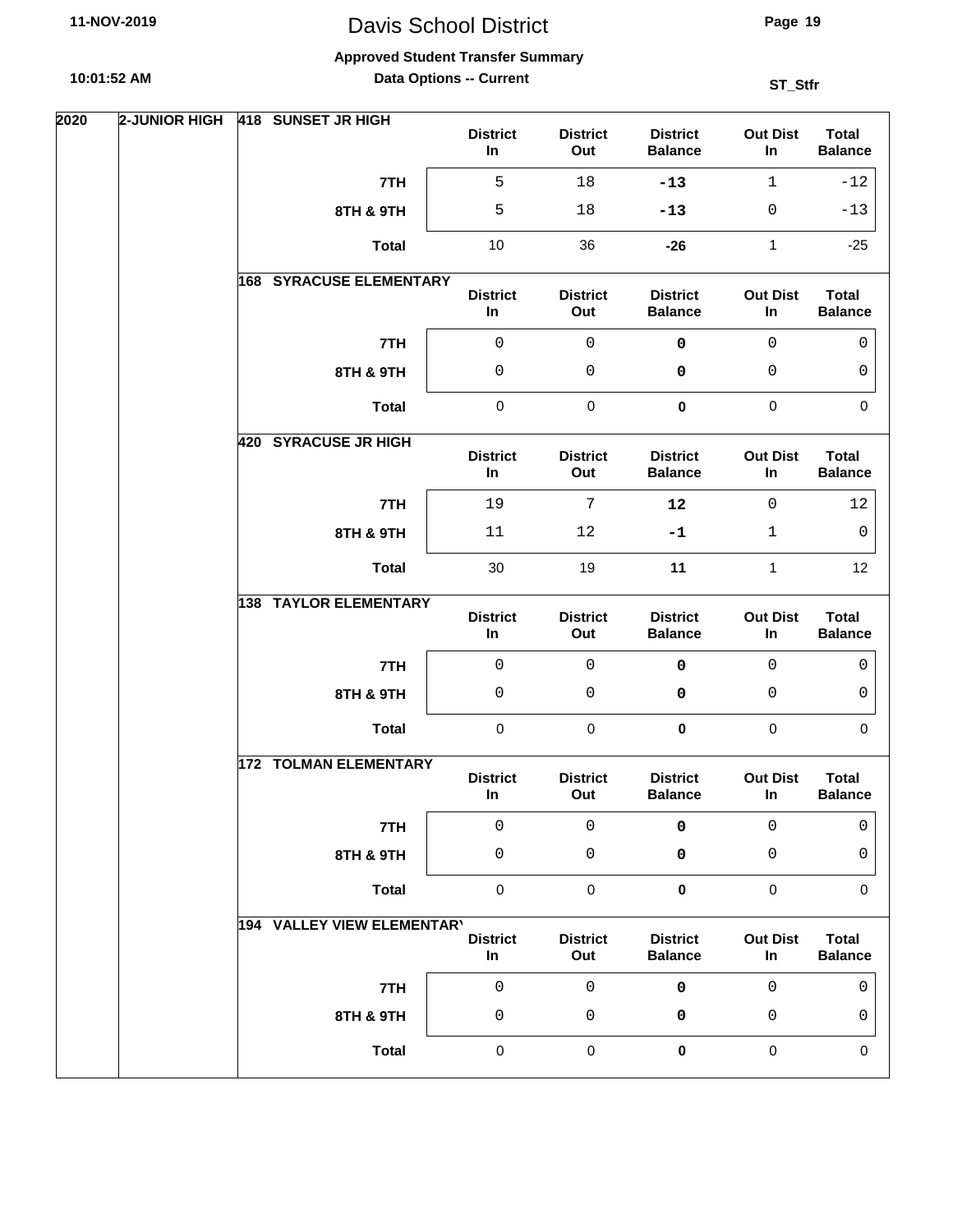**Page 20**

**Approved Student Transfer Summary**

**10:01:52 AM**

**Data Options -- Current**

| 2020 | <b>2-JUNIOR HIGH</b> | 180 WASATCH ELEMENTARY            | <b>District</b><br>In    | <b>District</b><br>Out | <b>District</b><br><b>Balance</b> | <b>Out Dist</b><br>In | <b>Total</b><br><b>Balance</b> |
|------|----------------------|-----------------------------------|--------------------------|------------------------|-----------------------------------|-----------------------|--------------------------------|
|      |                      | 7TH                               | $\mathsf 0$              | $\mathsf 0$            | $\pmb{0}$                         | $\mathbf 0$           | $\mathbf{0}$                   |
|      |                      | 8TH & 9TH                         | 0                        | 0                      | 0                                 | 0                     | 0                              |
|      |                      | <b>Total</b>                      | $\pmb{0}$                | $\pmb{0}$              | $\pmb{0}$                         | $\pmb{0}$             | $\mathbf 0$                    |
|      |                      | <b>184 WEST BOUNTIFUL ELEMENT</b> | <b>District</b><br>In    | <b>District</b><br>Out | <b>District</b><br><b>Balance</b> | <b>Out Dist</b><br>In | <b>Total</b><br><b>Balance</b> |
|      |                      | 7TH                               | $\mathsf 0$              | $\mathsf 0$            | 0                                 | 0                     | 0                              |
|      |                      | 8TH & 9TH                         | $\mathsf 0$              | 0                      | 0                                 | 0                     | 0                              |
|      |                      | <b>Total</b>                      | $\pmb{0}$                | $\pmb{0}$              | $\pmb{0}$                         | $\pmb{0}$             | $\mathbf 0$                    |
|      |                      | <b>188 WEST POINT ELEMENTARY</b>  | <b>District</b><br>In    | <b>District</b><br>Out | <b>District</b><br><b>Balance</b> | <b>Out Dist</b><br>In | <b>Total</b><br><b>Balance</b> |
|      |                      | 7TH                               | $\mathsf 0$              | $\mathsf 0$            | $\mathbf 0$                       | $\mathbf 0$           | $\mathbf{0}$                   |
|      |                      | 8TH & 9TH                         | 0                        | 0                      | 0                                 | 0                     | 0                              |
|      |                      | <b>Total</b>                      | $\pmb{0}$                | $\pmb{0}$              | 0                                 | $\pmb{0}$             | $\mathbf 0$                    |
|      |                      | <b>422 WEST POINT JR HIGH</b>     | <b>District</b><br>In    | <b>District</b><br>Out | <b>District</b><br><b>Balance</b> | <b>Out Dist</b><br>In | <b>Total</b><br><b>Balance</b> |
|      |                      | 7TH                               | 22                       | 8                      | 14                                | $\mathbf 0$           | 14                             |
|      |                      | 8TH & 9TH                         | $\,8\,$                  | 7                      | 1                                 | 1                     | 2                              |
|      |                      | <b>Total</b>                      | 30                       | 15                     | 15                                | $\mathbf{1}$          | 16                             |
|      |                      | 192 WHITESIDES ELEMENTARY         | <b>District</b><br>In    | <b>District</b><br>Out | <b>District</b><br><b>Balance</b> | <b>Out Dist</b><br>In | <b>Total</b><br><b>Balance</b> |
|      |                      | 7TH                               | $\mathsf 0$              | $\mathsf 0$            | 0                                 | 0                     | 0                              |
|      |                      | 8TH & 9TH                         | 0                        | 0                      | 0                                 | 0                     | 0                              |
|      |                      | <b>Total</b>                      | $\pmb{0}$                | $\pmb{0}$              | $\pmb{0}$                         | $\pmb{0}$             | 0                              |
|      |                      | <b>152 WOODS CROSS ELEMENTA</b>   | <b>District</b><br>$\ln$ | <b>District</b><br>Out | <b>District</b><br><b>Balance</b> | <b>Out Dist</b><br>In | <b>Total</b><br><b>Balance</b> |
|      |                      | 7TH                               | $\mathsf 0$              | $\mathsf 0$            | 0                                 | 0                     | $\mathbf 0$                    |
|      |                      | 8TH & 9TH                         | $\mathsf 0$              | 0                      | 0                                 | 0                     | 0                              |
|      |                      | <b>Total</b>                      | 0                        | $\pmb{0}$              | 0                                 | $\pmb{0}$             | 0                              |
|      | <b>3-HIGH SCHOOL</b> |                                   |                          |                        |                                   |                       |                                |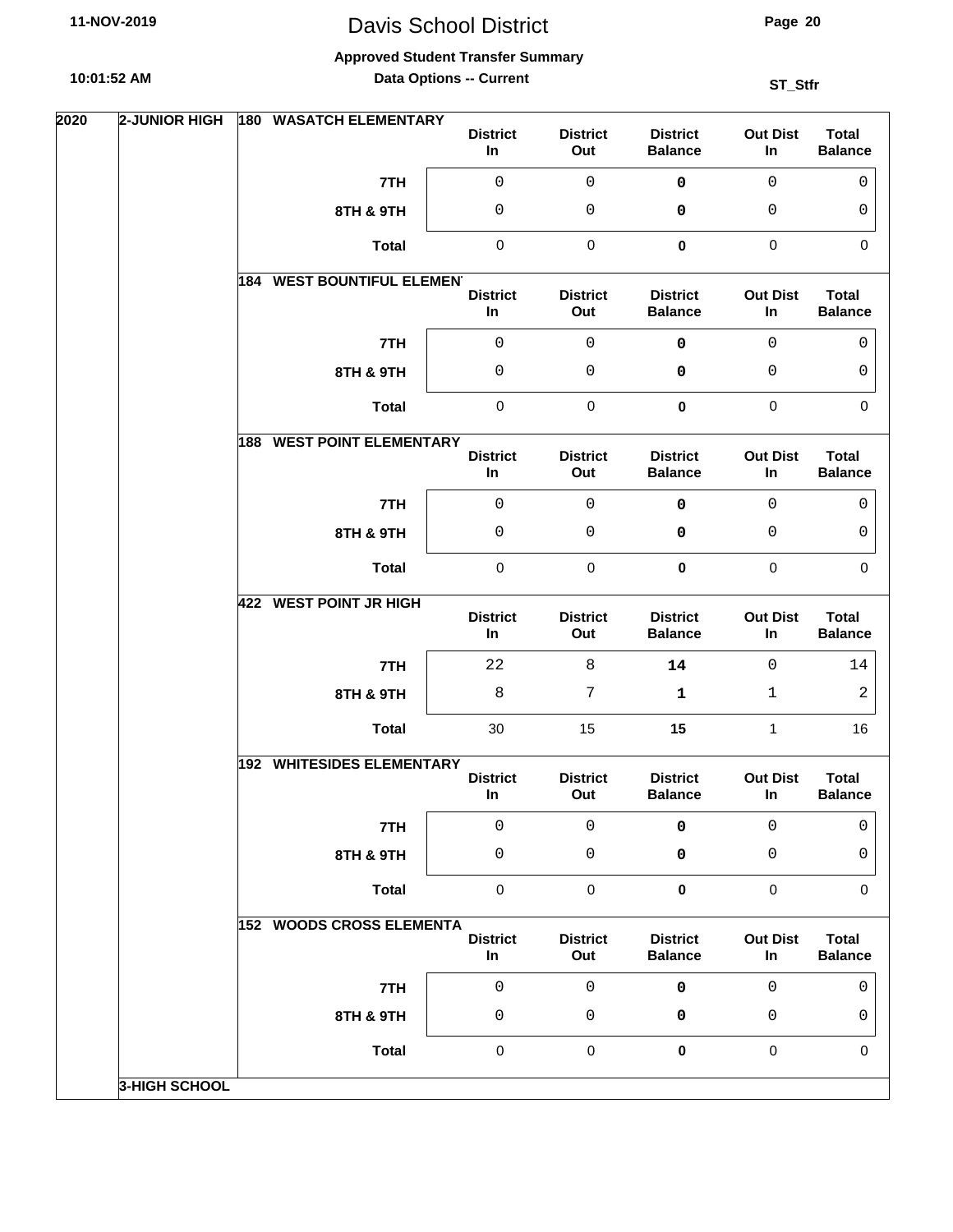# Davis School District

**Page 21**

#### **Approved Student Transfer Summary**

**Data Options -- Current**

| 2020 | <b>3-HIGH SCHOOL</b> |                           | <b>District</b><br>In | <b>District</b><br>Out | <b>District</b><br><b>Balance</b> | Out Dist<br>In        | <b>Total</b><br><b>Balance</b> |
|------|----------------------|---------------------------|-----------------------|------------------------|-----------------------------------|-----------------------|--------------------------------|
|      |                      | 10TH                      | 583                   | 583                    | 0                                 | 8                     | 8                              |
|      |                      | 11TH - 12TH               | 278                   | 278                    | 0                                 | 15                    | 15                             |
|      |                      | <b>Total</b>              | 861                   | 861                    | $\pmb{0}$                         | 23                    | 23                             |
|      |                      | 704 BOUNTIFUL HIGH SCHOOL | <b>District</b><br>In | <b>District</b><br>Out | <b>District</b><br><b>Balance</b> | <b>Out Dist</b><br>In | <b>Total</b><br><b>Balance</b> |
|      |                      | 10TH                      | 72                    | 54                     | 18                                | $\mathsf 0$           | 18                             |
|      |                      | 11TH - 12TH               | 24                    | 16                     | 8                                 | $\mathbf{1}$          | 9                              |
|      |                      | <b>Total</b>              | 96                    | 70                     | 26                                | $\mathbf{1}$          | 27                             |
|      | 404                  | <b>BOUNTIFUL JR HIGH</b>  | <b>District</b><br>In | <b>District</b><br>Out | <b>District</b><br><b>Balance</b> | <b>Out Dist</b><br>In | <b>Total</b><br><b>Balance</b> |
|      |                      | 10TH                      | $\mathsf 0$           | $\mathsf 0$            | 0                                 | $\mathsf 0$           | 0                              |
|      |                      | 11TH - 12TH               | $\mathsf 0$           | $\mathsf{O}\xspace$    | 0                                 | 0                     | 0                              |
|      |                      | <b>Total</b>              | $\pmb{0}$             | $\pmb{0}$              | $\pmb{0}$                         | $\pmb{0}$             | $\pmb{0}$                      |
|      |                      | 426 CENTENNIAL JR HIGH    | <b>District</b><br>In | <b>District</b><br>Out | <b>District</b><br><b>Balance</b> | <b>Out Dist</b><br>In | <b>Total</b><br><b>Balance</b> |
|      |                      | 10TH                      | $\mathsf 0$           | $\mathbf 0$            | $\pmb{0}$                         | $\mathbf 0$           | 0                              |
|      |                      | 11TH - 12TH               | $\mathsf{O}\xspace$   | 0                      | 0                                 | 0                     | 0                              |
|      |                      | <b>Total</b>              | $\pmb{0}$             | $\pmb{0}$              | $\pmb{0}$                         | $\pmb{0}$             | $\mathbf 0$                    |
|      |                      | 406 CENTERVILLE JR HIGH   | <b>District</b><br>In | <b>District</b><br>Out | <b>District</b><br><b>Balance</b> | <b>Out Dist</b><br>In | <b>Total</b><br><b>Balance</b> |
|      |                      | 10TH                      | $\mathsf 0$           | 0                      | 0                                 | 0                     | 0                              |
|      |                      | 11TH - 12TH               | 0                     | 0                      | 0                                 | 0                     | 0                              |
|      |                      | <b>Total</b>              | $\pmb{0}$             | $\pmb{0}$              | 0                                 | $\mathbf 0$           | $\Omega$                       |
|      |                      | 408 CENTRAL DAVIS JR HIGH | <b>District</b><br>In | <b>District</b><br>Out | <b>District</b><br><b>Balance</b> | <b>Out Dist</b><br>In | <b>Total</b><br><b>Balance</b> |
|      |                      | 10TH                      | $\mathsf 0$           | $\mathsf 0$            | 0                                 | $\mathbf 0$           | $\mathbf 0$                    |
|      |                      | 11TH - 12TH               | 0                     | 0                      | 0                                 | 0                     | 0                              |
|      |                      | <b>Total</b>              | $\pmb{0}$             | $\pmb{0}$              | $\pmb{0}$                         | $\pmb{0}$             | $\mathbf 0$                    |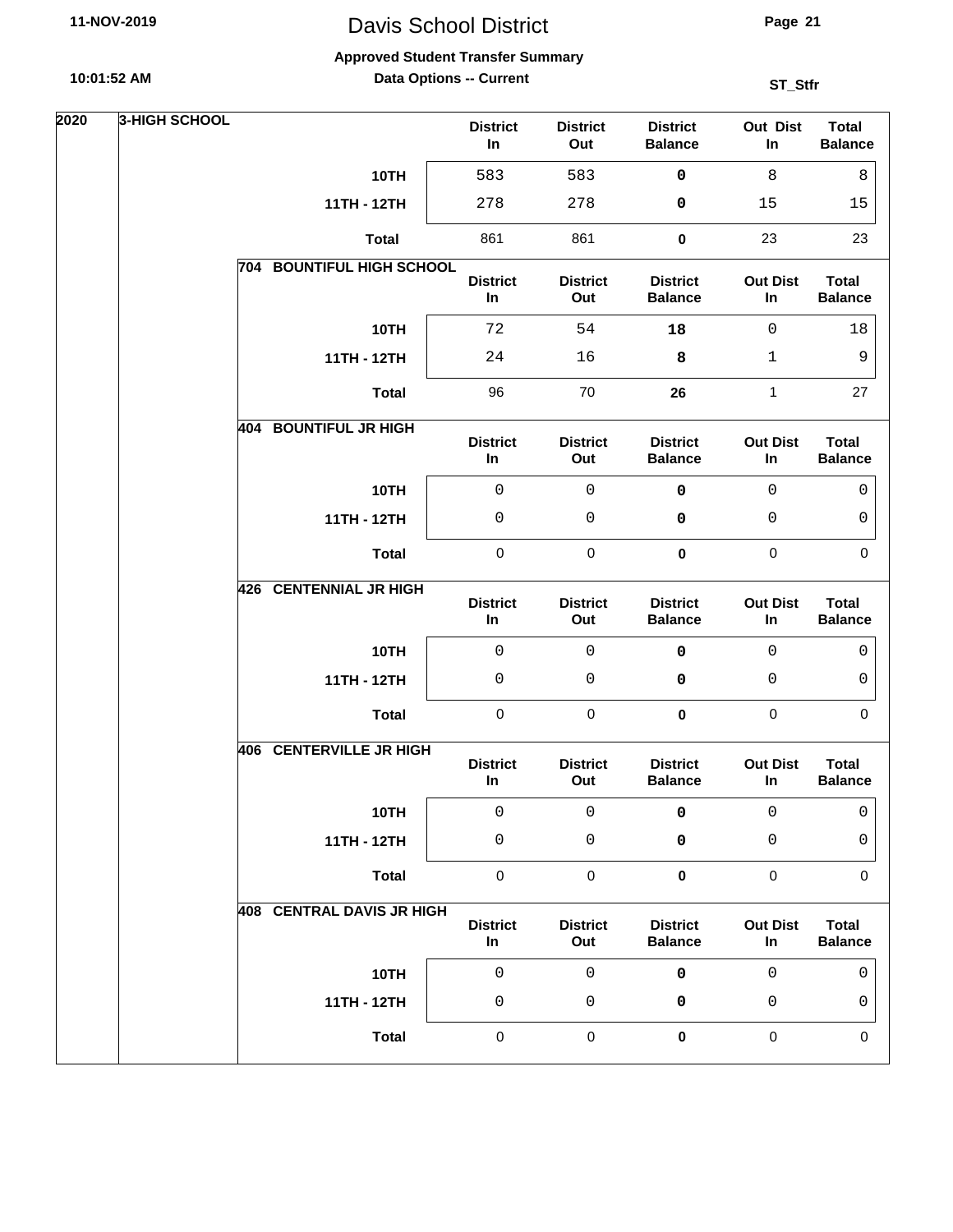#### **Approved Student Transfer Summary**

**10:01:52 AM**

**Data Options -- Current**

| In<br>Out<br><b>Balance</b><br><b>Balance</b><br>In<br>10TH<br>90<br>29<br>$\overline{a}$<br>31<br>61<br>11TH - 12TH<br>29<br>20<br>9<br>$\mathbf{1}$<br>10<br>119<br>$\mathbf{3}$<br><b>Total</b><br>81<br>41<br>38<br><b>DAVIS HIGH SCHOOL</b><br>708<br><b>District</b><br><b>District</b><br><b>District</b><br><b>Out Dist</b><br><b>Total</b><br>In<br>Out<br><b>Balance</b><br>In<br><b>Balance</b><br>10TH<br>$\mathsf{O}$<br>121<br>58<br>63<br>63<br>11TH - 12TH<br>66<br>3<br>39<br>27<br>30<br>$\mathsf 3$<br>187<br>97<br>90<br>93<br><b>Total</b><br>402 FAIRFIELD JR HIGH<br><b>Out Dist</b><br><b>Total</b><br><b>District</b><br><b>District</b><br><b>District</b><br>In<br>Out<br><b>Balance</b><br>In<br><b>Balance</b><br>$\mathbf 0$<br>$\mathbf 0$<br>10TH<br>0<br>$\mathbf 0$<br>0<br>0<br>0<br>0<br>11TH - 12TH<br>0<br>0<br>$\pmb{0}$<br>$\pmb{0}$<br>$\pmb{0}$<br>$\pmb{0}$<br>$\mathbf 0$<br><b>Total</b><br><b>709 FARMINGTON HIGH SCHOO</b><br><b>District</b><br><b>District</b><br><b>Total</b><br><b>District</b><br><b>Out Dist</b><br>In<br>Out<br><b>Balance</b><br>In<br><b>Balance</b><br>10TH<br>$\mathbf 0$<br>$-64$<br>36<br>100<br>$-64$<br>11TH - 12TH<br>38<br>72<br>$\mathbf{0}$<br>$-34$<br>$-34$<br>172<br>$\pmb{0}$<br><b>Total</b><br>74<br>$-98$<br>$-98$<br><b>409 FARMINGTON JR HIGH</b><br><b>District</b><br><b>District</b><br><b>District</b><br><b>Out Dist</b><br><b>Total</b><br>In<br>Out<br><b>Balance</b><br>In<br><b>Balance</b><br>$\mathsf{O}\xspace$<br>10TH<br>$\mathsf 0$<br>0<br>$\mathsf 0$<br>0<br>11TH - 12TH<br>$\mathsf{O}\xspace$<br>0<br>0<br>0<br>0<br><b>Total</b><br>$\pmb{0}$<br>$\pmb{0}$<br>$\pmb{0}$<br>$\pmb{0}$<br>$\mathbf 0$<br>999 INACTIVE LOCATION<br><b>District</b><br><b>Out Dist</b><br><b>Total</b><br><b>District</b><br><b>District</b><br>Out<br><b>Balance</b><br><b>Balance</b><br>In<br>In<br>10TH<br>$\mathsf 0$<br>$1\,$<br>$-1$<br>$\mathsf{O}$<br>-1<br>$\overline{a}$<br>11TH - 12TH<br>$\mathsf 0$<br>$\mathbf{0}$<br>$-2$<br>$-2$<br>$\mathbf{3}$<br>$\pmb{0}$<br>$\pmb{0}$<br>$-3$<br><b>Total</b><br>$-3$ | 2020 |  | 3-HIGH SCHOOL 706 CLEARFIELD HIGH SCHOOL |                 |                 |                 |                 |              |
|-------------------------------------------------------------------------------------------------------------------------------------------------------------------------------------------------------------------------------------------------------------------------------------------------------------------------------------------------------------------------------------------------------------------------------------------------------------------------------------------------------------------------------------------------------------------------------------------------------------------------------------------------------------------------------------------------------------------------------------------------------------------------------------------------------------------------------------------------------------------------------------------------------------------------------------------------------------------------------------------------------------------------------------------------------------------------------------------------------------------------------------------------------------------------------------------------------------------------------------------------------------------------------------------------------------------------------------------------------------------------------------------------------------------------------------------------------------------------------------------------------------------------------------------------------------------------------------------------------------------------------------------------------------------------------------------------------------------------------------------------------------------------------------------------------------------------------------------------------------------------------------------------------------------------------------------------------------------------------------------------------------------------------------------------------------------------------------------------------------------------|------|--|------------------------------------------|-----------------|-----------------|-----------------|-----------------|--------------|
|                                                                                                                                                                                                                                                                                                                                                                                                                                                                                                                                                                                                                                                                                                                                                                                                                                                                                                                                                                                                                                                                                                                                                                                                                                                                                                                                                                                                                                                                                                                                                                                                                                                                                                                                                                                                                                                                                                                                                                                                                                                                                                                         |      |  |                                          | <b>District</b> | <b>District</b> | <b>District</b> | <b>Out Dist</b> | <b>Total</b> |
|                                                                                                                                                                                                                                                                                                                                                                                                                                                                                                                                                                                                                                                                                                                                                                                                                                                                                                                                                                                                                                                                                                                                                                                                                                                                                                                                                                                                                                                                                                                                                                                                                                                                                                                                                                                                                                                                                                                                                                                                                                                                                                                         |      |  |                                          |                 |                 |                 |                 |              |
|                                                                                                                                                                                                                                                                                                                                                                                                                                                                                                                                                                                                                                                                                                                                                                                                                                                                                                                                                                                                                                                                                                                                                                                                                                                                                                                                                                                                                                                                                                                                                                                                                                                                                                                                                                                                                                                                                                                                                                                                                                                                                                                         |      |  |                                          |                 |                 |                 |                 |              |
|                                                                                                                                                                                                                                                                                                                                                                                                                                                                                                                                                                                                                                                                                                                                                                                                                                                                                                                                                                                                                                                                                                                                                                                                                                                                                                                                                                                                                                                                                                                                                                                                                                                                                                                                                                                                                                                                                                                                                                                                                                                                                                                         |      |  |                                          |                 |                 |                 |                 |              |
|                                                                                                                                                                                                                                                                                                                                                                                                                                                                                                                                                                                                                                                                                                                                                                                                                                                                                                                                                                                                                                                                                                                                                                                                                                                                                                                                                                                                                                                                                                                                                                                                                                                                                                                                                                                                                                                                                                                                                                                                                                                                                                                         |      |  |                                          |                 |                 |                 |                 |              |
|                                                                                                                                                                                                                                                                                                                                                                                                                                                                                                                                                                                                                                                                                                                                                                                                                                                                                                                                                                                                                                                                                                                                                                                                                                                                                                                                                                                                                                                                                                                                                                                                                                                                                                                                                                                                                                                                                                                                                                                                                                                                                                                         |      |  |                                          |                 |                 |                 |                 |              |
|                                                                                                                                                                                                                                                                                                                                                                                                                                                                                                                                                                                                                                                                                                                                                                                                                                                                                                                                                                                                                                                                                                                                                                                                                                                                                                                                                                                                                                                                                                                                                                                                                                                                                                                                                                                                                                                                                                                                                                                                                                                                                                                         |      |  |                                          |                 |                 |                 |                 |              |
|                                                                                                                                                                                                                                                                                                                                                                                                                                                                                                                                                                                                                                                                                                                                                                                                                                                                                                                                                                                                                                                                                                                                                                                                                                                                                                                                                                                                                                                                                                                                                                                                                                                                                                                                                                                                                                                                                                                                                                                                                                                                                                                         |      |  |                                          |                 |                 |                 |                 |              |
|                                                                                                                                                                                                                                                                                                                                                                                                                                                                                                                                                                                                                                                                                                                                                                                                                                                                                                                                                                                                                                                                                                                                                                                                                                                                                                                                                                                                                                                                                                                                                                                                                                                                                                                                                                                                                                                                                                                                                                                                                                                                                                                         |      |  |                                          |                 |                 |                 |                 |              |
|                                                                                                                                                                                                                                                                                                                                                                                                                                                                                                                                                                                                                                                                                                                                                                                                                                                                                                                                                                                                                                                                                                                                                                                                                                                                                                                                                                                                                                                                                                                                                                                                                                                                                                                                                                                                                                                                                                                                                                                                                                                                                                                         |      |  |                                          |                 |                 |                 |                 |              |
|                                                                                                                                                                                                                                                                                                                                                                                                                                                                                                                                                                                                                                                                                                                                                                                                                                                                                                                                                                                                                                                                                                                                                                                                                                                                                                                                                                                                                                                                                                                                                                                                                                                                                                                                                                                                                                                                                                                                                                                                                                                                                                                         |      |  |                                          |                 |                 |                 |                 |              |
|                                                                                                                                                                                                                                                                                                                                                                                                                                                                                                                                                                                                                                                                                                                                                                                                                                                                                                                                                                                                                                                                                                                                                                                                                                                                                                                                                                                                                                                                                                                                                                                                                                                                                                                                                                                                                                                                                                                                                                                                                                                                                                                         |      |  |                                          |                 |                 |                 |                 |              |
|                                                                                                                                                                                                                                                                                                                                                                                                                                                                                                                                                                                                                                                                                                                                                                                                                                                                                                                                                                                                                                                                                                                                                                                                                                                                                                                                                                                                                                                                                                                                                                                                                                                                                                                                                                                                                                                                                                                                                                                                                                                                                                                         |      |  |                                          |                 |                 |                 |                 |              |
|                                                                                                                                                                                                                                                                                                                                                                                                                                                                                                                                                                                                                                                                                                                                                                                                                                                                                                                                                                                                                                                                                                                                                                                                                                                                                                                                                                                                                                                                                                                                                                                                                                                                                                                                                                                                                                                                                                                                                                                                                                                                                                                         |      |  |                                          |                 |                 |                 |                 |              |
|                                                                                                                                                                                                                                                                                                                                                                                                                                                                                                                                                                                                                                                                                                                                                                                                                                                                                                                                                                                                                                                                                                                                                                                                                                                                                                                                                                                                                                                                                                                                                                                                                                                                                                                                                                                                                                                                                                                                                                                                                                                                                                                         |      |  |                                          |                 |                 |                 |                 |              |
|                                                                                                                                                                                                                                                                                                                                                                                                                                                                                                                                                                                                                                                                                                                                                                                                                                                                                                                                                                                                                                                                                                                                                                                                                                                                                                                                                                                                                                                                                                                                                                                                                                                                                                                                                                                                                                                                                                                                                                                                                                                                                                                         |      |  |                                          |                 |                 |                 |                 |              |
|                                                                                                                                                                                                                                                                                                                                                                                                                                                                                                                                                                                                                                                                                                                                                                                                                                                                                                                                                                                                                                                                                                                                                                                                                                                                                                                                                                                                                                                                                                                                                                                                                                                                                                                                                                                                                                                                                                                                                                                                                                                                                                                         |      |  |                                          |                 |                 |                 |                 |              |
|                                                                                                                                                                                                                                                                                                                                                                                                                                                                                                                                                                                                                                                                                                                                                                                                                                                                                                                                                                                                                                                                                                                                                                                                                                                                                                                                                                                                                                                                                                                                                                                                                                                                                                                                                                                                                                                                                                                                                                                                                                                                                                                         |      |  |                                          |                 |                 |                 |                 |              |
|                                                                                                                                                                                                                                                                                                                                                                                                                                                                                                                                                                                                                                                                                                                                                                                                                                                                                                                                                                                                                                                                                                                                                                                                                                                                                                                                                                                                                                                                                                                                                                                                                                                                                                                                                                                                                                                                                                                                                                                                                                                                                                                         |      |  |                                          |                 |                 |                 |                 |              |
|                                                                                                                                                                                                                                                                                                                                                                                                                                                                                                                                                                                                                                                                                                                                                                                                                                                                                                                                                                                                                                                                                                                                                                                                                                                                                                                                                                                                                                                                                                                                                                                                                                                                                                                                                                                                                                                                                                                                                                                                                                                                                                                         |      |  |                                          |                 |                 |                 |                 |              |
|                                                                                                                                                                                                                                                                                                                                                                                                                                                                                                                                                                                                                                                                                                                                                                                                                                                                                                                                                                                                                                                                                                                                                                                                                                                                                                                                                                                                                                                                                                                                                                                                                                                                                                                                                                                                                                                                                                                                                                                                                                                                                                                         |      |  |                                          |                 |                 |                 |                 |              |
|                                                                                                                                                                                                                                                                                                                                                                                                                                                                                                                                                                                                                                                                                                                                                                                                                                                                                                                                                                                                                                                                                                                                                                                                                                                                                                                                                                                                                                                                                                                                                                                                                                                                                                                                                                                                                                                                                                                                                                                                                                                                                                                         |      |  |                                          |                 |                 |                 |                 |              |
|                                                                                                                                                                                                                                                                                                                                                                                                                                                                                                                                                                                                                                                                                                                                                                                                                                                                                                                                                                                                                                                                                                                                                                                                                                                                                                                                                                                                                                                                                                                                                                                                                                                                                                                                                                                                                                                                                                                                                                                                                                                                                                                         |      |  |                                          |                 |                 |                 |                 |              |
|                                                                                                                                                                                                                                                                                                                                                                                                                                                                                                                                                                                                                                                                                                                                                                                                                                                                                                                                                                                                                                                                                                                                                                                                                                                                                                                                                                                                                                                                                                                                                                                                                                                                                                                                                                                                                                                                                                                                                                                                                                                                                                                         |      |  |                                          |                 |                 |                 |                 |              |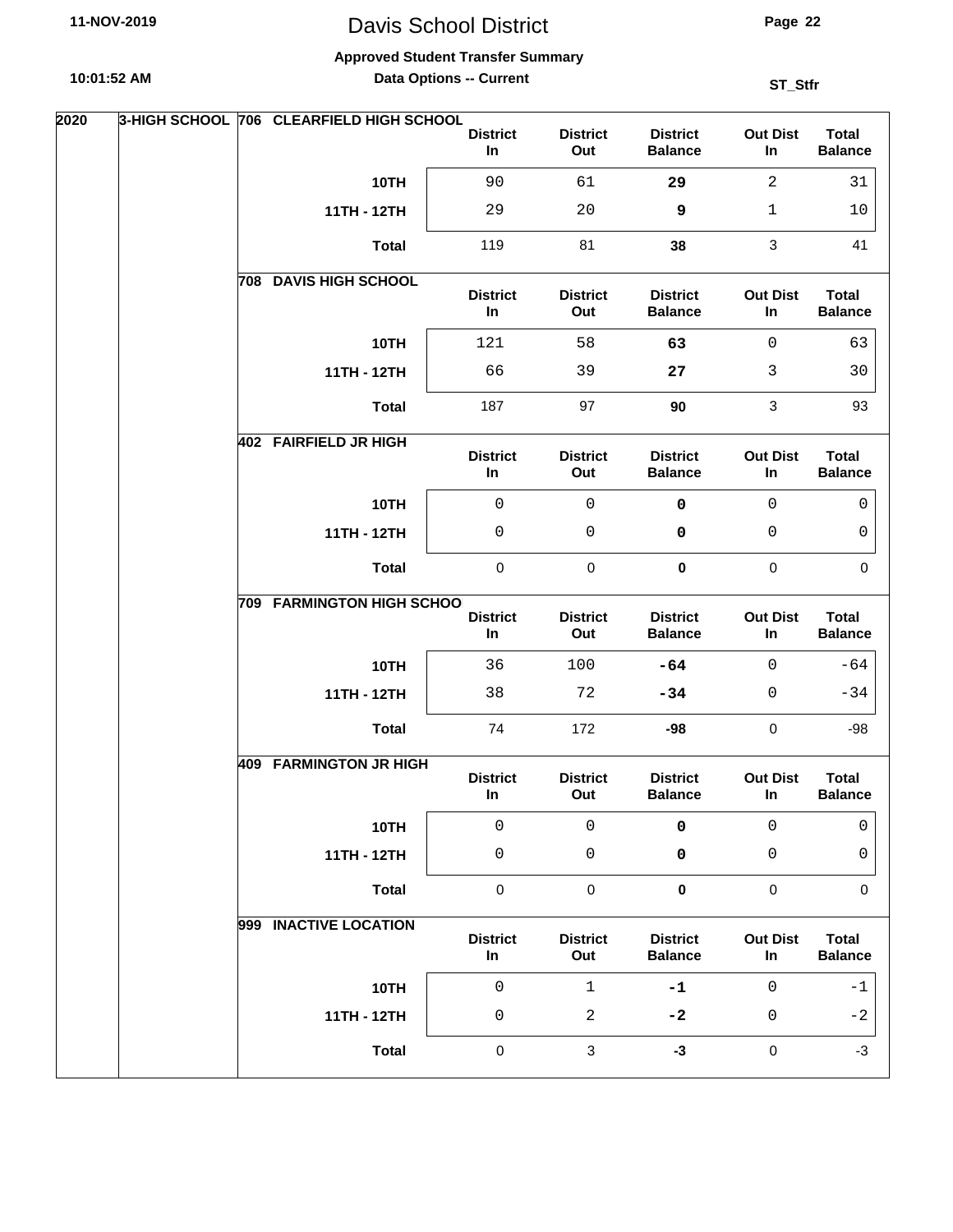**Approved Student Transfer Summary**

**10:01:52 AM**

**Data Options -- Current**

| 2020 |  | 3-HIGH SCHOOL 410 KAYSVILLE JR HIGH | <b>District</b><br>In | <b>District</b><br>Out | <b>District</b><br><b>Balance</b> | <b>Out Dist</b><br>In | <b>Total</b><br><b>Balance</b> |
|------|--|-------------------------------------|-----------------------|------------------------|-----------------------------------|-----------------------|--------------------------------|
|      |  | 10TH                                | $\mathsf 0$           | $\mathsf 0$            | $\pmb{0}$                         | $\mathbf 0$           | $\mathbf{0}$                   |
|      |  | 11TH - 12TH                         | 0                     | 0                      | 0                                 | 0                     | 0                              |
|      |  | <b>Total</b>                        | $\pmb{0}$             | $\pmb{0}$              | $\pmb{0}$                         | $\mathbf 0$           | $\mathbf 0$                    |
|      |  | <b>710 LAYTON HIGH SCHOOL</b>       | <b>District</b><br>In | <b>District</b><br>Out | <b>District</b><br><b>Balance</b> | <b>Out Dist</b><br>In | <b>Total</b><br><b>Balance</b> |
|      |  | 10TH                                | 93                    | 90                     | $\mathbf{3}$                      | 0                     | 3                              |
|      |  | 11TH - 12TH                         | 37                    | 32                     | 5                                 | 0                     | 5                              |
|      |  | <b>Total</b>                        | 130                   | 122                    | 8                                 | $\mathbf 0$           | 8                              |
|      |  | 424 LEGACY JR HIGH                  | <b>District</b><br>In | <b>District</b><br>Out | <b>District</b><br><b>Balance</b> | <b>Out Dist</b><br>In | <b>Total</b><br><b>Balance</b> |
|      |  | 10TH                                | $\mathsf 0$           | $\mathbf 0$            | $\mathbf 0$                       | $\mathbf 0$           | 0                              |
|      |  | 11TH - 12TH                         | 0                     | 0                      | 0                                 | 0                     | 0                              |
|      |  | <b>Total</b>                        | $\pmb{0}$             | $\pmb{0}$              | 0                                 | $\pmb{0}$             | $\mathbf 0$                    |
|      |  | 411 MILLCREEK JR HIGH               | <b>District</b><br>In | <b>District</b><br>Out | <b>District</b><br><b>Balance</b> | <b>Out Dist</b><br>In | <b>Total</b><br><b>Balance</b> |
|      |  | 10TH                                | $\mathsf 0$           | 0                      | $\mathbf 0$                       | $\mathbf 0$           | 0                              |
|      |  | 11TH - 12TH                         | $\mathbf 0$           | 0                      | 0                                 | 0                     | 0                              |
|      |  | <b>Total</b>                        | 0                     | $\mathbf 0$            | 0                                 | $\mathbf 0$           | $\Omega$                       |
|      |  | <b>730 MOUNTAIN HIGH SCHOOL</b>     | <b>District</b><br>In | <b>District</b><br>Out | <b>District</b><br><b>Balance</b> | <b>Out Dist</b><br>In | <b>Total</b><br><b>Balance</b> |
|      |  | 10TH                                | $\mathsf 0$           | $\mathsf 0$            | $\pmb{0}$                         | $\mathsf 0$           | 0                              |
|      |  | 11TH - 12TH                         | $\mathsf 0$           | $\sqrt{2}$             | $-2$                              | 0                     | $-2$                           |
|      |  | <b>Total</b>                        | $\pmb{0}$             | $\overline{c}$         | $-2$                              | $\pmb{0}$             | $-2$                           |
|      |  | 413 MUELLER PARK JR HIGH            | <b>District</b><br>In | <b>District</b><br>Out | <b>District</b><br><b>Balance</b> | <b>Out Dist</b><br>In | <b>Total</b><br><b>Balance</b> |
|      |  | 10TH                                | $\mathsf 0$           | $\mathsf 0$            | 0                                 | $\mathsf 0$           | $\mathbf 0$                    |
|      |  | 11TH - 12TH                         | $\mathsf 0$           | 0                      | 0                                 | 0                     | 0                              |
|      |  | <b>Total</b>                        | $\pmb{0}$             | $\pmb{0}$              | 0                                 | $\pmb{0}$             | $\mathbf 0$                    |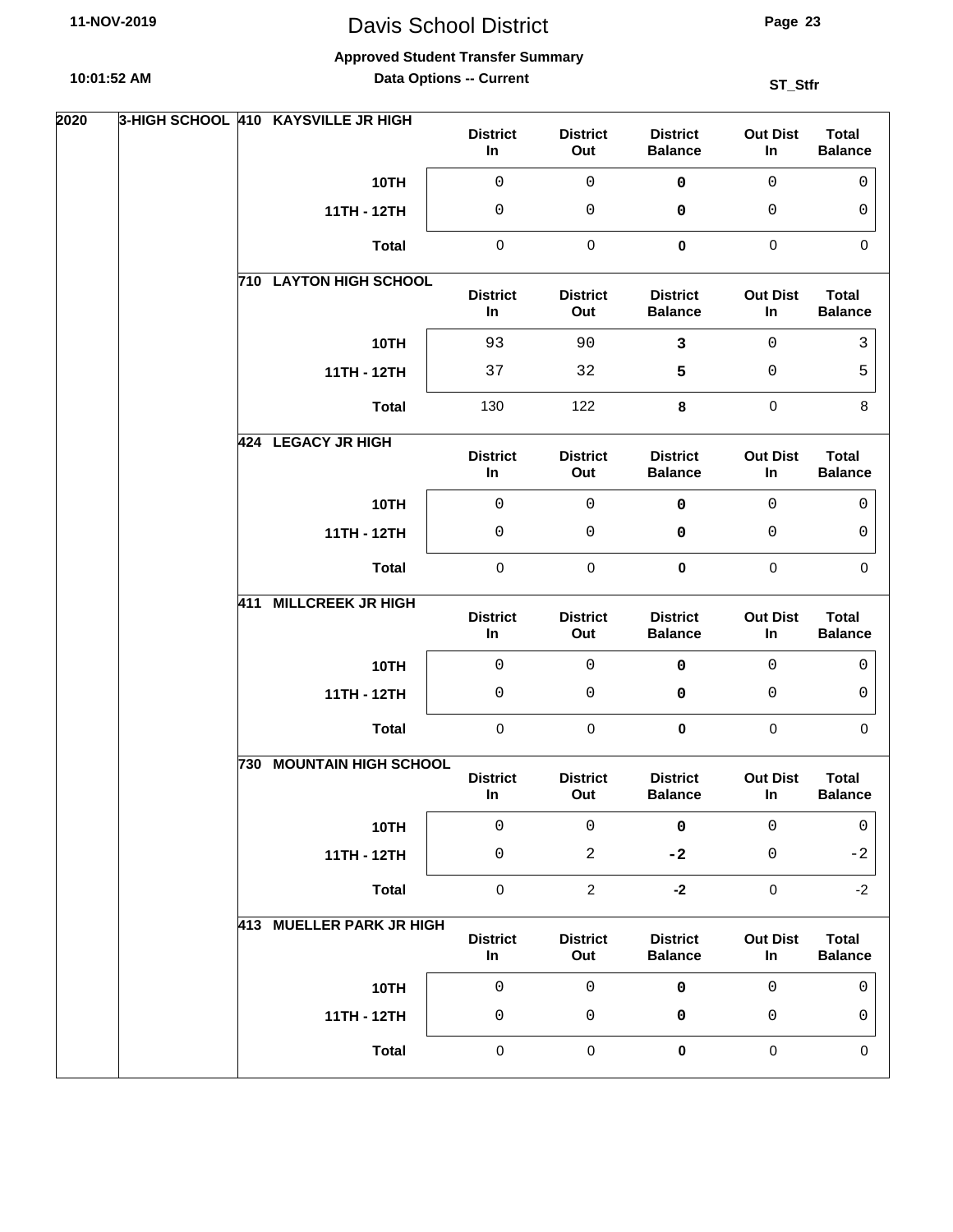**Approved Student Transfer Summary**

**10:01:52 AM**

**Data Options -- Current**

| 2020 |     | 3-HIGH SCHOOL 412 NORTH DAVIS JR HIGH | <b>District</b><br>In | <b>District</b><br>Out | <b>District</b><br><b>Balance</b> | <b>Out Dist</b><br>In | <b>Total</b><br><b>Balance</b> |
|------|-----|---------------------------------------|-----------------------|------------------------|-----------------------------------|-----------------------|--------------------------------|
|      |     | 10TH                                  | 0                     | $\mathsf 0$            | $\pmb{0}$                         | $\mathbf 0$           | $\mathbf 0$                    |
|      |     | 11TH - 12TH                           | 0                     | 0                      | 0                                 | 0                     | 0                              |
|      |     | <b>Total</b>                          | 0                     | $\pmb{0}$              | $\mathbf 0$                       | $\pmb{0}$             | $\mathbf 0$                    |
|      |     | 414 NORTH LAYTON JR HIGH              | <b>District</b><br>In | <b>District</b><br>Out | <b>District</b><br><b>Balance</b> | <b>Out Dist</b><br>In | <b>Total</b><br><b>Balance</b> |
|      |     | 10TH                                  | 0                     | $\mathsf 0$            | 0                                 | $\mathbf{0}$          | 0                              |
|      |     | 11TH - 12TH                           | 0                     | 0                      | 0                                 | 0                     | 0                              |
|      |     | <b>Total</b>                          | $\pmb{0}$             | $\pmb{0}$              | $\pmb{0}$                         | $\pmb{0}$             | $\mathbf 0$                    |
|      |     | <b>711 NORTHRIDGE HIGH SCHOOI</b>     | <b>District</b><br>In | <b>District</b><br>Out | <b>District</b><br><b>Balance</b> | <b>Out Dist</b><br>In | <b>Total</b><br><b>Balance</b> |
|      |     | 10TH                                  | 45                    | 66                     | $-21$                             | 3                     | $-18$                          |
|      |     | 11TH - 12TH                           | 12                    | 19                     | $-7$                              | 5                     | $-2$                           |
|      |     | <b>Total</b>                          | 57                    | 85                     | $-28$                             | 8                     | $-20$                          |
|      | 799 | <b>NUAMES HIGH SCHOOL - L/</b>        | <b>District</b><br>In | <b>District</b><br>Out | <b>District</b><br><b>Balance</b> | <b>Out Dist</b><br>In | <b>Total</b><br><b>Balance</b> |
|      |     | 10TH                                  | 0                     | $\overline{2}$         | $-2$                              | $\mathbf{0}$          | $-2$                           |
|      |     | 11TH - 12TH                           | 0                     | 5                      | $-5$                              | 0                     | $-5$                           |
|      |     | <b>Total</b>                          | $\mathbf 0$           | $\overline{7}$         | $-7$                              | $\mathbf 0$           | -7                             |
|      |     | 791 NUAMES HIGH SCHOOL - NO           |                       |                        |                                   |                       |                                |
|      |     |                                       | <b>District</b><br>In | <b>District</b><br>Out | <b>District</b><br><b>Balance</b> | <b>Out Dist</b><br>In | <b>Total</b><br><b>Balance</b> |
|      |     | 10TH                                  | $\mathsf 0$           | $\mathsf 0$            | 0                                 | 0                     | 0                              |
|      |     | 11TH - 12TH                           | 0                     | 0                      | 0                                 | 0                     | 0                              |
|      |     | <b>Total</b>                          | $\pmb{0}$             | $\pmb{0}$              | $\mathbf 0$                       | $\pmb{0}$             | 0                              |
|      |     | <b>733 RENAISSANCE ACADEMY</b>        | <b>District</b><br>In | <b>District</b><br>Out | <b>District</b><br><b>Balance</b> | <b>Out Dist</b><br>In | <b>Total</b><br><b>Balance</b> |
|      |     | 10TH                                  | $\mathsf{O}\xspace$   | $\mathsf 0$            | 0                                 | $\mathsf 0$           | 0                              |
|      |     | 11TH - 12TH                           | 0                     | 0                      | 0                                 | 0                     | 0                              |
|      |     | <b>Total</b>                          | $\pmb{0}$             | $\pmb{0}$              | $\pmb{0}$                         | $\pmb{0}$             | 0                              |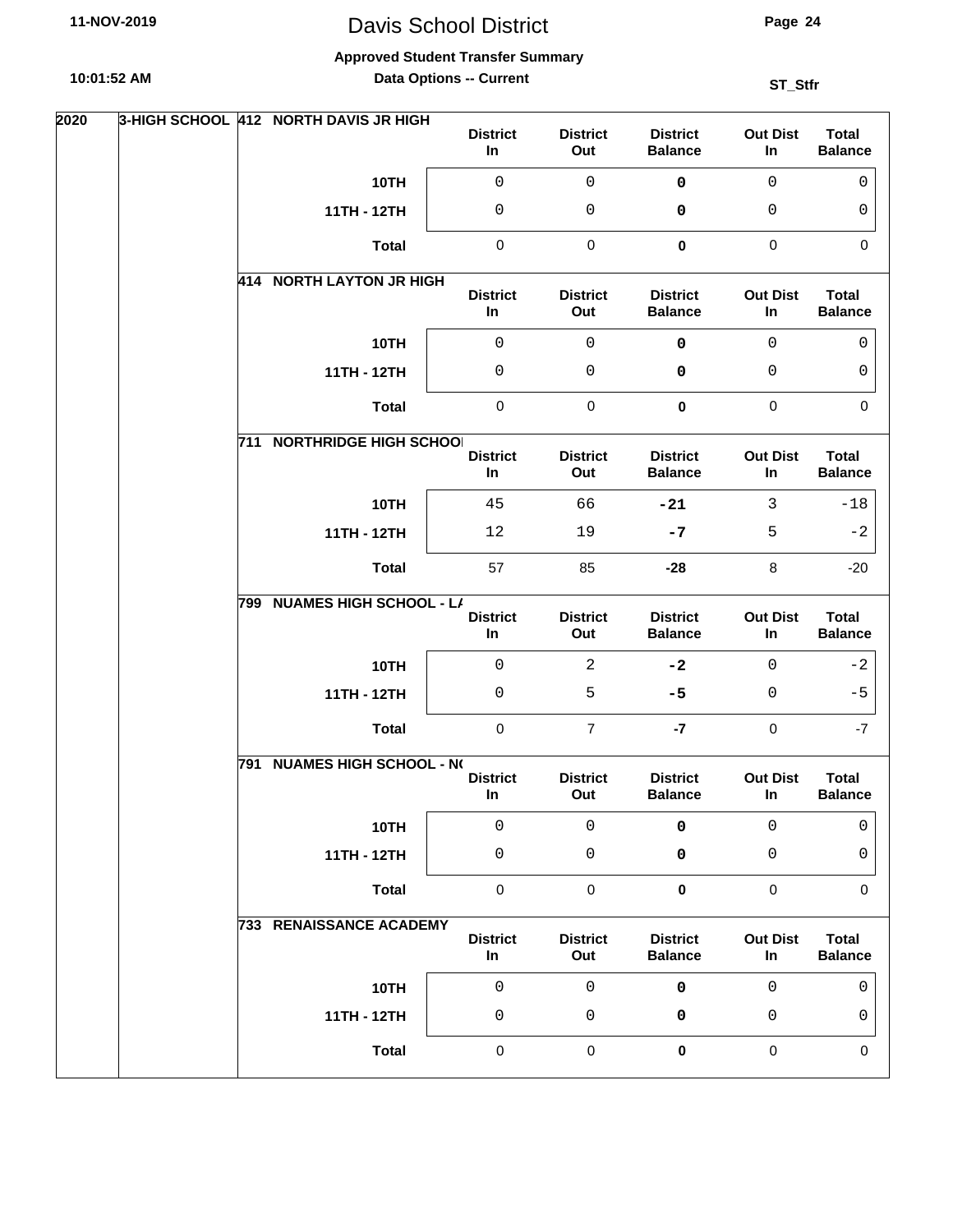**Approved Student Transfer Summary**

**10:01:52 AM**

**Data Options -- Current**

| 2020 |  | 3-HIGH SCHOOL 416 SOUTH DAVIS JR HIGH | <b>District</b><br>In | <b>District</b><br>Out | <b>District</b><br><b>Balance</b> | <b>Out Dist</b><br>In | <b>Total</b><br><b>Balance</b> |
|------|--|---------------------------------------|-----------------------|------------------------|-----------------------------------|-----------------------|--------------------------------|
|      |  | 10TH                                  | $\mathsf 0$           | $\mathsf 0$            | $\pmb{0}$                         | $\mathbf 0$           | $\mathbf{0}$                   |
|      |  | 11TH - 12TH                           | 0                     | 0                      | 0                                 | 0                     | 0                              |
|      |  | <b>Total</b>                          | $\pmb{0}$             | $\pmb{0}$              | $\pmb{0}$                         | $\mathbf 0$           | $\mathbf 0$                    |
|      |  | 418 SUNSET JR HIGH                    | <b>District</b><br>In | <b>District</b><br>Out | <b>District</b><br><b>Balance</b> | <b>Out Dist</b><br>In | <b>Total</b><br><b>Balance</b> |
|      |  | 10TH                                  | $\mathsf 0$           | $\mathsf 0$            | 0                                 | $\mathbf 0$           | 0                              |
|      |  | 11TH - 12TH                           | $\mathsf 0$           | 0                      | 0                                 | 0                     | 0                              |
|      |  | <b>Total</b>                          | $\pmb{0}$             | $\pmb{0}$              | $\pmb{0}$                         | $\pmb{0}$             | $\mathbf 0$                    |
|      |  | <b>716 SYRACUSE HIGH SCHOOL</b>       | <b>District</b><br>In | <b>District</b><br>Out | <b>District</b><br><b>Balance</b> | <b>Out Dist</b><br>In | <b>Total</b><br><b>Balance</b> |
|      |  | 10TH                                  | 41                    | 52                     | $-11$                             | $\mathbf 0$           | $-11$                          |
|      |  | 11TH - 12TH                           | 17                    | 23                     | $-6$                              | $\mathbf{1}$          | $-5$                           |
|      |  | <b>Total</b>                          | 58                    | 75                     | $-17$                             | $\mathbf{1}$          | $-16$                          |
|      |  | 420 SYRACUSE JR HIGH                  | <b>District</b><br>In | <b>District</b><br>Out | <b>District</b><br><b>Balance</b> | <b>Out Dist</b><br>In | <b>Total</b><br><b>Balance</b> |
|      |  | 10TH                                  | 0                     | 0                      | $\pmb{0}$                         | $\mathbf 0$           | 0                              |
|      |  | 11TH - 12TH                           | $\mathsf 0$           | 0                      | 0                                 | 0                     | 0                              |
|      |  | <b>Total</b>                          | 0                     | 0                      | 0                                 | $\mathbf 0$           | $\Omega$                       |
|      |  | <b>712 VIEWMONT HIGH SCHOOL</b>       | <b>District</b><br>In | <b>District</b><br>Out | <b>District</b><br><b>Balance</b> | <b>Out Dist</b><br>In | <b>Total</b><br><b>Balance</b> |
|      |  | 10TH                                  | 48                    | 37                     | ${\bf 11}$                        | $\overline{a}$        | 13                             |
|      |  | 11TH - 12TH                           | 38                    | $2\sqrt{2}$            | 16                                | $\mathbf{1}$          | $17\,$                         |
|      |  | <b>Total</b>                          | 86                    | 59                     | 27                                | $\mathbf{3}$          | 30                             |
|      |  | <b>422 WEST POINT JR HIGH</b>         | <b>District</b><br>In | <b>District</b><br>Out | <b>District</b><br><b>Balance</b> | <b>Out Dist</b><br>In | <b>Total</b><br><b>Balance</b> |
|      |  | 10TH                                  | $\mathsf{O}\xspace$   | $\mathsf{O}\xspace$    | $\pmb{0}$                         | $\mathsf 0$           | $\mathsf 0$                    |
|      |  | 11TH - 12TH                           | $\mathsf 0$           | $\mathsf{O}\xspace$    | 0                                 | 0                     | 0                              |
|      |  | <b>Total</b>                          | $\pmb{0}$             | $\pmb{0}$              | $\pmb{0}$                         | $\pmb{0}$             | $\mathbf 0$                    |